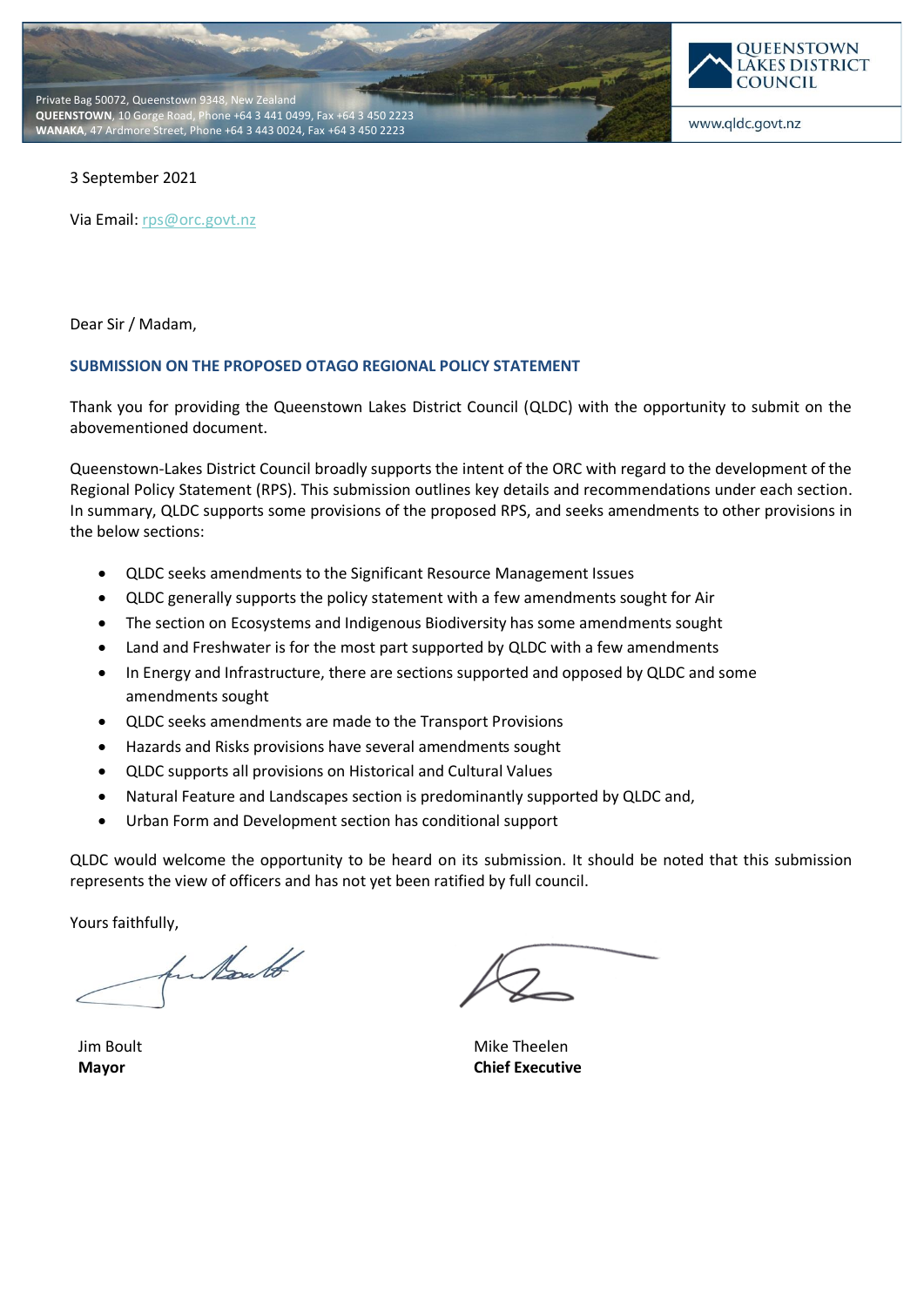### **1.0 Background**

- 1.1 The Queenstown Lakes District Council is a high growth area and a high-profile tourist destination. The district includes both rural and urban areas, large and small population centres and townships that are geographically remote.
- 1.2 A significant percentage of the district is either an outstanding natural landscape or national park. Not only do such landscapes needs to be protected but improved environmental health must be ensured.
- 1.3 In June 2019, the Council declared a climate and ecological emergency and has since established a Climate Action Plan, focusing on emissions reduction mitigation activities as well as adaptation considerations. Residents of the district have significant climate change aspirations, in terms of both mitigation and adaptation activity.

# **2.0 Introduction**

- 2.1 Queenstown-Lakes District Council supports the development of a Regional Policy Statement and its overall intent to provide effective long-term limits on environmental impact in response to climate change and new direction to manage the effects of significant urban growth pressures.
- 2.2 Queenstown-Lakes District Council is generally supportive of the various sections and limits within the proposed Regional Policy statement, however, provide advice on amendments and refinement relevant to this district.

| Column 1                                                                                                           | Column <sub>2</sub>                                                                              | Column 3                                                                                                                                                                                                                                                                                                                                         | Column <sub>4</sub>                                                                                                                                            |
|--------------------------------------------------------------------------------------------------------------------|--------------------------------------------------------------------------------------------------|--------------------------------------------------------------------------------------------------------------------------------------------------------------------------------------------------------------------------------------------------------------------------------------------------------------------------------------------------|----------------------------------------------------------------------------------------------------------------------------------------------------------------|
| The<br>specific<br>provisions<br>of<br>the<br>proposal<br>that<br>m <sub>V</sub><br>submissio<br>relates<br>to are | I support<br>or oppose<br>the<br>specific<br>provisions<br>or wish to<br>have<br>them<br>amended | The reasons for my views are                                                                                                                                                                                                                                                                                                                     | I seek the following decision from the local<br>authority<br>indicated<br><b>Additions</b><br>underlines<br>and<br>as<br>deletions indicated as strikethroughs |
|                                                                                                                    |                                                                                                  | <b>SRMR - Significant Resource Management Issues</b>                                                                                                                                                                                                                                                                                             |                                                                                                                                                                |
| SRMR-11                                                                                                            | Amend                                                                                            | The first paragraph of the context section<br>(page 65) includes a range of hazards but does<br>not include reference to fire/wildfire. This is a<br>hazard that has been identified in recently<br>published reports as a hazard that is likely to<br>become more prevalent in the coming years as<br>a result of the effect of climate change. | That fire hazard be referenced in the first<br>paragraph of the context of SRMR-I1                                                                             |
| SRMR-11                                                                                                            | Amend                                                                                            | The fifth paragraph of the context section<br>(page 65) suggests that natural hazards 'may<br>be exacerbated by climate change'. There is a                                                                                                                                                                                                      | That a more definitive statement is provided<br>within the fifth paragraph of SRMR-11 with<br>respect to the impact of climate change on                       |

# **3.0 Specific Provision Responses to Proposed ORC Regional Policy Statement**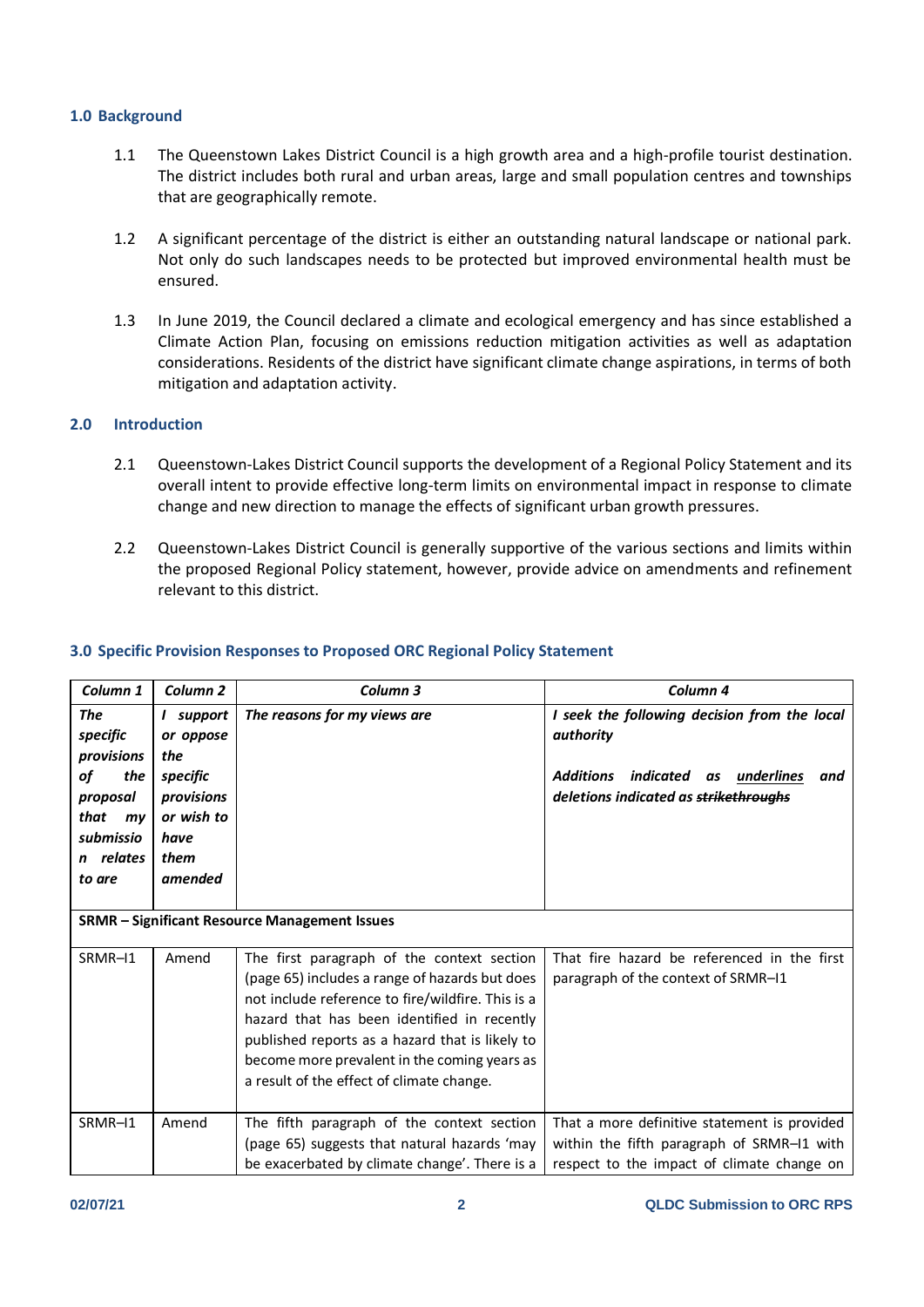|         |       | significant body of technical evidence available<br>which outlines that, in many cases, natural<br>hazards will be exacerbated by effects of<br>climate change. For Otago this is outlined<br>within the Otago Climate Change Risk<br>Assessment <sup>1</sup> , and for Queenstown, this is<br>outlined within the Bodeker Scientific report <sup>2</sup> .<br>It is considered that a more decisive statement<br>about the impacts of climate change on<br>natural hazards is included in this paragraph. | natural hazards within Otago. Attention<br>should also be drawn to the body of evidence<br>that has been produced, and will continue to<br>be developed, with regard to the impacts of<br>climate change on natural hazards.                                                                                             |
|---------|-------|------------------------------------------------------------------------------------------------------------------------------------------------------------------------------------------------------------------------------------------------------------------------------------------------------------------------------------------------------------------------------------------------------------------------------------------------------------------------------------------------------------|--------------------------------------------------------------------------------------------------------------------------------------------------------------------------------------------------------------------------------------------------------------------------------------------------------------------------|
| SRMR-11 | Amend | The 'social' impact snapshot paragraph (page<br>66) should reference the transient nature of<br>the Queenstown Lakes District population<br>associated with its tourism based economy<br>and the impacts that natural hazard events<br>may have in them in comparison to more<br>permanent members of the community, such<br>as not having the same resources or<br>connections within the community to be<br>resilient to the impacts of natural hazard<br>events.                                        | That the 'social' impact snapshot paragraph<br>(page 66) include reference the transient<br>nature of the Queenstown Lakes District<br>population and their unique set of social<br>characteristics and associated impacts.                                                                                              |
| SRMR-12 | Amend | The 'environment' impact snapshot (page<br>67/68) should reference the impact that<br>climate change is likely to have on the visual<br>appearance and recreational enjoyment on<br>Otago's environment. In particular, the<br>Queenstown Lakes District is world renowned<br>for its high value landscape and environmental<br>characteristics.<br>These<br>are<br>unique<br>environments that are likely to be impacted by<br>any increase to the severity or intensity of<br>hazard events.             | That the 'environmental' impact snapshot<br>paragraph (page 66/68) include reference to<br>the effects of climate change on the visual<br>appearance and recreational enjoyment of<br>Otago's highly valued landscapes.                                                                                                  |
| SRMR-12 | Amend | The 'economy' impact snapshot (page 68/69)<br>should provide greater context in regard to the<br>impact that climate change will have on the<br>significant contribution that the tourism<br>sector, particularly in the Queenstown Lakes<br>District' has on Otago's economy. This impact<br>is not likely to be limited to impacts on the ski<br>industry.                                                                                                                                               | 'economic'<br>That<br>the<br>impact<br>snapshot<br>paragraph (page 68/69) include reference to<br>the effects of climate change on Otago's<br>significant tourism industry.                                                                                                                                              |
| SRMR-12 | Amend | The 'economy' impact snapshot (page 69)<br>places emphasis on the impacts of flooding on<br>the built environment from climate change.<br>While this tends to be the most well-known<br>type of hazard, it may be that greater damage<br>to the built environment may be experienced<br>from other types of climate change driven                                                                                                                                                                          | That<br>'economic'<br>the<br>impact<br>snapshot<br>paragraph (page 68/69) include reference to<br>impacts to built environment from the range<br>of natural hazards that are likely to be<br>exacerbated by the effects of climate change,<br>such as fire, wind, and mass movement (ie<br>debris flow and landsliding). |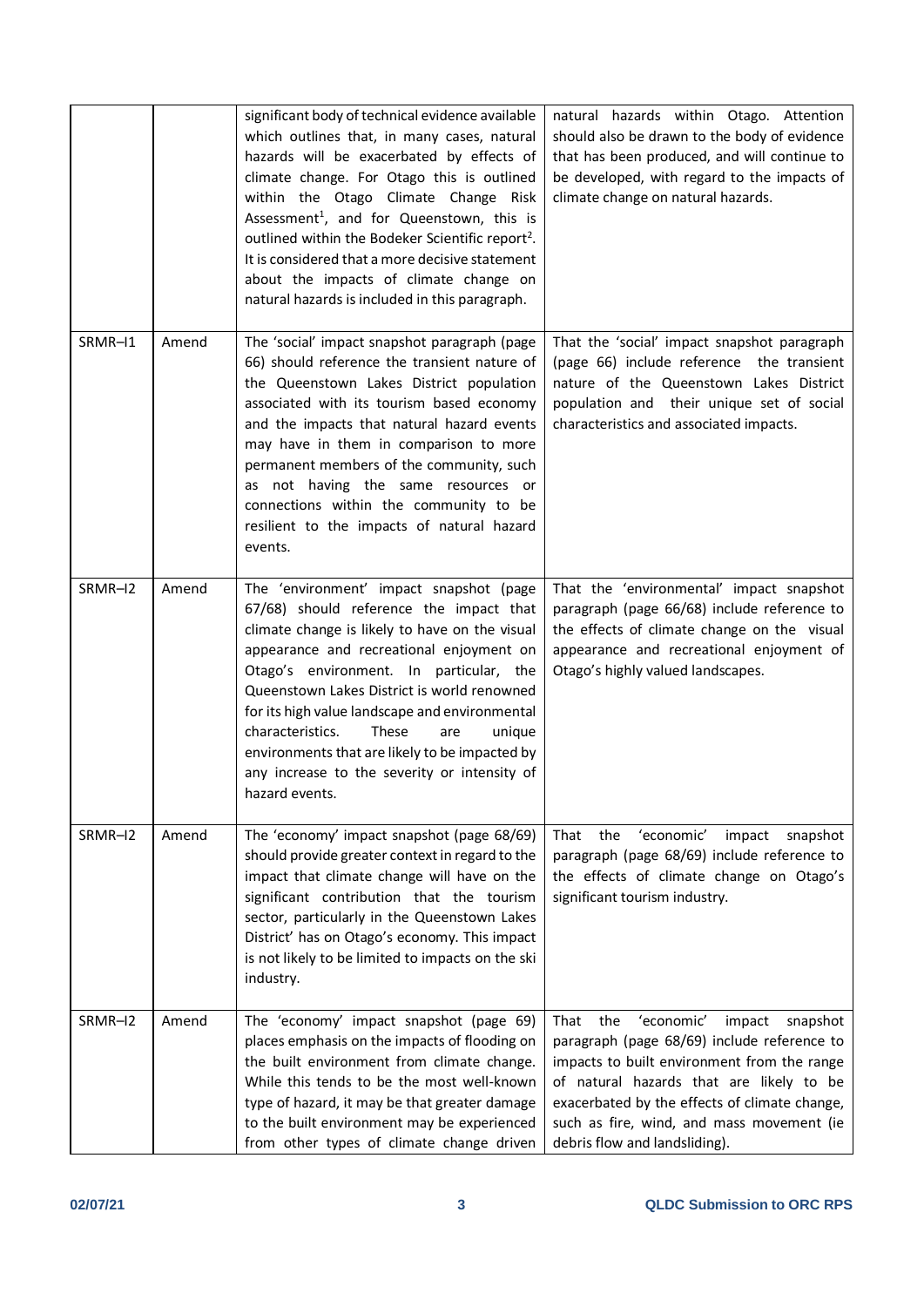|         |       | hazards, such as fire, wind, and mass<br>movement (ie debris flow and landsliding).                                                                                                                                                                                                                                                                                                                                                                                                                                                                                                                                                                                                                                                                                                                              |                                                                                                                                                                                                                                                                                                                                                                                                                                                                                    |
|---------|-------|------------------------------------------------------------------------------------------------------------------------------------------------------------------------------------------------------------------------------------------------------------------------------------------------------------------------------------------------------------------------------------------------------------------------------------------------------------------------------------------------------------------------------------------------------------------------------------------------------------------------------------------------------------------------------------------------------------------------------------------------------------------------------------------------------------------|------------------------------------------------------------------------------------------------------------------------------------------------------------------------------------------------------------------------------------------------------------------------------------------------------------------------------------------------------------------------------------------------------------------------------------------------------------------------------------|
| SRMR-14 | Amend | The 'economic' impact snapshot (page 73)<br>suggests that Otago has provided more<br>affordable housing for people than the NZ<br>average in recent years. This is not the case for<br>the community within the Queenstown Lakes<br>District and this should be identified more<br>clearly within this impact statement.<br>This impact statement should also draw<br>attention to the unique pressure that the<br>tourism industry places on housing supply in<br>the Queenstown Lakes District, in particular,<br>the use of housing for visitor accommodation<br>purposes.                                                                                                                                                                                                                                    | That<br>'economic'<br>the<br>impact<br>snapshot<br>paragraph (page 73) be amended so that it<br>accurately<br>describes<br>more<br>the<br>long<br>established and growing housing affordability<br>challenges that are present in the Queenstown<br>Lakes District, such as constrained supply and<br>diversity of housing, and the use of housing for<br>non-residential<br>activities<br>within<br>the<br>Queenstown Lakes District such as short term<br>visitor accommodation. |
| SRMR-14 | Amend | The 'social' impact snapshot (page 73/74)<br>suggests that Otago has traditionally been<br>relatively affordable. This is not the case for<br>the community within the Queenstown Lakes<br>District and this should be identified more<br>clearly within this impact statement. It is<br>important that this<br>regional<br>planning<br>document does not ignore outliers within the<br>wider region in regard to housing affordability.                                                                                                                                                                                                                                                                                                                                                                         | 'economic'<br>the<br>impact<br>snapshot<br>That<br>paragraph (page 73/74) be amended so that it<br>describes<br>accurately<br>the<br>more<br>long<br>established and growing housing affordability<br>challenges that are present in the Queenstown<br>Lakes District and the adverse effects this has<br>had on its community.                                                                                                                                                    |
| SRMR-14 | Amend | The<br>environmental<br>impact<br>snapshot<br>(page73/74) does not mention the impact of<br>the form of urban growth on carbon emissions<br>and Climate Change. Where and how urban<br>areas grow impacts the carbon footprint of<br>those communities. It's important that the<br>imperative to increase the supply of<br>residential dwellings does not impede the<br>region's ability to meet emission reduction<br>targets. Therefore, it is important that urban<br>growth occurs in areas that can be adequately<br>serviced by the electricity network, public<br>transport, and active travel networks. It's also<br>important that the location and form of urban<br>growth reduces the lifecycle carbon footprint<br>of the materials and infrastructure required to<br>build, develop and service it. | That the 'environmental impact snapshot<br>paragraph (page73/74) be amended to refer<br>to the impact poorly managed urban growth<br>can have on carbon emissions and climate<br>change. The paragraph should refer to the<br>impact of location and urban form and the<br>need for urban areas to reduce lifecycle<br>carbon footprint in line with emissions<br>reduction targets.                                                                                               |
| SRMR-I5 | Amend | The context statement should acknowledge<br>that different uses of water have different<br>effects on the environment (including people<br>and communities) and that s30 RMA enables<br>the Council to allocate water amongst<br>competing uses based on those effects<br>$(s30(fa)(1)$ and $s30(4)(e))$                                                                                                                                                                                                                                                                                                                                                                                                                                                                                                         | That the second paragraph of the context<br>statement be amended as follows:<br>Population<br>growth<br>land-use<br>and<br>intensification<br>urban<br>in<br>and<br>rural<br>environments can create increased demand<br>for freshwater for human consumption,<br>irrigation and other economic uses. Some of                                                                                                                                                                      |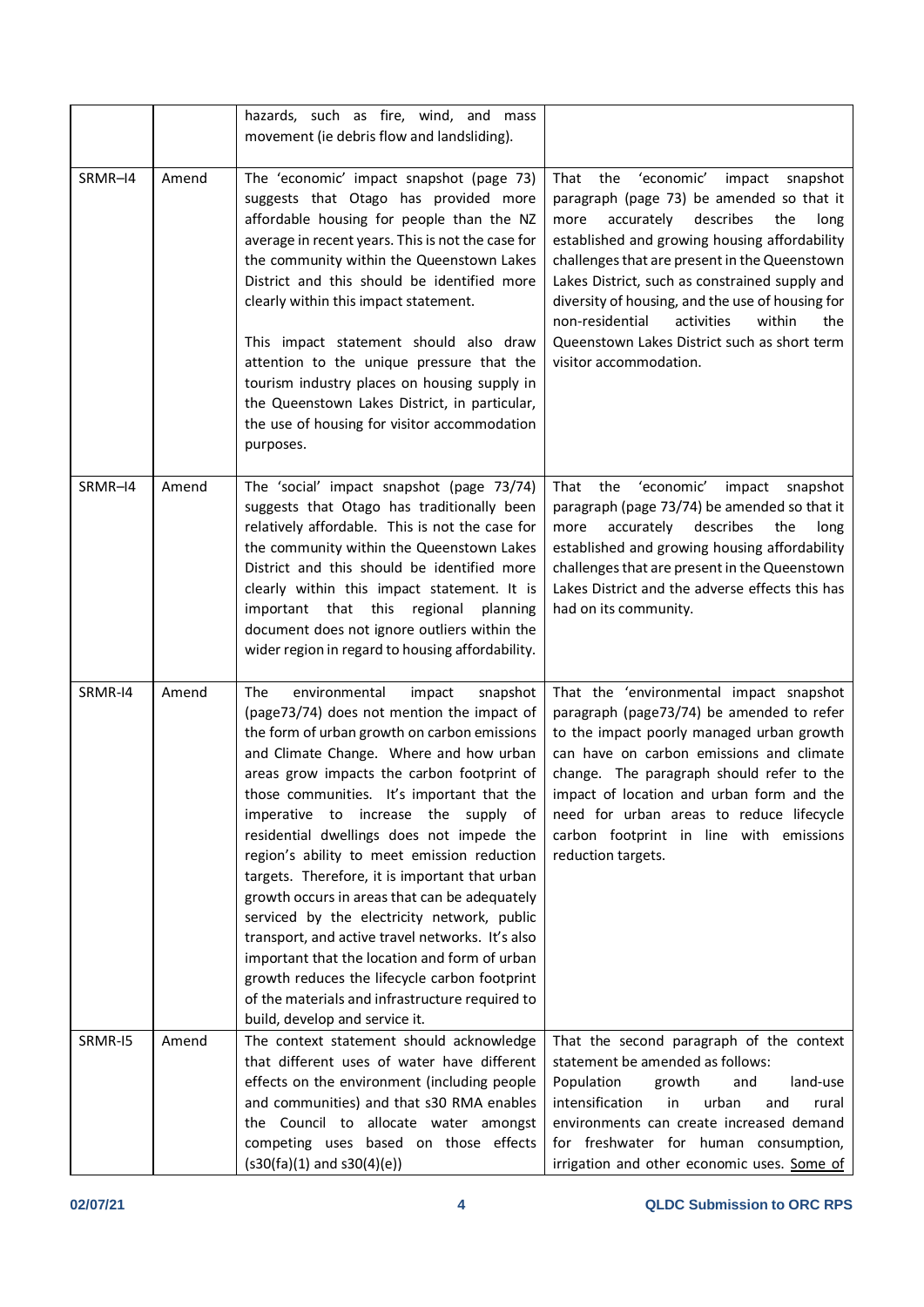|          |       |                                                                                                                                                                                                                                                                                                                                                                                                                                                                                                                                                                                                                                                                                  | these uses are more efficient and have greater<br>beneficial effects on the environment and<br>than<br>others.<br>Freshwater<br>communities<br>resources in some places are reaching, or are<br>beyond, their sustainable abstraction limits.<br>The RMA enables the allocation of water<br>amongst competing activities. However, there<br>continues to be debate in the community<br>about how historical freshwater allocations<br>can be adjusted to achieve a balance of<br>economic, environmental, social and cultural<br>needs. |
|----------|-------|----------------------------------------------------------------------------------------------------------------------------------------------------------------------------------------------------------------------------------------------------------------------------------------------------------------------------------------------------------------------------------------------------------------------------------------------------------------------------------------------------------------------------------------------------------------------------------------------------------------------------------------------------------------------------------|-----------------------------------------------------------------------------------------------------------------------------------------------------------------------------------------------------------------------------------------------------------------------------------------------------------------------------------------------------------------------------------------------------------------------------------------------------------------------------------------------------------------------------------------|
| SRMR-I7  | Amend | Environmental<br>snapshot (page<br>The<br>79)<br>mentions the impact of climate change on<br>biodiversity decline but does not mention the<br>positive contribution that biodiversity makes<br>to climate change mitigation and adaptation.<br>Conserved or restored habitats can remove<br>carbon dioxide from the atmosphere, helping<br>to address climate change by storing carbon.<br>In addition, conserving ecosystems such as<br>wetlands and estuaries can help reduce the<br>impacts of climate change by reducing<br>flooding and storm surges                                                                                                                        | Amend the Environmental snapshot on page<br>79 to acknowledge the contribution that<br>biodiversity, including restored<br>habitats,<br>makes to climate change adaptation and<br>mitigation.                                                                                                                                                                                                                                                                                                                                           |
| SRMR-110 | Amend | The 'context' paragraph (page 83) for this issue<br>suggests that tourism 'partially relies on the<br>natural values of the region'. It is considered<br>that this statement underestimates the<br>significant reliance that tourism has on the<br>natural values of the region, and in particular,<br>those present within the Queenstown Lakes<br>District.                                                                                                                                                                                                                                                                                                                    | That the 'context' paragraph (page 83) for this<br>issue more accurately presents that significant<br>reliance that tourism has on has on the natural<br>values of the region, and in particular, those<br>present within the Queenstown Lakes District.                                                                                                                                                                                                                                                                                |
| SRMR–I10 | Amend | The 'economic' impact snapshot (page 84)<br>does not draw sufficient attention to the<br>impact that adverse effects on the visual and<br>amenity related characteristics of high valued<br>landscapes can have on the economy of the<br>particular the<br>Otago region,<br>and<br>in<br>Queenstown Lakes District. This should be<br>acknowledged as an important resource<br>management issue given the significant<br>reliance of tourism on these highly valued<br>landscapes (ie 18.1% of GDP) as noted in<br>SRMR-I10. It is important that this regional<br>planning document does not ignore outliers<br>within the wider region in regard to the<br>landscape resource. | That the 'economic' impact snapshot (page 84)<br>for this issue more accurately draws attention<br>to the impact that adverse effects on the<br>characteristics of highly valued landscapes can<br>have on the economy of the Otago region, and<br>in particular the Queenstown Lakes District.                                                                                                                                                                                                                                         |
| $IM-P2$  | Amend | Policy IM-P2 states the following:<br>IM-P2 - Decision priorities                                                                                                                                                                                                                                                                                                                                                                                                                                                                                                                                                                                                                | That the 'decision priority' framework in IM-<br>P2 be limited to decision made on                                                                                                                                                                                                                                                                                                                                                                                                                                                      |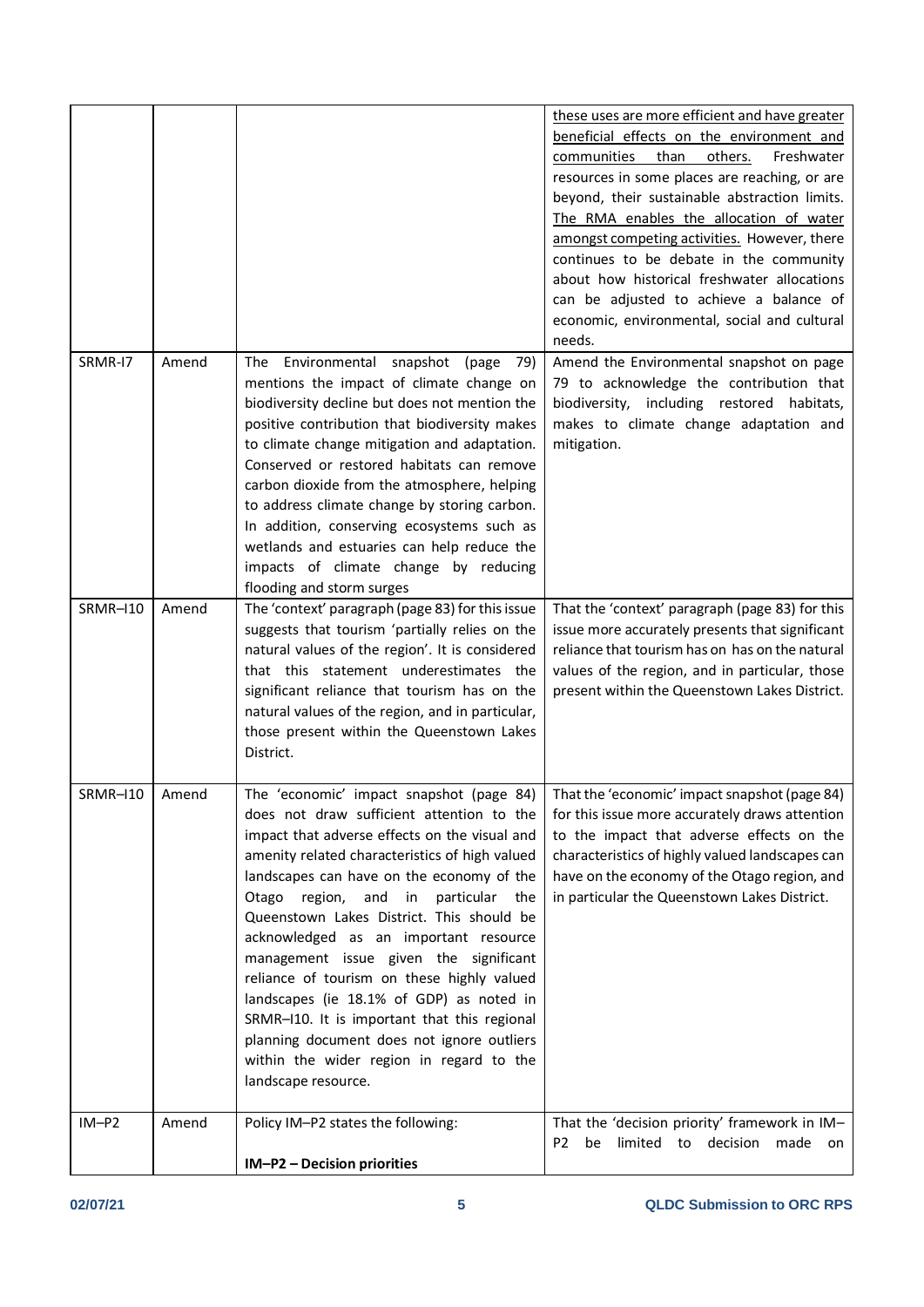|                              |       | Unless expressly stated otherwise, all decision<br>making under this RPS shall:<br>(1) firstly, secure the long-term life-supporting<br>and<br>mauri<br>of<br>the<br>capacity<br>natural<br>environment,<br>(2) secondly, promote the health needs of<br>people, and<br>(3) thirdly, safeguard the ability of people and<br>communities to provide for their social,<br>economic, and cultural well-being, now and in<br>the future.<br>The RPS s32 evaluation states that this<br>approach is based on the NPSFM 2020. While<br>this approach may be relevant to the<br>management of matters specified within the<br>NPSFM 2020, its wider application is not an<br>established principle under the RMA and, as<br>such, should be reconsidered.               | freshwater/those matters managed under the<br><b>NPSFM 2020.</b>                                                                                                                                                                                                                                                                                                 |
|------------------------------|-------|------------------------------------------------------------------------------------------------------------------------------------------------------------------------------------------------------------------------------------------------------------------------------------------------------------------------------------------------------------------------------------------------------------------------------------------------------------------------------------------------------------------------------------------------------------------------------------------------------------------------------------------------------------------------------------------------------------------------------------------------------------------|------------------------------------------------------------------------------------------------------------------------------------------------------------------------------------------------------------------------------------------------------------------------------------------------------------------------------------------------------------------|
| $IM-P7,$<br>IM-P8,<br>IM-P10 | Amend | This section of the RPS sets out a useful<br>framework for undertaking a more proactive<br>and collaborate approach to managing the<br>significant resource management issues that<br>have been identified within Otago. However, it<br>is not considered that the set of objectives and<br>policies goes far enough in setting out what<br>critical cross boundary resource management<br>issues need to be managed in a more<br>integrated way, in particular, the management<br>of risks from natural hazards. This section<br>should helpfully set the framework for how<br>this cross boundary resource management<br>issue should be managed to compliment the<br>section set out in the natural hazards section<br>and its accompanying method framework. | That the IM section (in particular, IM-P7, IM-<br>P8, IM-P10) are amended to set out a clearer<br>framework for the regional council and<br>territorial authorities will work together on<br>complex and cross boundary resource<br>that have<br>management issues<br>shared<br>responsibility under the RMA, such as<br>managing the risk from natural hazards. |
| $IM-M2(1)$                   | Amend | The first limb of this policy sets out the<br>expectation that local authorities must partner<br>with Kāi Tahu to ensure mana whenua<br>involvement in resource management. While<br>the intent of this policy is supported by QLDC<br>it is considered that additional guidance is<br>necessary within the policy on the specific<br>meaning and implementation of the words<br>'partner' and 'involvement' to ensure that the<br>role of local authorities and of mana whenua<br>is more clearly set out to achieve the effective<br>and efficient implementation of this policy.                                                                                                                                                                              | That IM-M2(1) be amended to set out more<br>specific meaning with respect to the words<br>'partner' and 'involvement'.                                                                                                                                                                                                                                           |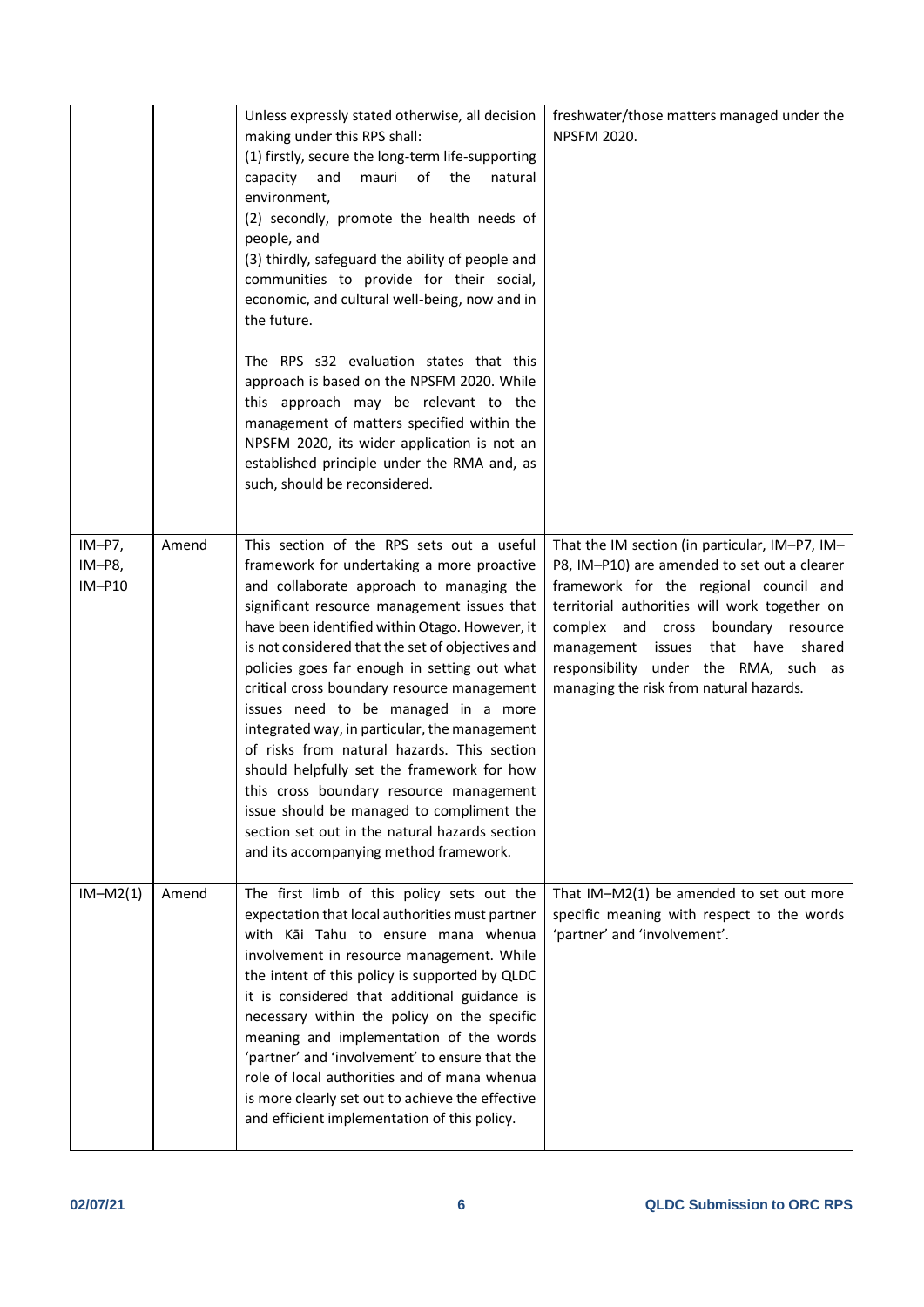| Integrate<br>d<br>managem<br>ent<br>section<br>methods | Amend   | IM-M3 sets out a timeframe for ORC to<br>identify climate change risks. It is considered<br>that a similar policy be included setting out a<br>timeframe for local authorities to undertake<br>their region wide natural hazard identification<br>and risk assessment work specified in HAZ-NH-<br>M1(2)(b) and HAZ-NH-M2(1). This will provide<br>a greater level of certainty for local authorities<br>in planning for natural hazard risk, and for<br>plan<br>when<br>considering<br>other<br>users<br>undertaking land<br>use, subdivision and<br>development in areas subject to natural<br>hazards. | That policies be included in the 'Integrated<br>management' method section which set out<br>specific timeframes for the implementation of<br>hazard<br>identification<br>natural<br>and<br>risk<br>assessments outlined in other parts of the RPS,<br>including HAZ-NH-M1(2)(b) and HAZ-NH-<br>$M2(1)$ . |
|--------------------------------------------------------|---------|-----------------------------------------------------------------------------------------------------------------------------------------------------------------------------------------------------------------------------------------------------------------------------------------------------------------------------------------------------------------------------------------------------------------------------------------------------------------------------------------------------------------------------------------------------------------------------------------------------------|----------------------------------------------------------------------------------------------------------------------------------------------------------------------------------------------------------------------------------------------------------------------------------------------------------|
| $AIR - Air$                                            |         |                                                                                                                                                                                                                                                                                                                                                                                                                                                                                                                                                                                                           |                                                                                                                                                                                                                                                                                                          |
| AIR-01                                                 | Support | The provision is generally supported.                                                                                                                                                                                                                                                                                                                                                                                                                                                                                                                                                                     | That AIR-O1 be retained as notified.                                                                                                                                                                                                                                                                     |
| AIR-O2                                                 | Support | The provision is generally supported.                                                                                                                                                                                                                                                                                                                                                                                                                                                                                                                                                                     | That AIR-O2 be retained as notified.                                                                                                                                                                                                                                                                     |
| AIR-P1                                                 | Amend   | Use of the word 'good' in this submission does<br>not provide sufficient context or direction<br>where Limb 2 of the policy needs to be replied<br>on. This policy should provide a more directive<br>approach in regard to the standard of air<br>quality that is necessary to achieve AIR-O1. It<br>is not clear how the word 'good' interacts with<br>the intention of Limb 2 in terms of effects<br>being 'no more than minor'.                                                                                                                                                                       | That the word 'good' be replaced with a more<br>directive term which ensures that Objective<br>AIR-O1 is able to be achieved, or the word<br>'good' is removed from the policy as Limbs 1<br>and 2 provide sufficient direction in regard to<br>the action that needs to be undertaken.                  |
| AIR-P2                                                 | Amend   | Reference to the word 'poor' does not appear<br>to have any substantive meaning in this<br>section of the RPS and as such, does not<br>appear to invoke any action.                                                                                                                                                                                                                                                                                                                                                                                                                                       | That additional context is provided to<br>substantiate action around the word 'poor'<br>with respect to air quality.                                                                                                                                                                                     |
| $AIR-P2(1)$<br>and $(2)$                               | Support | The provisions are generally supported.                                                                                                                                                                                                                                                                                                                                                                                                                                                                                                                                                                   | That the intent of AIR-P2 be retained as<br>notified.                                                                                                                                                                                                                                                    |
| AIR-P3                                                 | Support | The provision is generally supported.                                                                                                                                                                                                                                                                                                                                                                                                                                                                                                                                                                     | That AIR-P3 be retained as notified.                                                                                                                                                                                                                                                                     |
| AIR-P4                                                 | Support | The provision is generally supported.                                                                                                                                                                                                                                                                                                                                                                                                                                                                                                                                                                     | That AIR-P4 be retained as notified.                                                                                                                                                                                                                                                                     |
| AIR-P5                                                 | Support | The provision is generally supported.                                                                                                                                                                                                                                                                                                                                                                                                                                                                                                                                                                     | That AIR-P5 be retained as notified.                                                                                                                                                                                                                                                                     |
| AIR-P6                                                 | Support | The provision is generally supported.                                                                                                                                                                                                                                                                                                                                                                                                                                                                                                                                                                     | That AIR-P6 be retained as notified.                                                                                                                                                                                                                                                                     |
| AIR-M1                                                 | Support | The provision is generally supported.                                                                                                                                                                                                                                                                                                                                                                                                                                                                                                                                                                     | That AIR-M1 be retained as notified.                                                                                                                                                                                                                                                                     |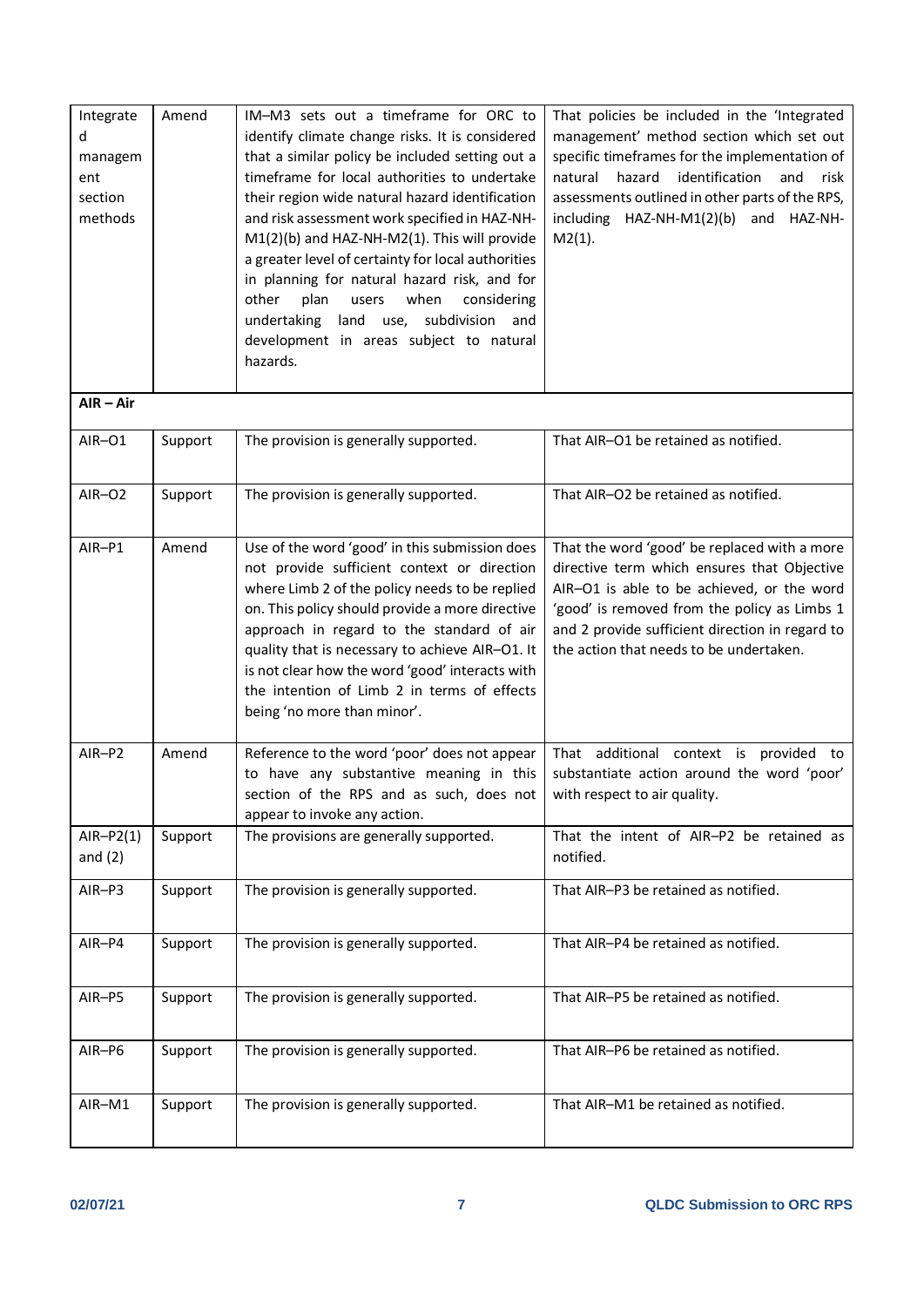| $AIR-$   | Amend   | Reference to the word 'poor' in Limb 3 does                                                  | That additional context is provided to                                                    |
|----------|---------|----------------------------------------------------------------------------------------------|-------------------------------------------------------------------------------------------|
| M1(3)    |         | not appear to have any substantive meaning in                                                | substantiate action around the word 'poor'                                                |
|          |         | this section of the RPS and as such, does not                                                | with respect to air quality.                                                              |
|          |         | appear to invoke any action.                                                                 |                                                                                           |
|          |         |                                                                                              |                                                                                           |
| AIR-M2   | Support | The provision is generally supported.                                                        | That AIR-M2 be retained as notified.                                                      |
|          |         |                                                                                              |                                                                                           |
| $AIR-M3$ | Amend   | Reference to the word 'poor' in AIR-M3 does                                                  | That additional context is provided to                                                    |
|          |         | not appear to have any substantive meaning in                                                | substantiate action around the word 'poor'                                                |
|          |         | this section of the RPS and as such, does not                                                | with respect to air quality.                                                              |
|          |         | appear to invoke any action.                                                                 |                                                                                           |
|          |         |                                                                                              |                                                                                           |
| $AIR-$   | Support | The provision is generally supported.                                                        | That AIR-M3(1) be retained as notified.                                                   |
| M3(1)    |         |                                                                                              |                                                                                           |
| $AIR-$   | Amend   | Limb 2 sets out that the spatial distribution of                                             | That AIR-M3(2) provide greater clarity and                                                |
| M3(2)    |         | activities is to be 'managed'. This provision                                                | direction as to what aspects of urban form and                                            |
|          |         | should specify in more detail what is intended                                               | what specific activities need to be managed,                                              |
|          |         | to be achieved in terms of spatial distribution                                              | and how they are best spatially distributed to                                            |
|          |         | and in regard to what activities. For example,                                               | achieve good air quality. Additionally in our                                             |
|          |         | are there particular polluting activities that                                               | view this method should state that it would be                                            |
|          |         | should be distributed in a certain way.                                                      | weighed against other matters to<br>be                                                    |
|          |         | As Territorial Authorities do not have the                                                   | considered in determining the<br>spatial<br>distribution of activities, and should not be |
|          |         | specific range of expertise necessary to inform                                              | determinative in itself.                                                                  |
|          |         | the management of activities to achieve good                                                 |                                                                                           |
|          |         | air quality, more specific direction is needed in                                            |                                                                                           |
|          |         | the policy to ensure the effective and efficient                                             |                                                                                           |
|          |         | implement this method.                                                                       |                                                                                           |
|          |         |                                                                                              |                                                                                           |
| AIR-M4   | Support | The provision is generally supported.                                                        | That AIR-M4 be retained as notified.                                                      |
|          |         |                                                                                              |                                                                                           |
| AIR-M5   | Support | The provision is generally supported.                                                        | That AIR-M5 be retained as notified.                                                      |
|          |         |                                                                                              |                                                                                           |
| AIR-AER2 | Amend   |                                                                                              |                                                                                           |
|          |         | There should be greater linkages of this AER to<br>the urban development section of the RPS. | That AIR-AER2 provides more detail on<br>acceptable urban form that would give effect     |
|          |         |                                                                                              | to this AER. For example,                                                                 |
|          |         |                                                                                              | what does this urban form look like                                                       |
|          |         |                                                                                              | does this take into account any                                                           |
|          |         |                                                                                              | trade-offs                                                                                |
|          |         |                                                                                              | Specific requirements for spatial                                                         |
|          |         |                                                                                              | plans and future development                                                              |
|          |         |                                                                                              | strategies,                                                                               |
|          |         |                                                                                              |                                                                                           |
|          |         |                                                                                              | Or that this direction is linked into the urban                                           |
|          |         |                                                                                              | form and development section of the RPS.                                                  |
|          |         |                                                                                              |                                                                                           |
|          |         | ECO - Ecosystems and Indigenous Biodiversity                                                 |                                                                                           |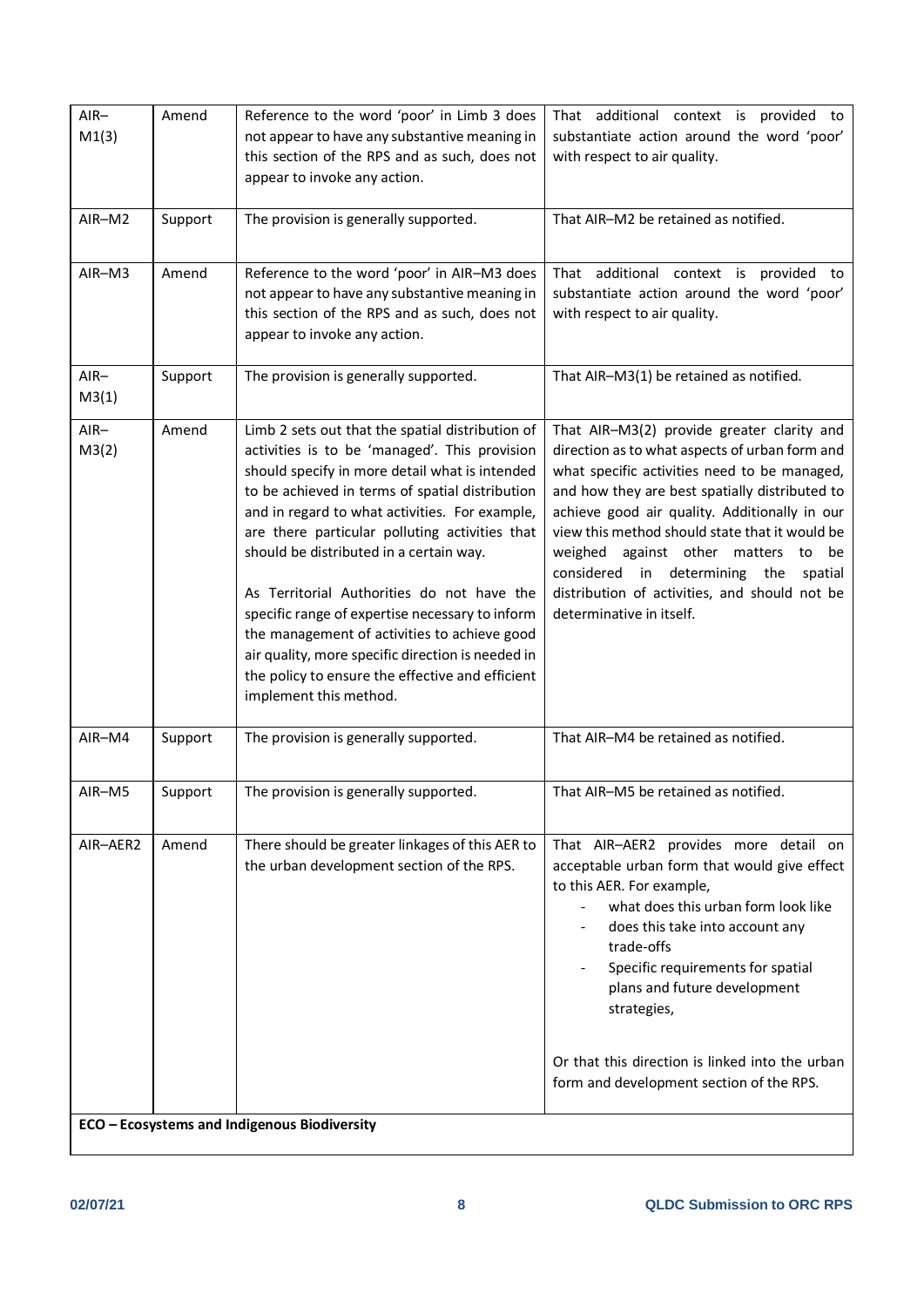| Indigenou<br>s<br>vegetatio<br>n<br>(definition<br>s) | Amend  | The definition of Indigenous vegetation<br>contained in QLDC's Proposed District Plan<br>definitions chapter (Chapter 2) should be used<br>in the RPS. This definition has very recently<br>been through a publicly notified plan review<br>process of which ORC have been party. | That the definition of Indigenous vegetation<br>be amended as follows:<br>means vascular and non-vascular plants that,<br>in relation to a particular area, are native to<br>the ecological district in which that area is<br>located.<br>Means vegetation that occurs naturally in New<br>Zealand or arrived in New Zealand without<br>human assistance including both vascular and<br>non-vascular plants.                                                                                                                                                                                       |
|-------------------------------------------------------|--------|-----------------------------------------------------------------------------------------------------------------------------------------------------------------------------------------------------------------------------------------------------------------------------------|----------------------------------------------------------------------------------------------------------------------------------------------------------------------------------------------------------------------------------------------------------------------------------------------------------------------------------------------------------------------------------------------------------------------------------------------------------------------------------------------------------------------------------------------------------------------------------------------------|
| Ecological<br>district<br>(definition<br>s)           | Oppose | A definition of Ecological district is not<br>provided in the RPS. The definition contained<br>in the proposed national policy statement for<br>indigenous biodiversity should be used in the<br>RPS.                                                                             | That the following definition of Ecological<br>district be included in the RPS:<br>Means the ecological districts as shown in<br>McEwen, W Medium (ed), 1987. Ecological<br>regions and districts of New Zealand.<br><b>Wellington: Department of Conservation.</b>                                                                                                                                                                                                                                                                                                                                |
| Definition<br>s                                       | Amend  | A definition of biodiversity offsetting should be<br>included in the RPS.                                                                                                                                                                                                         | That the following definition of biodiversity<br>offsetting be included in the RPS as adapted<br>from the proposed national policy statement<br>for indigenous biodiversity:<br>Means a measurable conservation outcome<br>resulting<br>from<br>actions<br>designed<br>to<br>compensate for residual, adverse biodiversity<br>effects arising from activities after appropriate<br>avoidance, remediation,<br>and<br>mitigation<br>measures have been applied. The goal of a<br>biodiversity offset is to achieve no-net-loss,<br>and preferably a net-gain, of indigenous<br>biodiversity values. |
| Definition<br>S                                       | Amend  | The notified RPS does not contain a definition<br>of environmental compensation.                                                                                                                                                                                                  | definition<br>That<br>of<br>environmental<br>a<br>compensation be included in the RPS.                                                                                                                                                                                                                                                                                                                                                                                                                                                                                                             |
| Definition<br>S                                       | Amend  | The notified RPS does not contain a definition<br>of taoka.                                                                                                                                                                                                                       | That a definition for taoka be included in the<br>RPS.                                                                                                                                                                                                                                                                                                                                                                                                                                                                                                                                             |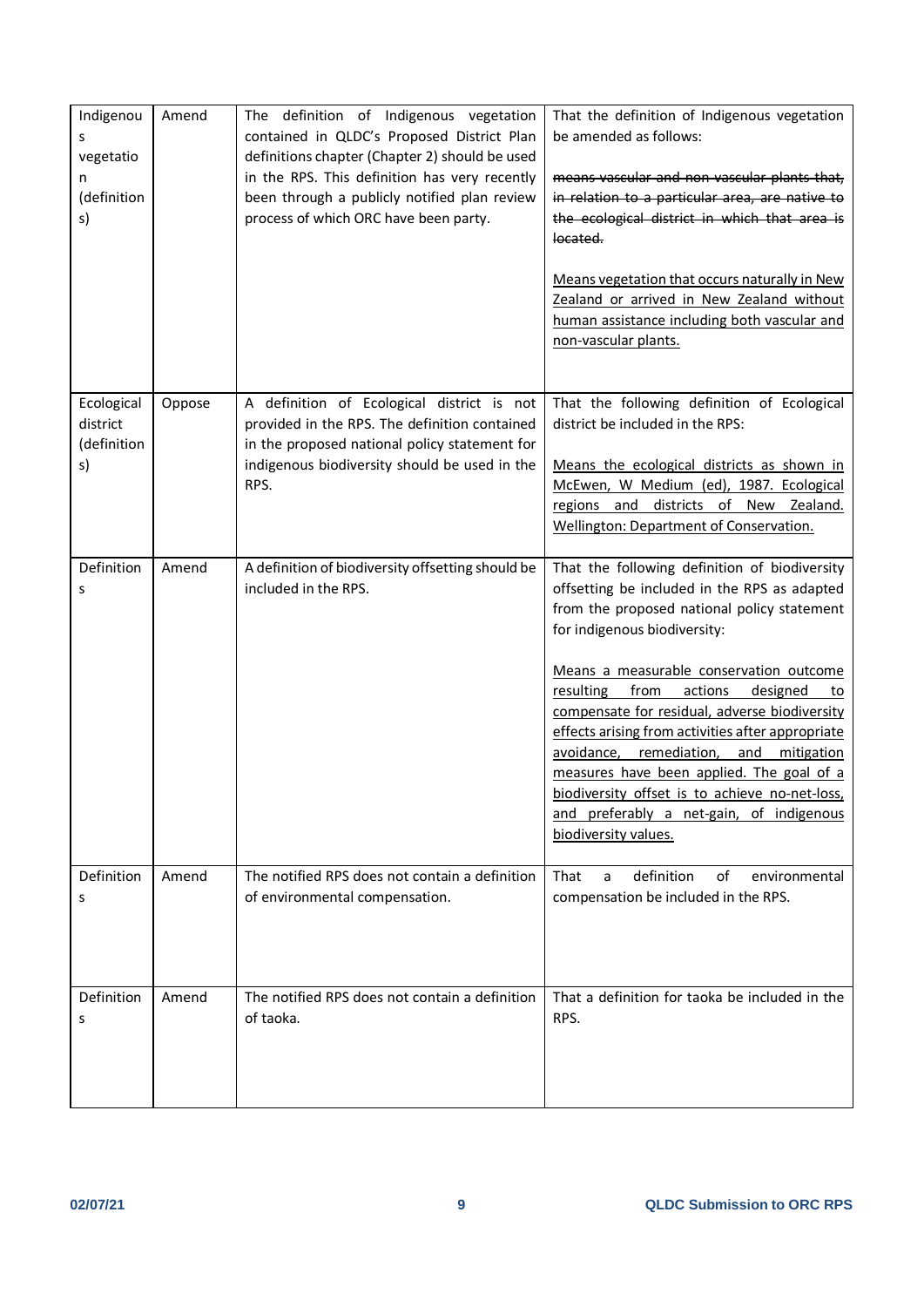| ECO-01        | Support | The provision is generally supported.                                                                                                                                                                                                                                 | That ECO-O1 be retained as notified.                                                                                                                                                                                                                                                                                                                                                                                                                                                                                                                                                                                                                                                                                                                                                                     |
|---------------|---------|-----------------------------------------------------------------------------------------------------------------------------------------------------------------------------------------------------------------------------------------------------------------------|----------------------------------------------------------------------------------------------------------------------------------------------------------------------------------------------------------------------------------------------------------------------------------------------------------------------------------------------------------------------------------------------------------------------------------------------------------------------------------------------------------------------------------------------------------------------------------------------------------------------------------------------------------------------------------------------------------------------------------------------------------------------------------------------------------|
| $ECO-O2$      | Amend   | This objective could be reworded to improve<br>its clarity and focus on the intended outcome.<br>It is recommended that the words associated<br>with the action to achieve the objective (ie<br>through restoration and enhancement) be<br>moved to the policy suite. | That ECO-O2 be amended as follows:<br>A net increase in the extent and occupancy of<br>Otago's indigenous biodiversity has a net<br>increase. results from restoration<br>enhancement.                                                                                                                                                                                                                                                                                                                                                                                                                                                                                                                                                                                                                   |
| ECO-P3<br>(3) | Support | The provision is generally supported.                                                                                                                                                                                                                                 | That ECO-P3 (3) be retained as notified.                                                                                                                                                                                                                                                                                                                                                                                                                                                                                                                                                                                                                                                                                                                                                                 |
| ECO-P3        | Amend   | The interpretation of this policy could be<br>improved as recommended.                                                                                                                                                                                                | That ECO-P3 be amended as follows:<br>Except as provided for by ECO-P4 and ECO-P5,<br>significant<br>natural<br>protect<br>areas<br>and<br>indigenous species and ecosystems that are<br>taoka by:<br>(1) avoiding adverse effects that result in:<br>(a) any reduction of the area or values<br>(even if those values are not themselves<br>significant) identified under ECO-P2(1), or<br>(b) any loss of Kai Tahu values identified<br>under ECO-M3, and<br>(2) after (1), applying the biodiversity effects<br>management hierarchy in ECO-P6, and<br>(3) prior to significant natural areas and<br>indigenous species and ecosystems that are<br>taoka being identified in accordance with<br>ECO-P2 and ECO-M3, adopt a precautionary<br>approach towards activities in accordance<br>with IM-P15. |
| ECO-P4        | Amend   | The policy titles should be consistent<br>throughout this section when similar issues<br>are being addressed i.e. in relation to<br>significant natural areas and taoka.                                                                                              | That ECO-P4 be amended as follows:<br>Provision for new activities: significant natural<br>areas and taoka                                                                                                                                                                                                                                                                                                                                                                                                                                                                                                                                                                                                                                                                                               |
| ECO-P5        | Amend   | The policy titles should be consistent<br>throughout this section when similar issues<br>are being addressed i.e. in relation to<br>significant natural areas and taoka.                                                                                              | That ECO-P5 be amended as follows:<br>Existing activities: significant natural areas and<br><u>taoka</u>                                                                                                                                                                                                                                                                                                                                                                                                                                                                                                                                                                                                                                                                                                 |
| ECO-P6        | Amend   | The intent of ECO-P4 is not represented in<br>ECO-P6 with respect to its application to plan<br>change<br>processes. As notified it only                                                                                                                              | That ECO-P6 be amended to identify its role in<br>considering plan change processes.                                                                                                                                                                                                                                                                                                                                                                                                                                                                                                                                                                                                                                                                                                                     |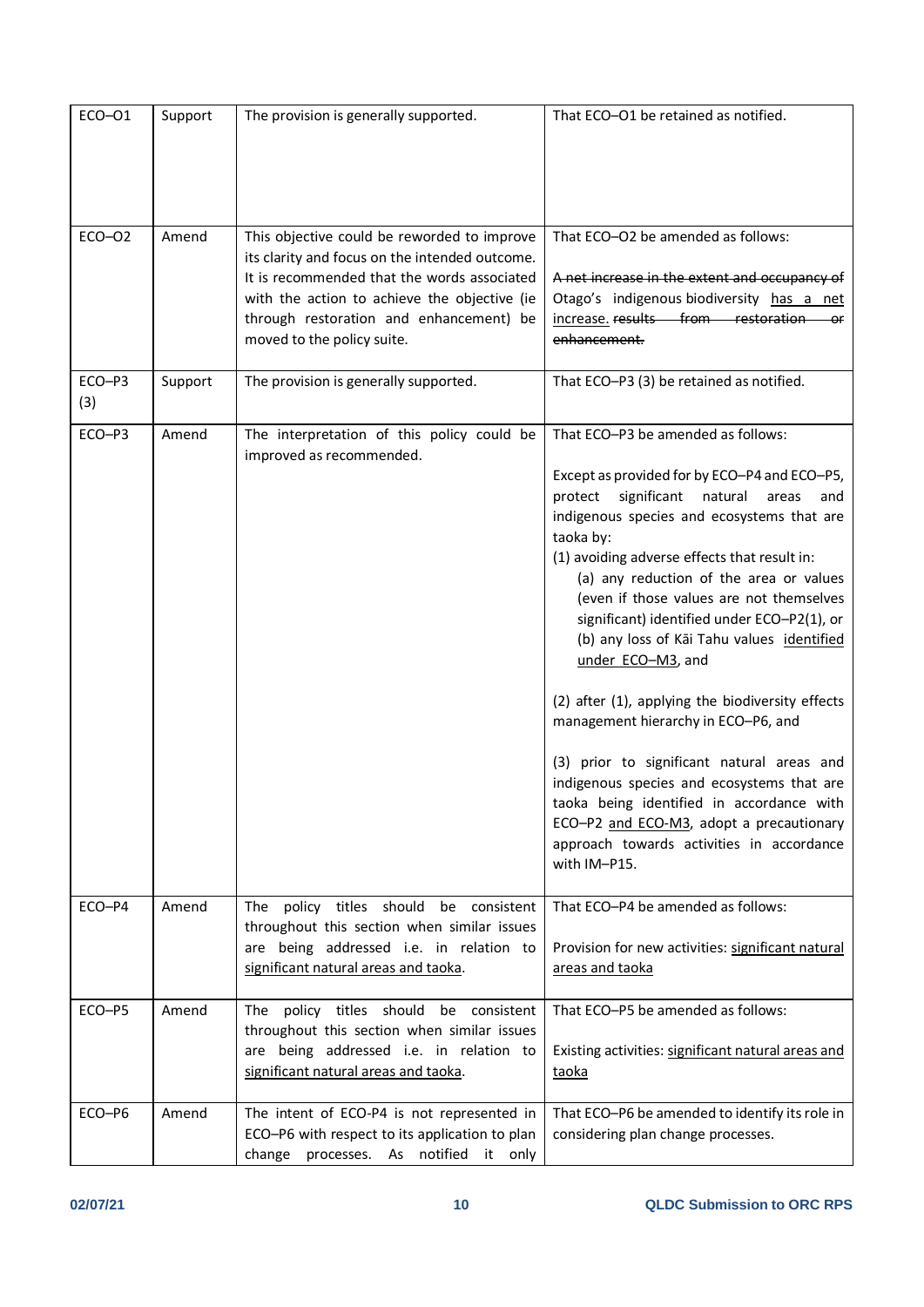|                         |       | references resource consent and notice of<br>requirements.                                                                                                                                                                                                                                                                                                                                                                                                                                                                                                   |                                                                                                                                                                                                                                                                                                                                                                                                                                                                                                                                                                         |
|-------------------------|-------|--------------------------------------------------------------------------------------------------------------------------------------------------------------------------------------------------------------------------------------------------------------------------------------------------------------------------------------------------------------------------------------------------------------------------------------------------------------------------------------------------------------------------------------------------------------|-------------------------------------------------------------------------------------------------------------------------------------------------------------------------------------------------------------------------------------------------------------------------------------------------------------------------------------------------------------------------------------------------------------------------------------------------------------------------------------------------------------------------------------------------------------------------|
| ECO-P8                  | Amend | It is recommended that the policy be<br>considered in terms of how the resiliency and<br>health of intrinsic values can be measured and<br>achieved.                                                                                                                                                                                                                                                                                                                                                                                                         | That ECO-P8 be amended as follows:<br>The intrinsic values, extent, occupancy and<br>condition of Otago's indigenous biodiversity is<br>increased by:<br>(1) restoring and enhancing habitat for<br>indigenous species, including taoka and<br>mahika kai species,<br>(2) improving the health and resilience of<br>indigenous biodiversity, including ecosystems,<br>species, important ecosystem function, and<br>intrinsic values, and<br>(3) buffering or linking ecosystems, habitats<br>and ecological corridors and recognising the<br>interaction ki uta ki tai |
| ECO-P9                  | Amend | The policy does not recognise the unique<br>challenges that different District's face in<br>managing the effects of wilding species, nor<br>the range of different wilding species that<br>have impacts on indigenous biodiversity. The<br>policy should be amended to reflect that<br>avoidance may be necessary in landscapes<br>that are more susceptible to the spread of<br>wilding species. Greater control should be<br>provided for the planting of wilding species<br>outside of significant natural habitats and their<br>associated buffer zones. | That ECO-P9 be amended to strengthen the<br>application of land use rules to avoid the<br>planting of a range of wilding species that have<br>impacts on indigenous biodiversity.                                                                                                                                                                                                                                                                                                                                                                                       |
| ECO-P9<br>(new<br>limb) | Amend | That a policy limb be added with an adapted<br>version of 34.2.1.2 of the QLD Chapter 34<br>(Wilding Exotic Trees) to ensure more effective<br>and efficient management of wilding species.                                                                                                                                                                                                                                                                                                                                                                  | That ECO-P9 be amended as follows by adding<br>the following limb:<br>Ensure that any planting and<br>ongoing<br>management of conifer species listed in APP5<br>is effective and can be practicably managed to<br>avoid the adverse effects of the spread of<br>wilding conifers.                                                                                                                                                                                                                                                                                      |
| ECO-P9<br>(new<br>limb) | Amend | That a policy limb be added with an adapted<br>version of QLDC's 34.2.1.3 of the QLD Chapter<br>34 (Wilding Exotic Trees) to ensure more<br>effective and efficient management of wilding<br>species.                                                                                                                                                                                                                                                                                                                                                        | That ECO-P9 be amended as follows by adding<br>the following limb:<br>That any proposal for the planting and ongoing<br>management of conifer species listed in APP5<br>shall consider the following to ensure the<br>spread of wilding trees can be contained:<br>The location and potential for<br>a)<br>wilding take-off, having specific                                                                                                                                                                                                                            |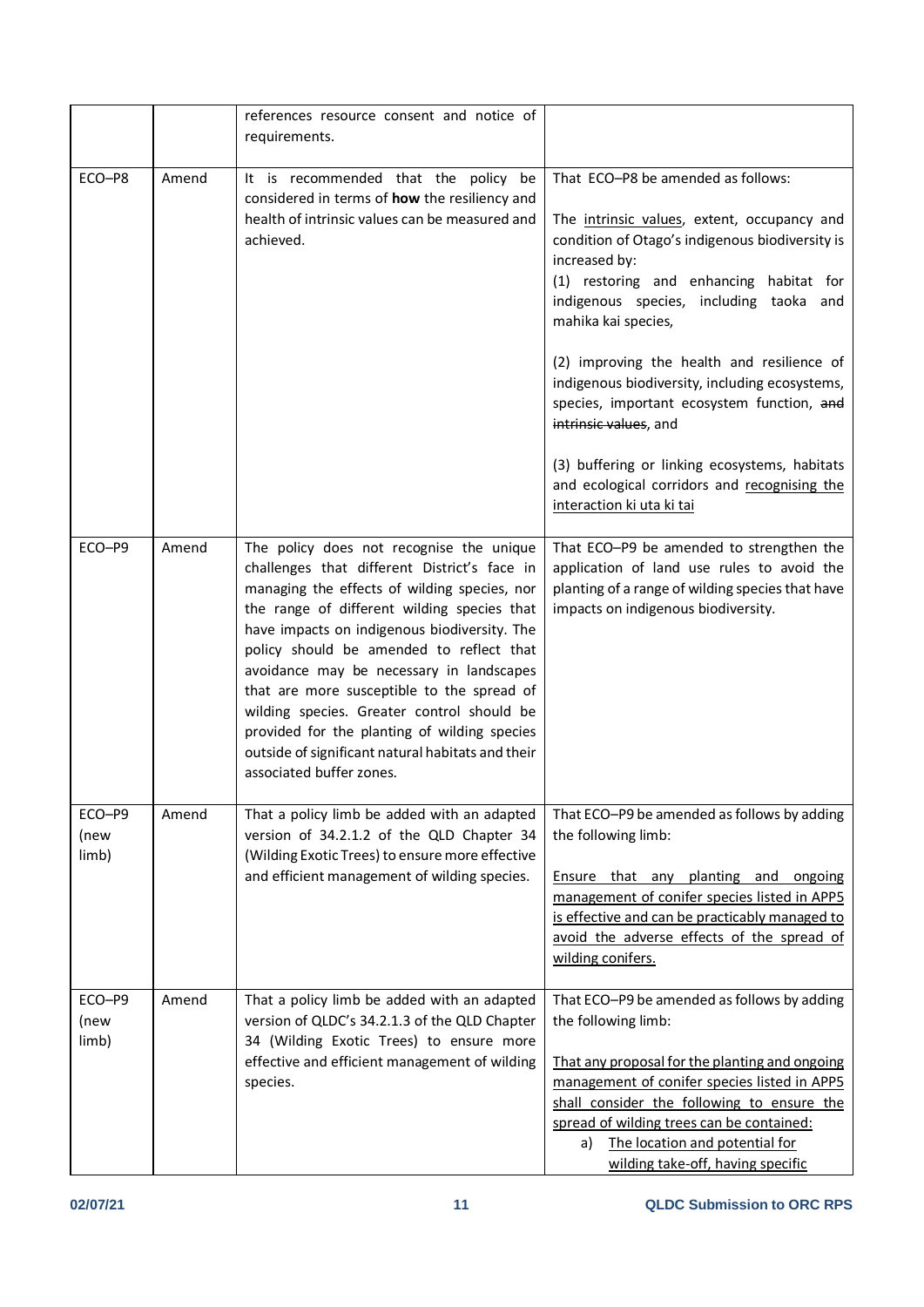|                            |         |                                                                                                                                                                                                                                                                                                                                   | regard to the slope and exposure to<br>wind;<br>The surrounding land uses and<br>b)<br>whether these would reduce the<br>potential for wilding spread;<br>The ownership of the surrounding<br>C)<br>land and whether this would<br>constrain the ability to manage<br>wilding spread;<br>Whether management plans are<br>d)<br>proposed for the avoidance or<br>containment of wilding spread;<br>Whether a risk assessment has been<br>e)<br>completed and the results are<br>favourable to the proposal |
|----------------------------|---------|-----------------------------------------------------------------------------------------------------------------------------------------------------------------------------------------------------------------------------------------------------------------------------------------------------------------------------------|-----------------------------------------------------------------------------------------------------------------------------------------------------------------------------------------------------------------------------------------------------------------------------------------------------------------------------------------------------------------------------------------------------------------------------------------------------------------------------------------------------------|
| Topic ECO<br>New<br>Policy | Amend   | This section of the RPS should consider<br>potential impacts of species choice for<br>biological carbon sequestration planting in<br>relation to climate change mitigation.                                                                                                                                                       | That a new policy be added as follows:<br>ECO-PX - Carbon sequestration<br>Control the impact of carbon sequestration on<br>indigenous biodiversity by:<br>Avoiding planting species which are<br>a)<br>invasive or a naturalised weed (I<br>recommend including list of species<br>in this part of the policy), or likely to<br>become either<br>Supporting carbon sequestration<br>b)<br>planting initiatives which improve or<br>enhance indigenous biodiversity.                                      |
| ECO-P10                    | Support | The provision is generally supported.                                                                                                                                                                                                                                                                                             | That the intent of ECO-P10 to promote<br>integrated<br>management is retained<br>as<br>notified.                                                                                                                                                                                                                                                                                                                                                                                                          |
| ECO-P10                    | Amend   | ORC has the experience and expertise to most<br>effectively and efficiently implement the<br>intent of this policy and it is therefore<br>recommended that ORC lead the approach to<br>regional integrated management. The policy<br>should reflect this lead role.                                                               | That ECO-P10 be amended as follows:<br>Otago Regional Council will implement an<br>integrated and co-ordinated approach to<br>managing Otago's ecosystems and indigenous<br>biodiversity that:<br>$\cdots$                                                                                                                                                                                                                                                                                                |
| ECO-M3                     | Support | The provision is generally supported.                                                                                                                                                                                                                                                                                             | That ECO-M3 be retained as notified.                                                                                                                                                                                                                                                                                                                                                                                                                                                                      |
| ECO-M3                     | Amend   | The method should provide direction around<br>roles and responsibilities, in particular that<br>regional authorities either take the lead on<br>identification of taoka, or alternatively provide<br>financial and technical support to local<br>authorities through the taoka identification<br>and plan implementation process. | That ECO-M3 be amended as follows:<br>Local authorities Otago Regional Council must:<br>(1) work together with mana whenua to agree<br>a process for:<br>identifying indigenous species and<br>(a)<br>ecosystems that are taoka,                                                                                                                                                                                                                                                                          |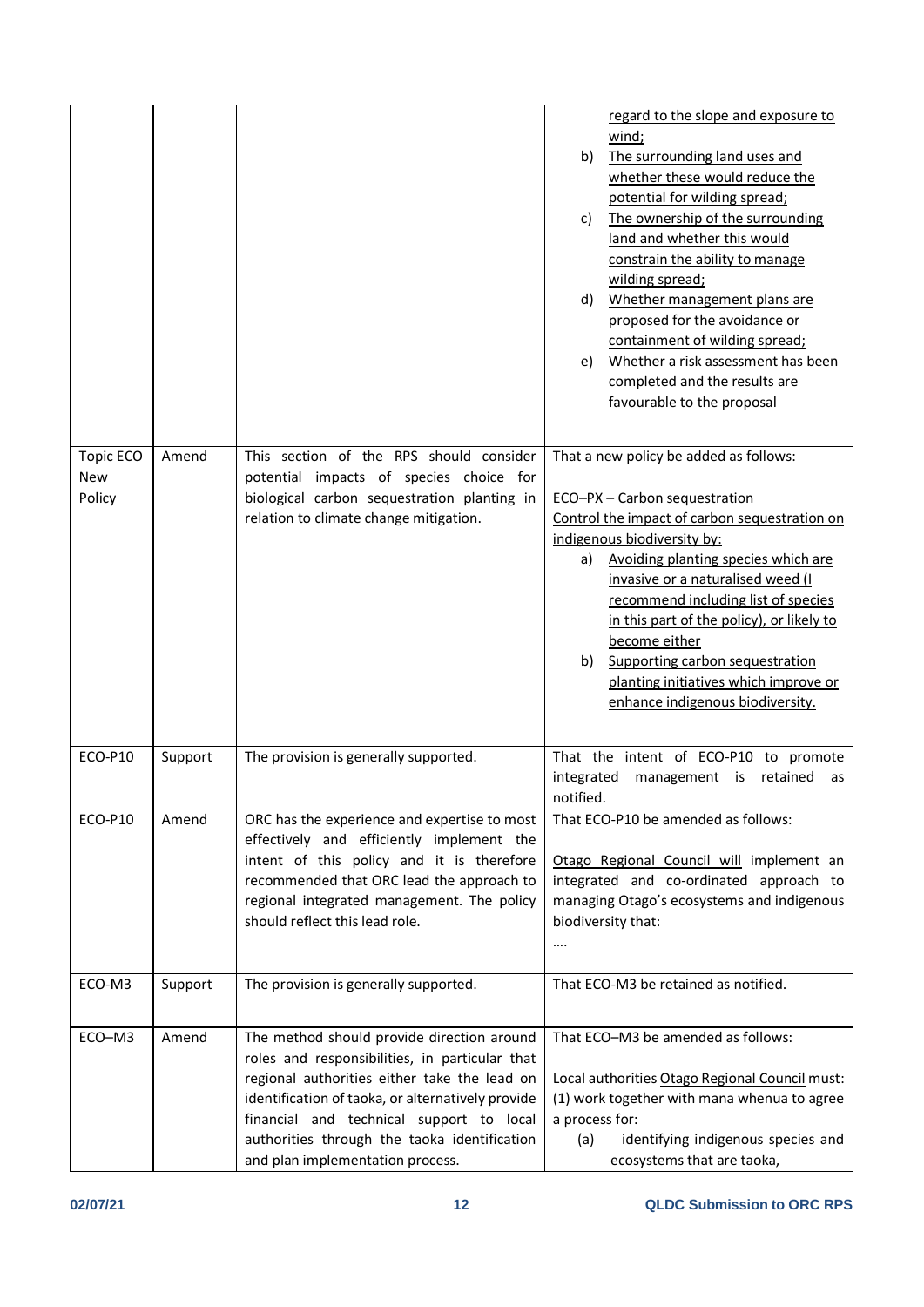|                  |       |                                                                                                                                                                                                                                                                                                                                                                                                                                                                                                                       | describing the taoka identified in<br>(b)<br>$(1)(a)$ ,<br>mapping or describing the location of<br>(c)<br>the taoka identified in (1)(a), and<br>describing the values of each taoka<br>(d)<br>identified in (1)(a), and<br>(2) notwithstanding (1), recognise that mana |
|------------------|-------|-----------------------------------------------------------------------------------------------------------------------------------------------------------------------------------------------------------------------------------------------------------------------------------------------------------------------------------------------------------------------------------------------------------------------------------------------------------------------------------------------------------------------|---------------------------------------------------------------------------------------------------------------------------------------------------------------------------------------------------------------------------------------------------------------------------|
|                  |       |                                                                                                                                                                                                                                                                                                                                                                                                                                                                                                                       | whenua have the right to choose not to<br>identify taoka and to choose the level of detail<br>at which identified taoka, or their location or<br>values, are described, and                                                                                               |
|                  |       |                                                                                                                                                                                                                                                                                                                                                                                                                                                                                                                       | (3) to the extent agreed by mana whenua,<br>amend their regional plans to include matters<br>$(1)(b)$ to $(1)(d)$ above and                                                                                                                                               |
|                  |       |                                                                                                                                                                                                                                                                                                                                                                                                                                                                                                                       | (4) Aid local authorities through financial and<br>technical support in the amendment of district<br>plans if deemed necessary to include matters<br>$(1)(b)$ to $(1)(d)$ above.                                                                                          |
| ECO-M5           | Amend | That the method be amended so that the<br>regional council support any changes needed<br>to the district plan through technical and<br>financial assistance                                                                                                                                                                                                                                                                                                                                                           | That ECO-M5 be amended as follows:<br>Territorial authorities must prepare or amend<br>and maintain their district plans and will be<br>aided by Otago Regional Council through<br>financial<br>technical<br>and<br>assistance<br>to:                                     |
| ECO-<br>M5(1)(b) | Amend | The policy as worded provides little assistance<br>in regard to what type or scale of structures<br>and infrastructure should be provided for. It is<br>important that the policy provides greater<br>direction to ensure that the type of structures<br>and infrastructure anticipated are provided for<br>only.                                                                                                                                                                                                     | That $ECO-M5(1)(b)$ be amended to provide<br>direction in regard to the type and scale of<br>and<br>infrastructure<br>structures<br>that<br>are<br>anticipated by the policy.                                                                                             |
| ECO-<br>M5(6)    | Amend | As per the submission point above in regard to<br>ECO-P9, Limb 6 of this policy does not<br>recognise the range of different wilding<br>species that have impacts on indigenous<br>biodiversity. The policy should be amended to<br>reflect that avoidance may be necessary in<br>landscapes that are more susceptible to the<br>spread of wilding species. Greater control<br>should be provided for the planting of wilding<br>species outside of significant natural habitats<br>and their associated buffer zones | That ECO-M5(6) be amended to strengthen<br>the application of land use rules to avoid the<br>planting of a range of wilding species that have<br>impacts on indigenous biodiversity.                                                                                      |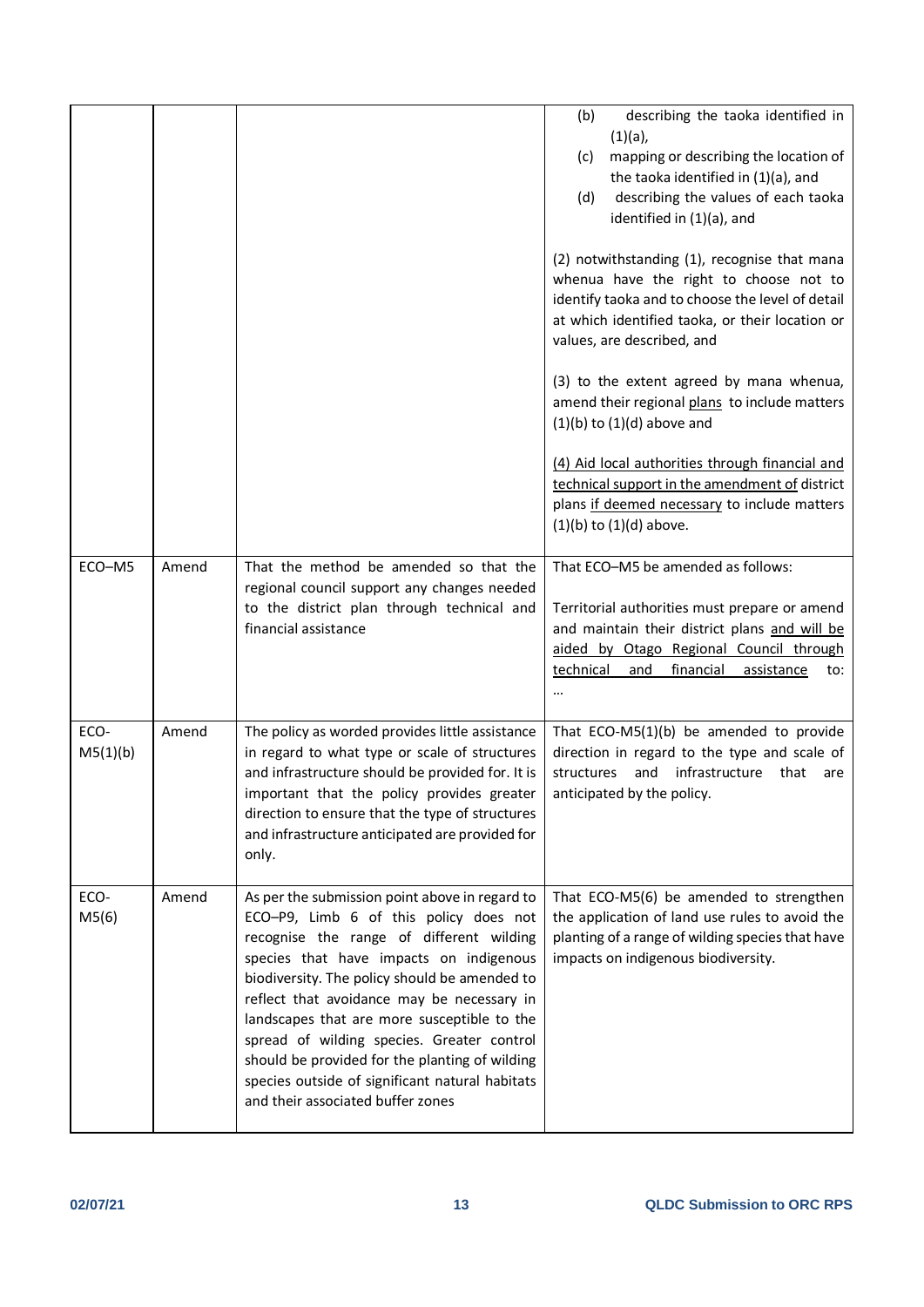| ECO-M7           | Amend                  | Regional authorities should take the lead on<br>monitoring on account of their experience and<br>range of expertise on this matter, or<br>alternatively provide financial and technical<br>support to local authorities to undertake the<br>required monitoring.                                                                                                                                                                                                                                                                                                                                                                                                                                                                                                                                                     | That ECO-M7 be amended as follows:<br>Local authorities Otago Regional Council will:<br>$\cdots$                                                                                                                                                                                                                                                                                                         |
|------------------|------------------------|----------------------------------------------------------------------------------------------------------------------------------------------------------------------------------------------------------------------------------------------------------------------------------------------------------------------------------------------------------------------------------------------------------------------------------------------------------------------------------------------------------------------------------------------------------------------------------------------------------------------------------------------------------------------------------------------------------------------------------------------------------------------------------------------------------------------|----------------------------------------------------------------------------------------------------------------------------------------------------------------------------------------------------------------------------------------------------------------------------------------------------------------------------------------------------------------------------------------------------------|
| APP5<br>Table 5  | Amend                  | Table 5 does not recognise the range of other<br>species that are wilding that have impacts on<br>indigenous biodiversity. The table should be<br>amended to recognise the full range of<br>damaging wilding species in the wider Otago<br>region.                                                                                                                                                                                                                                                                                                                                                                                                                                                                                                                                                                   | That Table 5 be amended to identify the<br>wilding species contained in Rule 34.4 of<br>QLDC's Proposed District Plan Chapter 34<br>(Wilding Exotic Trees).                                                                                                                                                                                                                                              |
| APP4<br>(2)(b)   | Amend                  | Species choice should be listed as a criteria of<br>assessment.                                                                                                                                                                                                                                                                                                                                                                                                                                                                                                                                                                                                                                                                                                                                                      | That APP4 (2)(b) be amended as follows:<br>(b) compensation is undertaken where it will<br>result in the best practicable outcome and<br>preferably:<br>(i) close to the location of the activity, and<br>(ii) within the same ecological district or<br>coastal marine biogeographic region, and<br>(iii) that appropriate ecological choices for<br>compensation are made, including species<br>choice |
|                  | LF Land and Freshwater |                                                                                                                                                                                                                                                                                                                                                                                                                                                                                                                                                                                                                                                                                                                                                                                                                      |                                                                                                                                                                                                                                                                                                                                                                                                          |
| $LF-WAI -$<br>01 | Support                | The provision is generally supported.                                                                                                                                                                                                                                                                                                                                                                                                                                                                                                                                                                                                                                                                                                                                                                                | That LF-WAI - O1 be retained as notified.                                                                                                                                                                                                                                                                                                                                                                |
| LF-WAI-<br>P1    | Support                | The provision is generally supported.                                                                                                                                                                                                                                                                                                                                                                                                                                                                                                                                                                                                                                                                                                                                                                                | That LF-WAI-P1 be retained as notified noting<br>the request for the additional policy outlined<br>below.                                                                                                                                                                                                                                                                                                |
| LF-WAI-PX        | Amend                  | LF-WAI-P1 addresses the priorities for the<br>management of freshwater resources. QLDC<br>agrees with priorities 1-3 as required by the<br>NPSFM, however it the policy framework does<br>not give any further guidance in terms of the<br>allocation of water. The RPS acknowledges<br>that freshwater demand exceeds capacity in<br>some places - this is identified as a significant<br>issue for the region (SRMR-15). It also<br>acknowledges the debate around water<br>allocation. How water is allocated shapes our<br>communities; different uses have different<br>effects. As the climate changes and the region<br>grows, competition for water will only<br>increase. QLDC would like to note that the RPS<br>does not provide guidance as to how the<br>allocation and re-purposing of water should be | That an additional policy is added to address<br>the gap in its policy framework and provide<br>further direction to guide the allocation and<br>reallocation of water amongst the 'third tier'<br>priorities.                                                                                                                                                                                           |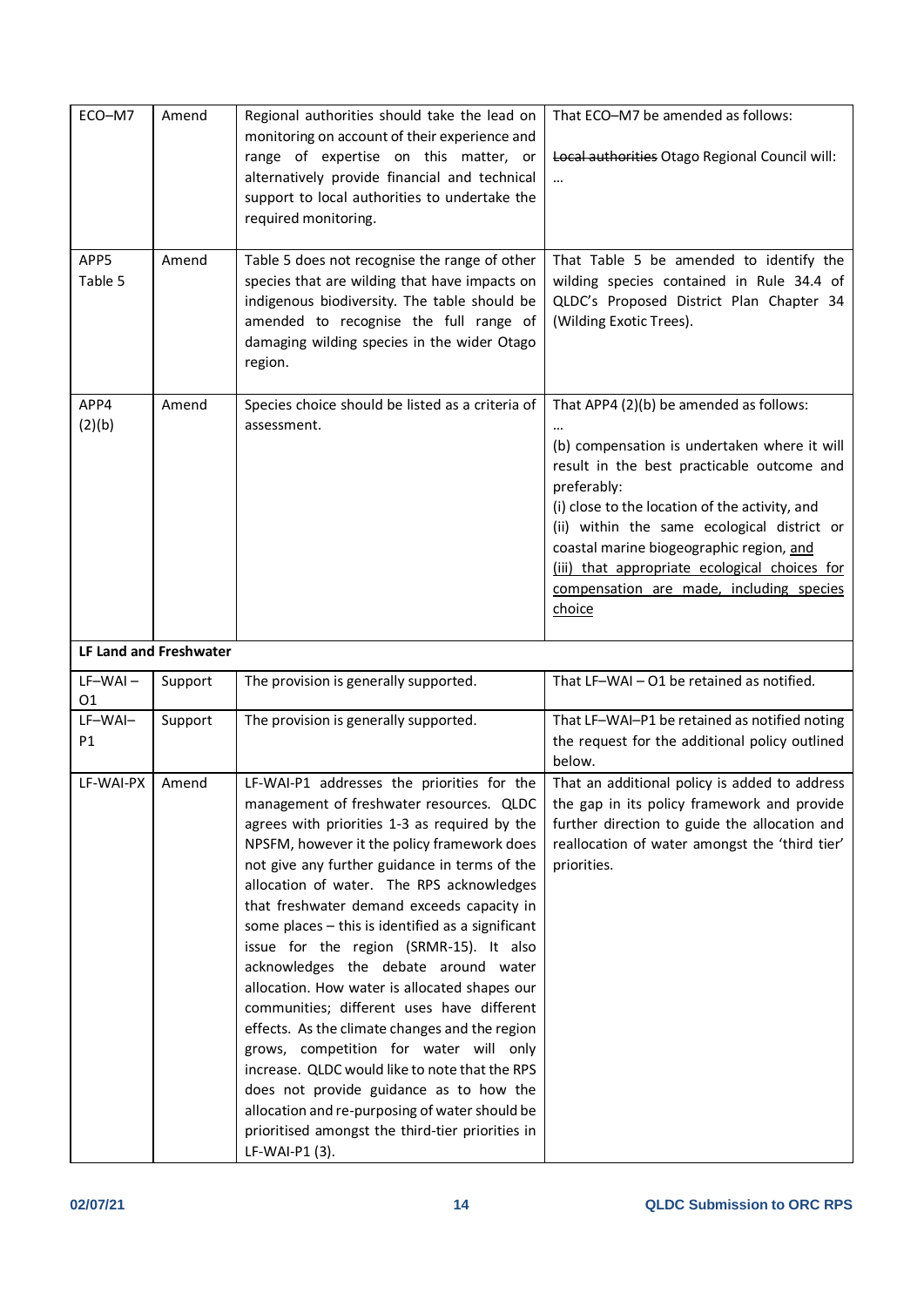| LF-WAI-<br>P <sub>2</sub>                              | Support | The provision is generally supported.                                                                                                                                                                                                                                                                                                                             | That LF-WAI-P2 be retained as notified.                                                                                                                                                        |
|--------------------------------------------------------|---------|-------------------------------------------------------------------------------------------------------------------------------------------------------------------------------------------------------------------------------------------------------------------------------------------------------------------------------------------------------------------|------------------------------------------------------------------------------------------------------------------------------------------------------------------------------------------------|
| LF-WAI-<br>P <sub>3</sub><br>and<br>interpreta<br>tion | Amend   | The policy incorporates Te Reo terms 'tikaka'<br>and 'kawa'. These terms are not defined in the<br>RPS. This lack of definition may create<br>uncertainty around the implementation of this<br>policy.                                                                                                                                                            | That definitions be included for the terms<br>'tikaka' and 'kawa'.                                                                                                                             |
| LF-WAI-<br>$P3(4)$ and<br>(5)                          | Amend   | With regard to limb (4), it is not clear how<br>environmental bottom lines can be achieved<br>through the application of a manage approach<br>alone. If a bottom line is already present in the<br>environment a restrict approach will also be<br>needed to ensure the bottom line threshold is<br>not breached.<br>With regard to limb (4), the use of the word | (4) manages and restricts the effects of use<br>(5) to ensure it is sustainable that<br>sustainable extraction limits are not exceeded<br>and freshwater quality is not adversely<br>affected. |
|                                                        |         | 'sustainable' is open to interpretation and may<br>efficiently<br>effectively<br>or<br>achieve<br>not<br>environmental bottom lines.                                                                                                                                                                                                                              |                                                                                                                                                                                                |
| LF-WAI-<br>P <sub>4</sub>                              | Support | The provision is generally supported.                                                                                                                                                                                                                                                                                                                             | That LF-WAI-P2 be retained as notified.                                                                                                                                                        |
| LF-WAI-<br>M1<br>and<br>LF-WAI-<br>M <sub>2</sub>      | Support | The provisions are generally supported.                                                                                                                                                                                                                                                                                                                           | That LF-WAI-M1 and M2 be retained as<br>notified.                                                                                                                                              |
| LF–VM–<br>02                                           | Support | The provision is generally supported.                                                                                                                                                                                                                                                                                                                             | That LF-VM-O2 be retained as notified.                                                                                                                                                         |
| LF-VM-<br>07                                           | Support | The provision is generally supported.                                                                                                                                                                                                                                                                                                                             | That LF-VM-O7 be retained as notified.                                                                                                                                                         |
| LF-VM-<br>P5 - LF-<br>$VM-P6$                          | Support | The provisions are generally supported.                                                                                                                                                                                                                                                                                                                           | That LF-WAI-P5 and P6 be retained as<br>notified.                                                                                                                                              |
| LF–VM–<br>M3 - LF-<br>VM-M4                            | Support | The provisions are generally supported.                                                                                                                                                                                                                                                                                                                           | That LF-VM-M3 and M4 be retained as<br>notified.                                                                                                                                               |
| LF–VM–<br>AER3                                         | Support | The provision is generally supported.                                                                                                                                                                                                                                                                                                                             | That LF-VM-AER3 be retained as notified.                                                                                                                                                       |
| $LF-FW-$<br>08 - LF-<br>FW-010                         | Support | The provisions are generally supported.                                                                                                                                                                                                                                                                                                                           | That LF-FW-O8 - O10 be retained as notified.                                                                                                                                                   |
| LF-FW-P7<br>- LF-FW-<br>P <sub>15</sub>                | Support | The provisions are generally supported.                                                                                                                                                                                                                                                                                                                           | That LF-WAI-P7 - P15 be retained as notified.                                                                                                                                                  |
| $LF-FW-$<br>M5                                         | Amend   | If district plans are to be amended to include<br>the outstanding water bodies and their                                                                                                                                                                                                                                                                          | That LF-FW-M5 be amended as follows:                                                                                                                                                           |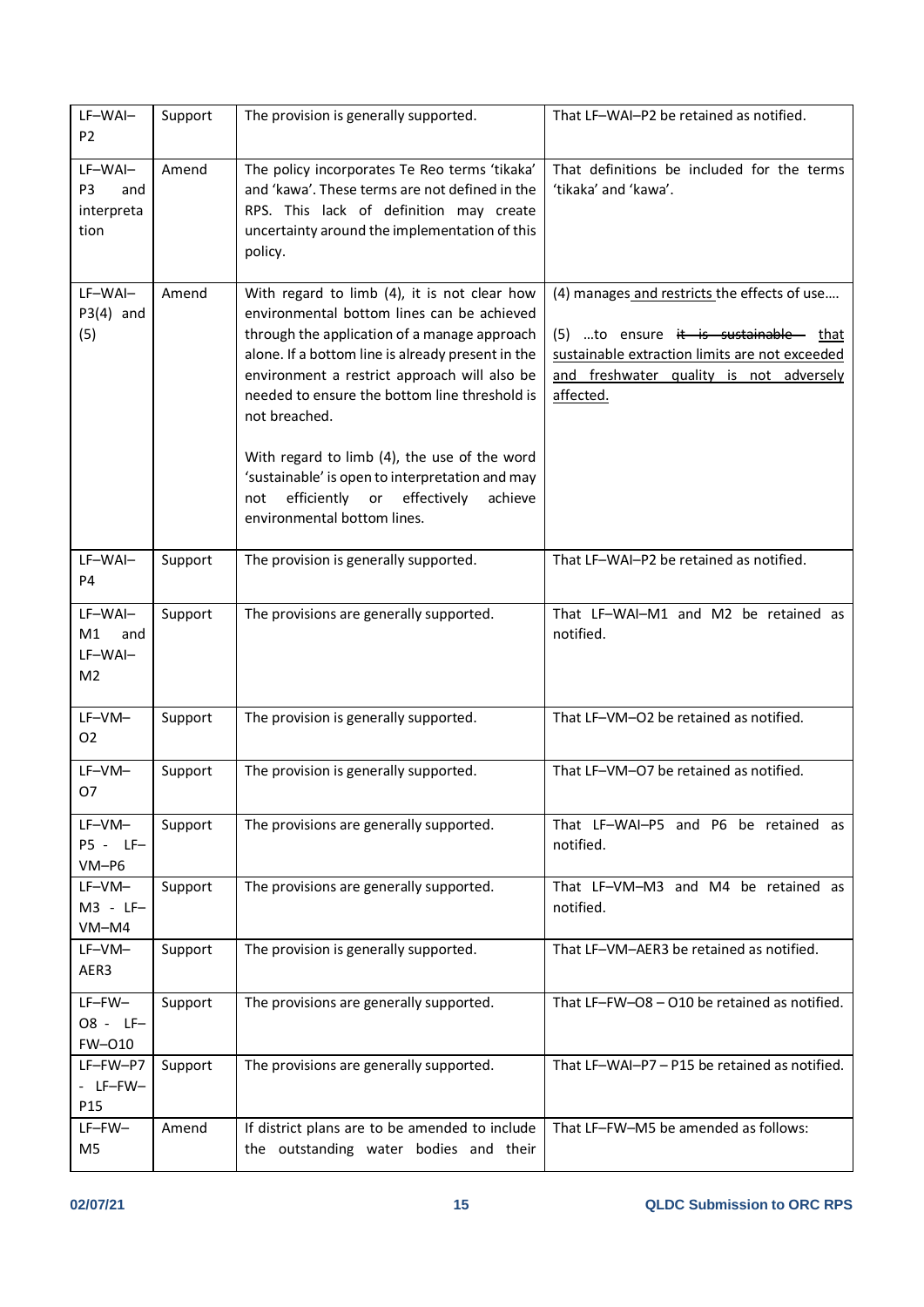|                                          |         | associated values then territorial authorities<br>within Otago should also be partners in the<br>directions set out within this method.                                                                                                                                                                                                                                                                                                                                                                             | (2) in partnership with Kai Tahu and Territorial<br>Authorities, identify the outstanding values of<br>those water bodies (if any) in accordance with<br>APP1                                                                                                    |
|------------------------------------------|---------|---------------------------------------------------------------------------------------------------------------------------------------------------------------------------------------------------------------------------------------------------------------------------------------------------------------------------------------------------------------------------------------------------------------------------------------------------------------------------------------------------------------------|------------------------------------------------------------------------------------------------------------------------------------------------------------------------------------------------------------------------------------------------------------------|
| $LF-FW-$<br>M5(4)                        | Amend   | The provision suggests that there are two<br>types of values that need to be considered,<br>being 'outstanding and significant' values. It is<br>not clear what the intent of these two words<br>are or if there is intended to be a hierarchy of<br>values that are to be identified with<br>'significant' being highest priority.                                                                                                                                                                                 | That LF-FW-M5(4) be amended to provide<br>additional context in regard to the intent and<br>difference<br>between<br>'outstanding'<br>and<br>'significant' values.                                                                                               |
| LF-FW-<br>M6(5)(d)                       | Amend   | The application of a 'manage' approach as<br>specified in this provision may not provide for<br>the inclusion of limits as is intended.                                                                                                                                                                                                                                                                                                                                                                             | That the word 'manage' be replaced with<br>'control' or 'restrict' in LF-FW-M6(5)(d).                                                                                                                                                                            |
| LF-FW-<br>M7                             | Support | As per the relief requested above for LF-FW-<br>M5, territorial authorities are a key partner in<br>the identification of these values. This<br>provision should also be amended to reflect<br>this role.                                                                                                                                                                                                                                                                                                           | That LF-FW-M7 be amended as follows:<br>(1) map outstanding water bodies and<br>identify their outstanding and<br>significant values using the<br>information gathered through Otago<br>Regional Council in LF-FW-M5, and                                        |
| $LF-FW-$<br>$M8 - LF -$<br><b>FW-M10</b> | Support | The provisions are generally supported.                                                                                                                                                                                                                                                                                                                                                                                                                                                                             | That LF-FW-M8 - M10 be retained as notified.                                                                                                                                                                                                                     |
| LF-FW<br><b>AER</b><br>section           | Amend   | Overallocation and competition for water is a<br>significant and unresolved issue for the region.<br>The PRPS als acknowledges the debate about<br>how historical freshwater allocations can be<br>adjusted to achieve a balance of economic,<br>environmental, social and cultural needs (page<br>Despite this there is no anticipated<br>74).<br>environmental outcome that the allocation of<br>will<br>deliver<br>good<br>social<br>water<br>and<br>for<br>Otago's<br>environmental<br>outcomes<br>communities. | That an additional LF-FW-AER be added in line<br>with desired outcomes as follows:<br>Fresh water is allocated in a way that will<br>deliver a balance of good social, cultural and<br>environmental outcomes that ensure the<br>wellbeing of local communities. |
| $LF-FW-$<br>$AER4 - 11$                  | Support | The provision is generally supported.                                                                                                                                                                                                                                                                                                                                                                                                                                                                               | That LF-FW-AER4 - 11 be retained as notified.                                                                                                                                                                                                                    |
| $LF-LS-$<br>$011 - LF -$<br>$LS-012$     | Support | The provisions are generally supported.                                                                                                                                                                                                                                                                                                                                                                                                                                                                             | That LF-LS-O11 and O12 be retained as<br>notified.                                                                                                                                                                                                               |
| $LF-LS-$<br>P16 - LF-<br>$LS-P18$        | Support | The provisions are generally supported.                                                                                                                                                                                                                                                                                                                                                                                                                                                                             | That LF-LS-P16 - LF-LS-P18 be retained as<br>notified.                                                                                                                                                                                                           |
| $LF-LS-$<br>P <sub>19</sub>              | Amend   | consider<br>Important<br>to<br>the<br>receiving<br>environment and any existing<br>sensitive<br>receptors that makes farming less viable due<br>to reverse sensitivity effects.                                                                                                                                                                                                                                                                                                                                     | That LF-LS-P19 be amended as follows:<br>(c) the size and cohesiveness of the area of<br>land for use for primary production, and                                                                                                                                |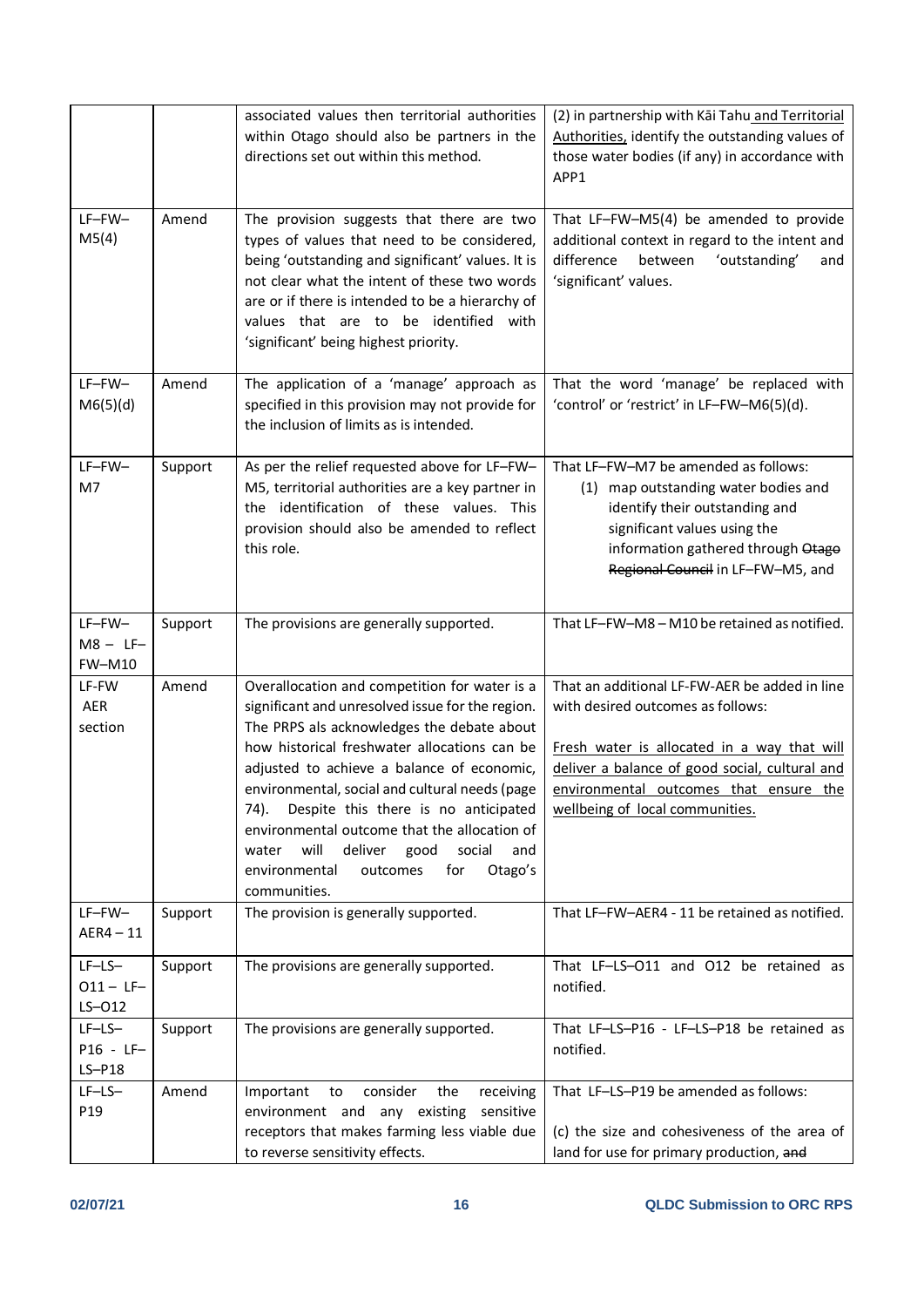|                                                                     |                                  | Other factors also contribute to land being<br>highly productive. For example, the Gibbston<br>wine area might not have the best soils or<br>climate, but it has access to a tourism market,<br>benefits<br>from<br>agglomeration<br>economies/spatial clustering and an existing<br>productive system that supports it.<br>Spatial clustering allows for a variety of<br>external benefits such as labour pooling,<br>sharing of suppliers, and specialization; these<br>in turn contribute to increased productivity<br>and economic growth. | (d) the receiving environment, and<br>(e) other factors that contribute to the land<br>being highly productive, such as access to<br>markets and the existing productive systems<br>agglomeration<br>economies<br>(Spatial<br>or<br>clustering) in place |
|---------------------------------------------------------------------|----------------------------------|------------------------------------------------------------------------------------------------------------------------------------------------------------------------------------------------------------------------------------------------------------------------------------------------------------------------------------------------------------------------------------------------------------------------------------------------------------------------------------------------------------------------------------------------|----------------------------------------------------------------------------------------------------------------------------------------------------------------------------------------------------------------------------------------------------------|
| $LF-LS-$<br>P20 - LF-<br>$LS-P22$                                   | Support                          | The provisions are generally supported.                                                                                                                                                                                                                                                                                                                                                                                                                                                                                                        | That LF-LS-P20 - LF-LS-P22 be retained as<br>notified.                                                                                                                                                                                                   |
| Methods<br>$LF-LS-$<br>$M11 - LF -$<br>$LS-M14$                     | Support                          | The provisions are generally supported.                                                                                                                                                                                                                                                                                                                                                                                                                                                                                                        | That LF-LS-M11 - M12 be retained as notified.                                                                                                                                                                                                            |
| $LF-LS-$<br>AER12<br>$\overline{\phantom{a}}$<br>14                 | Support                          | The provision is generally supported.                                                                                                                                                                                                                                                                                                                                                                                                                                                                                                          | That LF-LS-AER12-14 be retained as notified.                                                                                                                                                                                                             |
|                                                                     | <b>Energy and Infrastructure</b> |                                                                                                                                                                                                                                                                                                                                                                                                                                                                                                                                                |                                                                                                                                                                                                                                                          |
| Definition<br>of<br>Regionally<br>Significant<br>Infrastruc<br>ture | Amend                            | The notified definition of Regionally Significant<br>Infrastructure does not include municipal<br>landfills and associated solid waste sorting and<br>transfer facilities. Management of the solid<br>critical<br>waste<br>stream is a<br>municipal<br>infrastructure function required to service<br>local communities, and it should be afforded<br>recognition to the same level as other<br>municipal infrastructure functions such as<br>waste water collection, treatment and<br>disposal.                                               | That the definition of Regionally Significant<br>Infrastructure is amended to include:<br>(13) Municipal landfills and associated solid<br>waste sorting and transfer facilities.                                                                        |
| EIT-EN-P5<br>Non-<br>renewabl<br>e energy<br>generatio<br>n         | Amend                            | As worded currently, the policy would<br>preclude the use of fossil fuels for the<br>development of renewable energy generation.                                                                                                                                                                                                                                                                                                                                                                                                               | That EIT-EN-P5 be amended to use more<br>specific language regarding the use of fossil<br>fuels, such as avoiding burning fossil fuels for<br>energy generation.                                                                                         |
| EIT-EN-P5<br>Non-<br>renewabl<br>e energy                           | Amend                            | As worded currently, the policy is unclear as to<br>the policy direction for the operation and<br>maintenance of existing non-renewable<br>energy generation activities.                                                                                                                                                                                                                                                                                                                                                                       | That EIT-EN-P5 be amended (and if necessary<br>the associated methods be amended also) to<br>provide greater certainty regarding the policy<br>direction for the operation and maintenance<br>of existing non-renewable energy generation<br>activities. |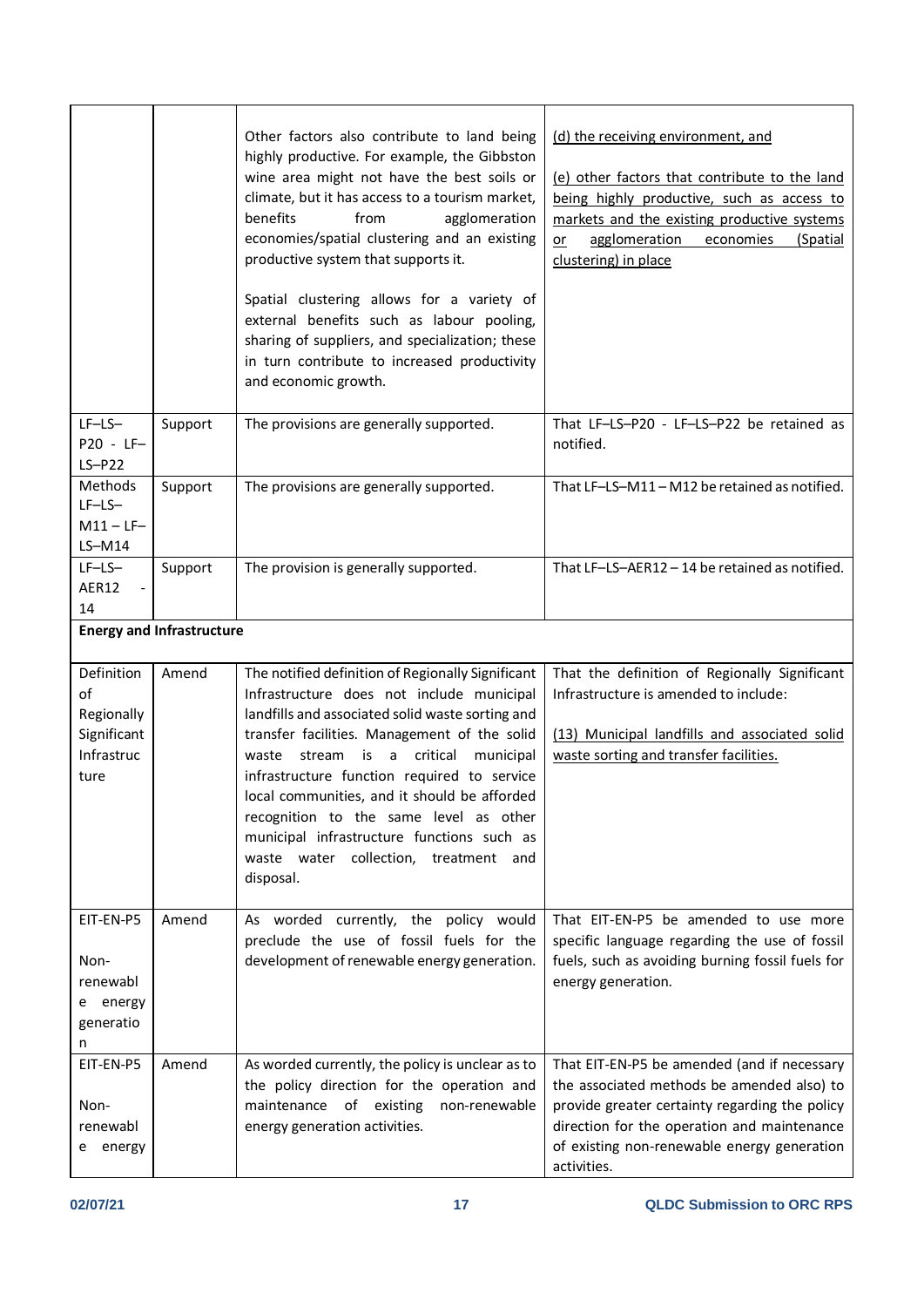| generatio<br>n<br>EIT-EN-<br>M <sub>2</sub><br><b>District</b><br>Plans<br>EIT-EN-P6<br>EIT-EN-P7 | Support<br>Support | Is 'development' intended to capture the<br>operation and maintenance of existing non-<br>renewable energy generation activities?<br>The provision is generally supported.<br>The provision is generally supported.                                                                                                                                                                                                                                                                                                                                                                                                                                                                                                                                                                                                                                                                                                                                                                                         | That EIT-EN-P6 be retained as notified.<br>That EIT-EN-P7 be retained as notified.                                                                                                                                                                                                                                                        |
|---------------------------------------------------------------------------------------------------|--------------------|-------------------------------------------------------------------------------------------------------------------------------------------------------------------------------------------------------------------------------------------------------------------------------------------------------------------------------------------------------------------------------------------------------------------------------------------------------------------------------------------------------------------------------------------------------------------------------------------------------------------------------------------------------------------------------------------------------------------------------------------------------------------------------------------------------------------------------------------------------------------------------------------------------------------------------------------------------------------------------------------------------------|-------------------------------------------------------------------------------------------------------------------------------------------------------------------------------------------------------------------------------------------------------------------------------------------------------------------------------------------|
| EIT-EN-P8                                                                                         | Support            | The provision is generally supported.                                                                                                                                                                                                                                                                                                                                                                                                                                                                                                                                                                                                                                                                                                                                                                                                                                                                                                                                                                       | That EIT-EN-P8 be retained as notified.                                                                                                                                                                                                                                                                                                   |
| EIT-EN-P9                                                                                         | Support            | The provision is generally supported.                                                                                                                                                                                                                                                                                                                                                                                                                                                                                                                                                                                                                                                                                                                                                                                                                                                                                                                                                                       | That EIT-EN-P9 be retained as notified.                                                                                                                                                                                                                                                                                                   |
| EIT-EN-<br>M2(7)                                                                                  | Amend              | This method relates to infrastructure or<br>transport rather than energy, and<br>has<br>presumably been numbered incorrectly.<br>This method requires district plans to be<br>amended to require design of infrastructure to<br>provide for multi-modes for rural residential<br>areas. In general, bike lanes and pedestrian<br>footpaths are not currently a requirement in<br>rural residential areas, nor are these areas<br>generally serviced by public transport, and we<br>have been given no certainty of the future<br>provision of public transport to these areas<br>from our public transport provider.<br>If we require footpaths and cycle lanes in new<br>areas of rural residential development they<br>may be disconnected from other established<br>urban bike or pedestrian networks - ie an<br>island of cycle lanes and footpaths.<br>Our rural residential areas are not all located<br>in close proximity to urban areas, whereas that<br>may be the case in other Otago districts. | That EIT-EN-M2 (7) be renumbered so it sits<br>within either the infrastructure or transport<br>sub-sections.<br>That EIT-EN-M2 (7) be amended so that it is<br>not a requirement in all instances, and rather<br>so that it is required when there is an<br>opportunity to connect with an existing<br>transport infrastructure network. |
| EIT-INF-04<br>EIT-INF-05                                                                          | Support<br>Support | The provision is generally supported.<br>The provision is generally supported.                                                                                                                                                                                                                                                                                                                                                                                                                                                                                                                                                                                                                                                                                                                                                                                                                                                                                                                              | That EIT-INF-04 be retained as notified.<br>That EIT-INF-05 be retained as notified.                                                                                                                                                                                                                                                      |
|                                                                                                   |                    |                                                                                                                                                                                                                                                                                                                                                                                                                                                                                                                                                                                                                                                                                                                                                                                                                                                                                                                                                                                                             |                                                                                                                                                                                                                                                                                                                                           |
| EIT-INF-06                                                                                        | Oppose             | The objective suggests that regional and<br>plans<br>provide<br>district<br>investment<br>in.<br>transmission infrastructure.                                                                                                                                                                                                                                                                                                                                                                                                                                                                                                                                                                                                                                                                                                                                                                                                                                                                               | That EIT-INF-06 be deleted.                                                                                                                                                                                                                                                                                                               |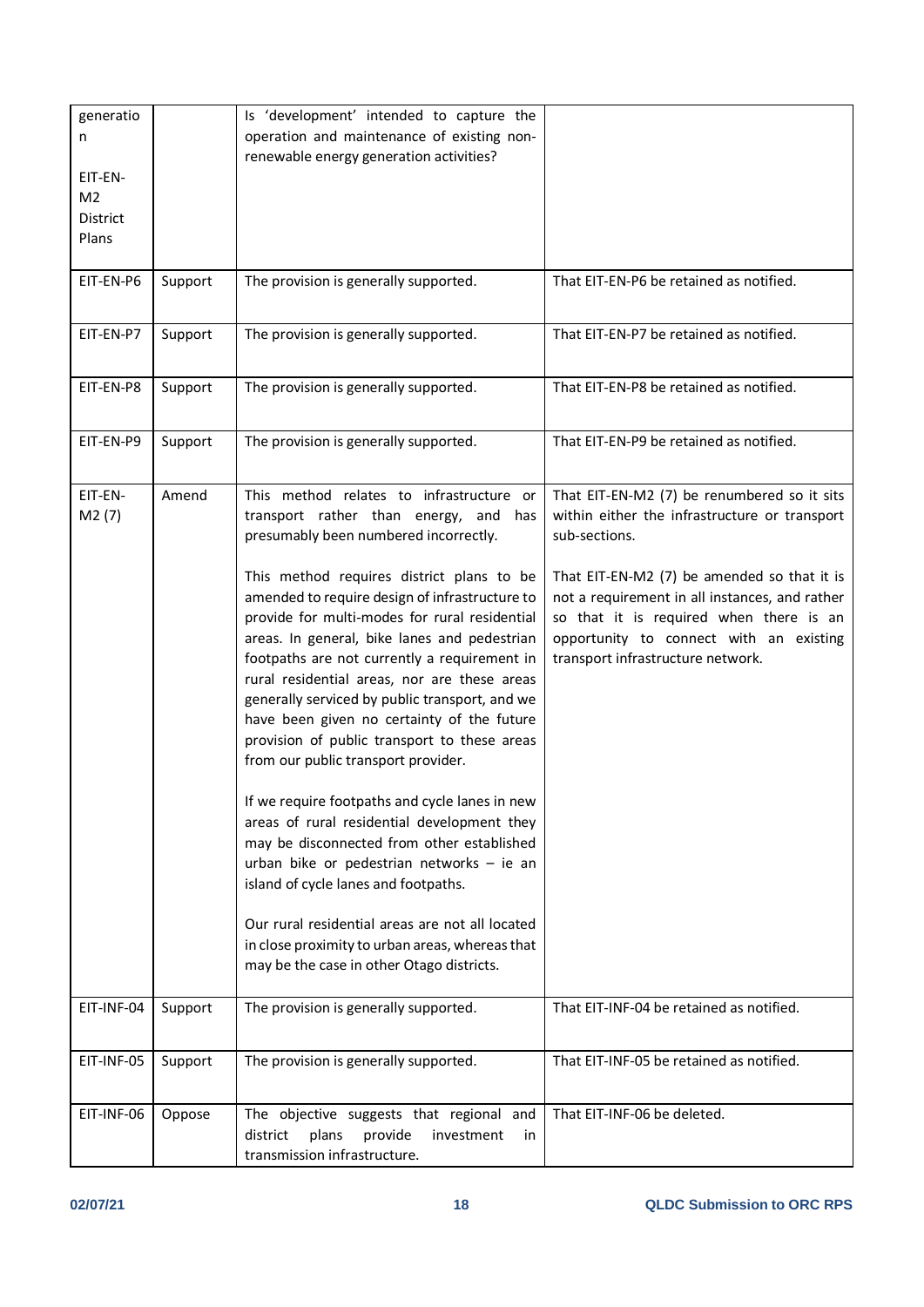| EIT-IN-<br>P <sub>10</sub> | Amend | The policy is vague and uncertain because it<br>does not include what the 'needs' of nationally<br>and regionally significant infrastructure are,<br>nor does it provide guidance on how the<br>'needs' are to be determined.                                                                                                                                                                                                                                                                                                                                                                                                                                                                                                                                                           | That EIT-IN- P10 be amended so it states the<br>'needs' that must be taken into account.<br>Consider replacing the word 'needs' with a<br>more specific alternative, such as 'functional<br>needs' and/or 'operational needs'.<br>The policy could be combined with policy EIT-<br><b>INF-P15.</b> |
|----------------------------|-------|-----------------------------------------------------------------------------------------------------------------------------------------------------------------------------------------------------------------------------------------------------------------------------------------------------------------------------------------------------------------------------------------------------------------------------------------------------------------------------------------------------------------------------------------------------------------------------------------------------------------------------------------------------------------------------------------------------------------------------------------------------------------------------------------|----------------------------------------------------------------------------------------------------------------------------------------------------------------------------------------------------------------------------------------------------------------------------------------------------|
| EIT-INF-<br>P11            | Amend | Amend the policy to replace 'allow for' and to<br>re-draft (2) so the policy is more clearly<br>drafted.                                                                                                                                                                                                                                                                                                                                                                                                                                                                                                                                                                                                                                                                                | That EIT-INF-P11 be amend by replacing the<br>words 'allow for' with 'provide for'.<br>That EIT-INF-P11 be amended by redrafting (1)<br>and (2) so they are linked with an 'or', as they<br>provide alternatives.                                                                                  |
| EIT-INF-<br>P12            | Amend | The policy provides direction for the upgrade<br>and development of nationally or regionally<br>significant infrastructure only, leaving a gap in<br>consideration<br>upgrades<br>the<br>of<br>and<br>development of other infrastructure.<br>Policy EIT-INF-P14 lists matters to consider<br>when considering proposals to develop or<br>upgrade infrastructure.                                                                                                                                                                                                                                                                                                                                                                                                                       | That EIT-INF-P12 be amended so the policy<br>applies to upgrades and development of other<br>infrastructure.<br>Consider combining with EIT-INF-P14.                                                                                                                                               |
| EIT-INF-<br>P13            | Amend | It is unclear how (h) would be determined, as<br>recreational<br>and<br>amenity<br>values<br>are<br>subjective.<br>Some areas of high recreational and amenity<br>value may have positive impacts from<br>infrastructure,<br>such<br>irrigation<br>as<br>and<br>structures for transport on land by cycleways<br>and walkways.<br>Some forms of infrastructure (such as<br>subterranean<br>infrastructure)<br>may<br>have<br>minimal impacts on areas of high recreational<br>and amenity value.<br>The policy requires avoidance at (1), however<br>limb (2)(b) seeks to manage the effects in<br>instances when avoidance is not possible, by<br>further avoidance. This appears to apply a<br>regime that is excessively restrictive and may<br>impede implementation of EIT-INF-04. | That EIT-INF-P13 be amended to provide<br>guidance as to how 'high' recreational and<br>amenity values referred to in (h) are to be<br>measured or determined.<br>Amend (2)(b) to use a different method to<br>manage adverse effects on values, rather than<br>avoidance as currently drafted.    |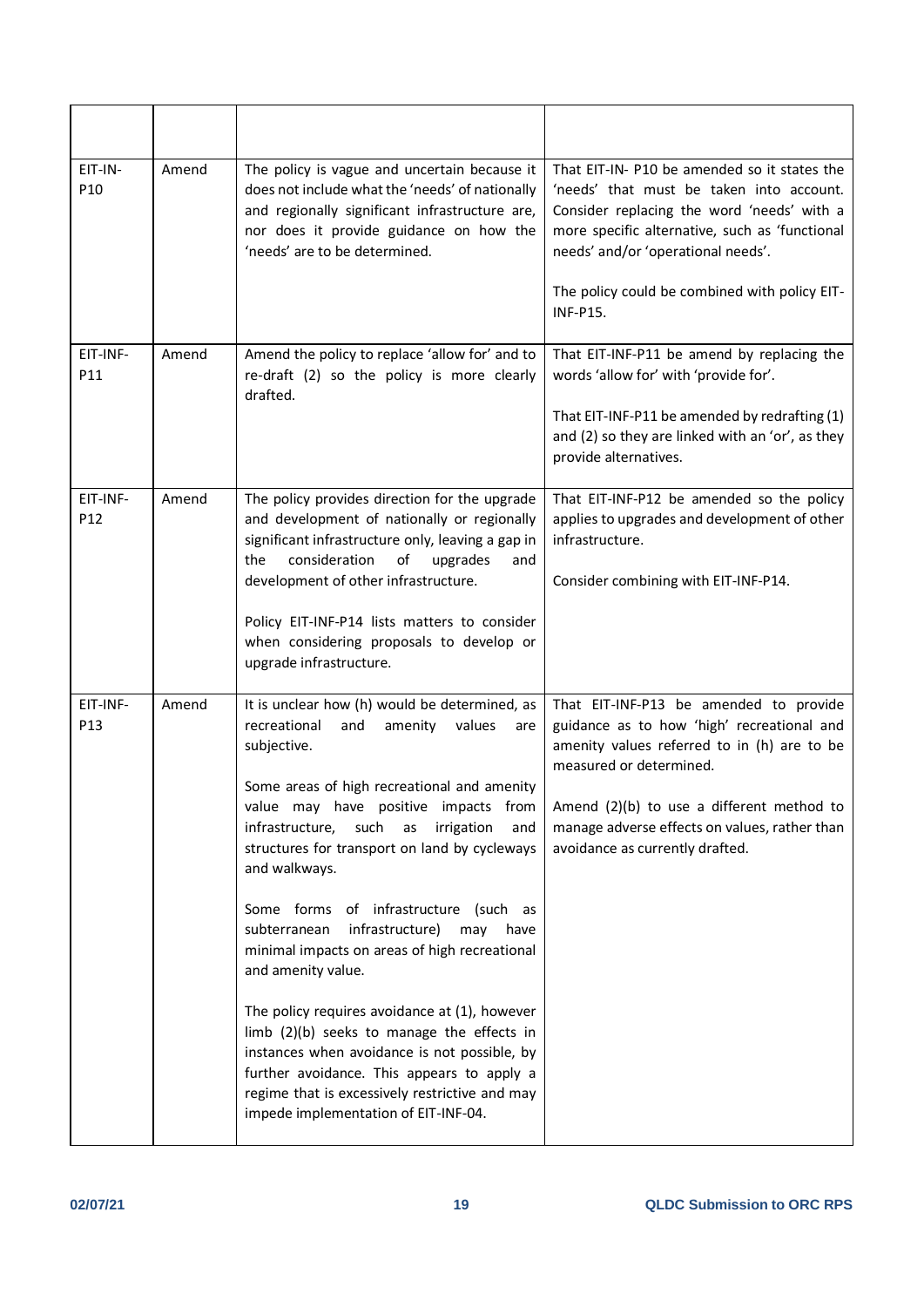| EIT-INF-<br>P14             | Amend   | It is unclear whether this policy applies to<br>nationally<br>and<br>regionally<br>significant<br>infrastructure.                                                                                                                                                                                                                                                                                                                                                                                                                                                                                                                                                                                                                                                                                                                                                                                                              | That EIT-INF-P14 be amend to state whether<br>or not it applies to nationally and regionally<br>significant infrastructure.<br>Amend the title of the policy so that it refers to<br>upgrades and development of infrastructure.<br>Consider combining with EIT-INF-P12. |
|-----------------------------|---------|--------------------------------------------------------------------------------------------------------------------------------------------------------------------------------------------------------------------------------------------------------------------------------------------------------------------------------------------------------------------------------------------------------------------------------------------------------------------------------------------------------------------------------------------------------------------------------------------------------------------------------------------------------------------------------------------------------------------------------------------------------------------------------------------------------------------------------------------------------------------------------------------------------------------------------|--------------------------------------------------------------------------------------------------------------------------------------------------------------------------------------------------------------------------------------------------------------------------|
| EIT-INF-<br>P <sub>15</sub> | Amend   | The word<br>'Protecting' suggests blanket<br>nationally or<br>protection<br>of<br>regionally<br>significant infrastructure, whereas the policy<br>seeks avoidance of activities causing reverse<br>sensitivity effects on infrastructure.                                                                                                                                                                                                                                                                                                                                                                                                                                                                                                                                                                                                                                                                                      | That EIT-INF-P15 be amended by replacing the<br>word 'Protecting' with an alternative word, or<br>rename the policy so it refers to reverse<br>sensitivity (as per EIT-EN-P7).                                                                                           |
| EIT-INF-<br>P <sub>16</sub> | Amend   | The word 'Maintain' suggests that regional<br>and district plans can directly maintain<br>electricity supply.                                                                                                                                                                                                                                                                                                                                                                                                                                                                                                                                                                                                                                                                                                                                                                                                                  | That EIT-INF-P16 be amend by replacing the<br>word 'Maintain' with 'Provide for' or 'Enable'.                                                                                                                                                                            |
| EIT-INF-<br>P17             | Support | This provision implements the NPS-UD and is<br>generally supported.                                                                                                                                                                                                                                                                                                                                                                                                                                                                                                                                                                                                                                                                                                                                                                                                                                                            | That EIT-INF-P17 be retained as notified.                                                                                                                                                                                                                                |
| EIT-INF-<br>M5(1)           | Oppose  | Method (1) requires district plans to be<br>amended and maintained to require a<br>strategic approach to the integration of land<br>use and nationally or regionally significant<br>infrastructure.<br>It is uncertain what value this method adds, as<br>it appears that Methods (2) to (6) will achieve<br>the outcomes sought by Method (1).<br>Furthermore, the strategic integration of land<br>uses and nationally or regionally significant<br>infrastructure will be provided by the Future<br>Development Strategy required by the NPS-<br>would<br>which<br>subsequently<br>UD,<br>be<br>implemented by the district plan, rather than<br>the district plan itself setting out the strategic<br>approach. Implementing Method (1) in district<br>plans may result in unintended duplication,<br>which would be inefficient and burdensome to<br>local authorities required to undertake a<br>schedule 1 RMA process. | That EIT-INF-M5(1) be deleted.                                                                                                                                                                                                                                           |
| EIT-Transport               |         |                                                                                                                                                                                                                                                                                                                                                                                                                                                                                                                                                                                                                                                                                                                                                                                                                                                                                                                                |                                                                                                                                                                                                                                                                          |
| Public<br>Transport         | Amend   | As currently drafted, the definition of Public<br>Transport is unclear as to what constitutes a<br>'planned' public transport service.                                                                                                                                                                                                                                                                                                                                                                                                                                                                                                                                                                                                                                                                                                                                                                                         | That the definition of Public Transport be<br>amended to provide more certainty as to what<br>constitutes a planned public transport service.<br>We suggest that a planned Public Transport<br>service should only include services that have                            |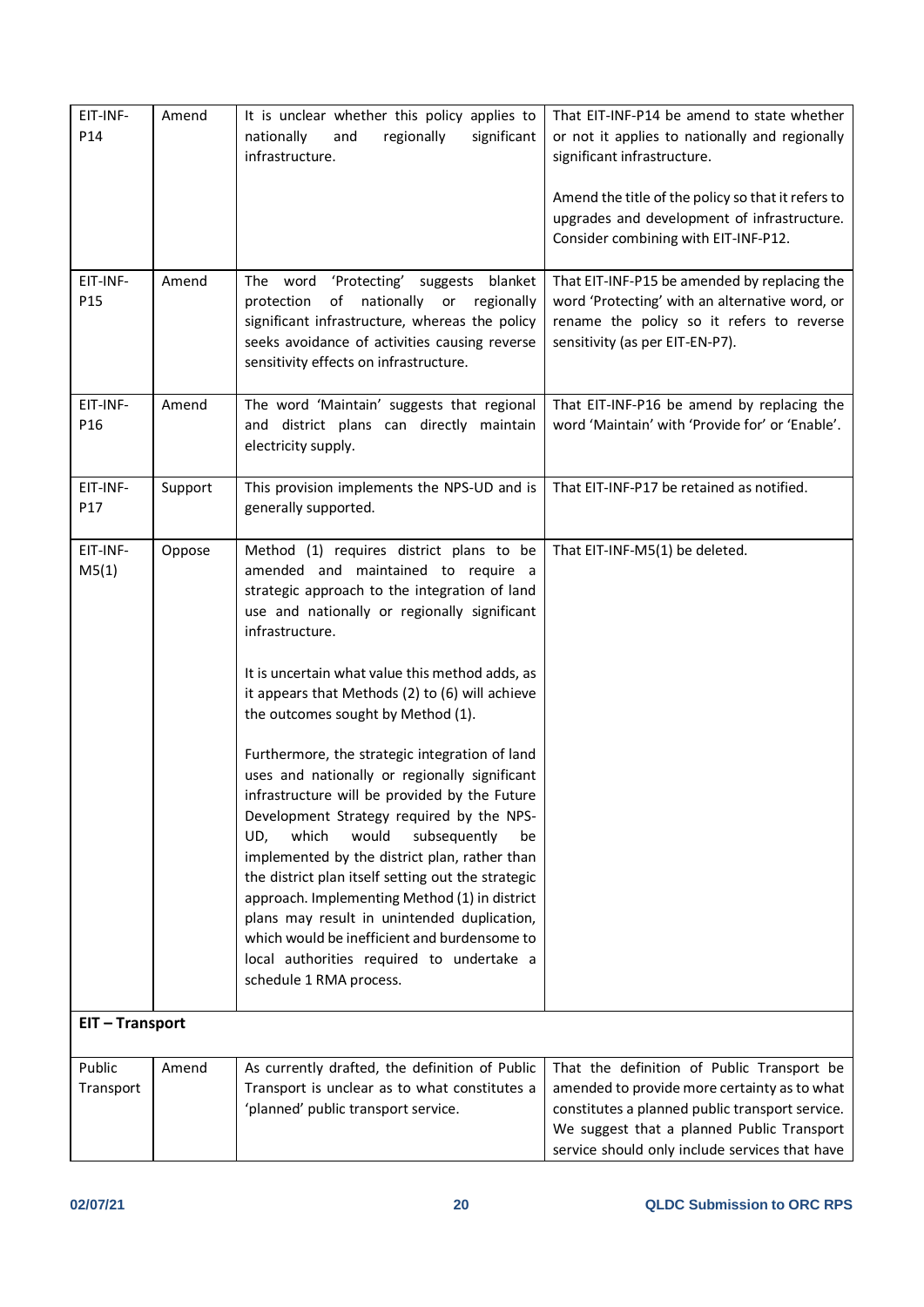|                               |         | Existing and planned public transport services<br>will influence traffic demand management<br>measures, and will assist with determining the<br>extent to which on-site car parking should be<br>provided in conjunction with development by<br>informing<br>Territorial<br>Authorities'<br>Comprehensive Parking Management Plans. | a high degree of certainty that they will be<br>delivered and be provided on an ongoing<br>basis.                                                                                                                                                                                                                                   |
|-------------------------------|---------|-------------------------------------------------------------------------------------------------------------------------------------------------------------------------------------------------------------------------------------------------------------------------------------------------------------------------------------|-------------------------------------------------------------------------------------------------------------------------------------------------------------------------------------------------------------------------------------------------------------------------------------------------------------------------------------|
| EIT-TRAN-<br>07               | Support | The provision is generally supported.                                                                                                                                                                                                                                                                                               | That EIT-TRAN-O7 be retained as notified.                                                                                                                                                                                                                                                                                           |
| EIT-TRAN-<br>O <sub>8</sub>   | Amend   | Transport system needs to be enabling, not<br>merely supportive                                                                                                                                                                                                                                                                     | That EIT-TRAN-O8 be amended as follows:<br>The transport system within Otago supports<br>enables the movement of people, goods and<br>services, is integrated with land use, provides<br>a choice of transport modes and is adaptable<br>to changes in demand.                                                                      |
| EIT-TRAN-<br>O <sub>9</sub>   | Support | The provision is generally supported.                                                                                                                                                                                                                                                                                               | That EIT-TRAN-O9 be retained as notified.                                                                                                                                                                                                                                                                                           |
| EIT-TRAN-<br>P <sub>18</sub>  | Amend   | This relates to integrating amongst other<br>things public transport into design of<br>development. We agree this would be very<br>beneficial, however it is very difficult to<br>achieve without certainty over future public<br>transport routes and that certainty would<br>need to come from the ORC.                           | That clarification is provided as to whether<br>the proposed definition of Public Transport<br>limits the application of this policy to existing<br>and planned public transport services only.<br>That clarification or guidance is provided on<br>what 'planned' service means in the proposed<br>definition of Public Transport. |
| EIT-TRAN-<br>P <sub>19</sub>  | Amend   | Policy needs to speak to catering for growth.                                                                                                                                                                                                                                                                                       | That EIT-TRAN-P19 be amended to refer to<br>catering for growth.                                                                                                                                                                                                                                                                    |
| EIT-TRAN-<br>P <sub>20</sub>  | Amend   | Needs to speak to what the alternatives are.                                                                                                                                                                                                                                                                                        | That EIT-TRAN-P20 be amended as set out<br>below:<br>Providing safe and reliable alternatives to<br>private vehicle transport, active and public<br>transport networks                                                                                                                                                              |
| $EIT -$<br>TRAN-<br>P21       | Amend   | (1) is drafted like an objective rather than a<br>policy.                                                                                                                                                                                                                                                                           | That EIT-TRAN-P21 be amended so it is more<br>specific about how the outcomes will be<br>achieved.                                                                                                                                                                                                                                  |
| $EIT -$<br>TRAN-<br>P22       | Amend   | Sustainable transport networks that enhance<br>the uptake of new technologies and reduce<br>reliance on fossil fuels are developed<br>throughout Otago.                                                                                                                                                                             | That EIT-TRAN-P22 be amended to specify<br>which new technologies will be supported.                                                                                                                                                                                                                                                |
| $EIT -$<br>TRAN-M8<br>$- (2)$ | Amend   | This relates to integrating high trip generating<br>activities with public transport services. This<br>intimates reference to 'existing' public<br>transport services. Whilst we note that there<br>is a definition of Public Transport in the<br>interpretation section, it is unclear whether                                     | That clarification is provided as to whether<br>the proposed definition of Public Transport<br>limits the application of this method to<br>existing and planned public transport services<br>only.                                                                                                                                  |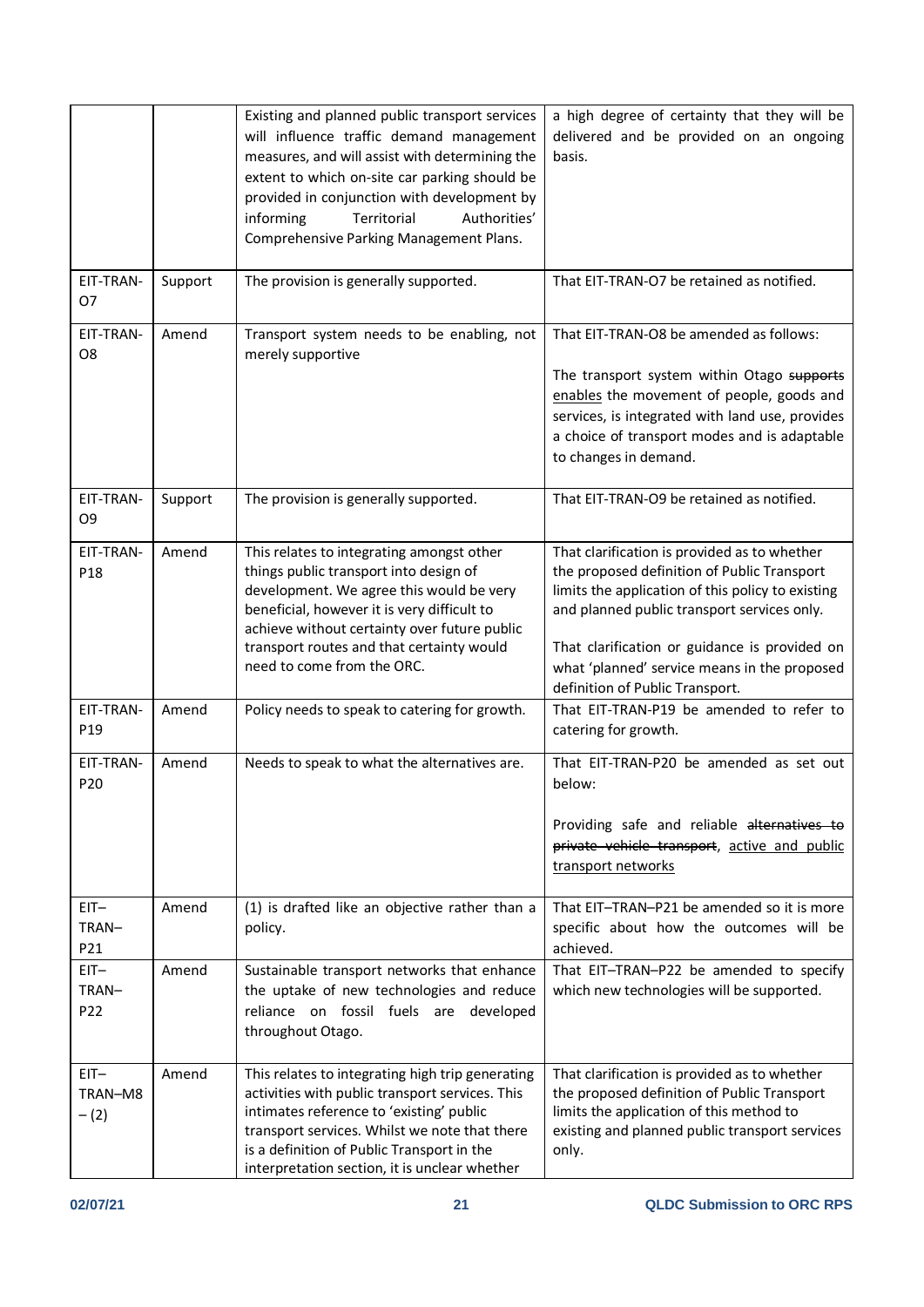|                               |                              | this definition is intended to apply, as the<br>term is not italicised in this provision. Our<br>preference is for the definition to apply, as it<br>refers to existing or planned services.                                                                                                                                                                                                                                                                                                                                                                                                                                                                                                                                                                                                                                                                                                                                                                                                                                                                                                                                                                             | That clarification or guidance is provided as to<br>what 'planned' service means in the proposed<br>definition of Public Transport.                                                                                                                                                                                                                                                                                                                      |
|-------------------------------|------------------------------|--------------------------------------------------------------------------------------------------------------------------------------------------------------------------------------------------------------------------------------------------------------------------------------------------------------------------------------------------------------------------------------------------------------------------------------------------------------------------------------------------------------------------------------------------------------------------------------------------------------------------------------------------------------------------------------------------------------------------------------------------------------------------------------------------------------------------------------------------------------------------------------------------------------------------------------------------------------------------------------------------------------------------------------------------------------------------------------------------------------------------------------------------------------------------|----------------------------------------------------------------------------------------------------------------------------------------------------------------------------------------------------------------------------------------------------------------------------------------------------------------------------------------------------------------------------------------------------------------------------------------------------------|
| $EIT -$<br>TRAN-M8<br>$- (3)$ | Amend                        | It is unclear what infrastructure design<br>standards could minimise private vehicle use.<br>Does that relate to providing for alternative<br>modes or restricting vehicle access? With<br>regard to enabling public transport networks,<br>this is difficult to achieve (in terms of<br>developer acceptance) without certainty of<br>planned future public transport routes as<br>there is no arguable purpose for the provision<br>of public transport infrastructure in<br>developments if there is no existing or<br>planned public transport routes in the area.<br>As with the feedback on EIT-TRAN-M8 - (2), the<br>words 'public transport' are not italicised in<br>this provision, however in our view the<br>definition of Public Transport should apply so<br>it is clear that the provision applies to existing<br>and planned public transport networks only.<br>Additionally, the provision would benefit from<br>referring to 'transport infrastructure design<br>standards', rather than 'infrastructure design<br>standards', which would have a far broader<br>interpretation. Term 'transport infrastructure'<br>is used at EIT-TRAN-M8- (4) & (5). | That clarification is provided as to whether<br>the proposed definition of Public Transport<br>limits the application of this method to<br>existing and planned public transport services<br>only.<br>That clarification or guidance is provided as to<br>what 'planned' service means in the proposed<br>definition of Public Transport.<br>That EIT-TRAN-M8 $-$ (3) be amended to refer<br>"transport<br>infrastructure<br>design<br>to<br>standards". |
| $EIT -$<br>TRAN-M9            | Support                      | The provision is generally supported.                                                                                                                                                                                                                                                                                                                                                                                                                                                                                                                                                                                                                                                                                                                                                                                                                                                                                                                                                                                                                                                                                                                                    | That EIT-TRAN-M9 be retained as notified.                                                                                                                                                                                                                                                                                                                                                                                                                |
| $EIT -$<br>TRAN-<br>AER9      | Amend                        | Structure planning and district plans make<br>explicit provision for all modes of transport.                                                                                                                                                                                                                                                                                                                                                                                                                                                                                                                                                                                                                                                                                                                                                                                                                                                                                                                                                                                                                                                                             | The use of structure planning needs to be<br>reflected higher up in the methods. It would be<br>useful if the role of the Regional Public<br>Transport Plan was acknowledged as a means<br>to achieve this.                                                                                                                                                                                                                                              |
| $EIT -$<br>TRAN-<br>AER10-14  | Support                      | The provisions are generally supported.                                                                                                                                                                                                                                                                                                                                                                                                                                                                                                                                                                                                                                                                                                                                                                                                                                                                                                                                                                                                                                                                                                                                  | That EIT-TRAN-AER10-14 are retained as<br>notified.                                                                                                                                                                                                                                                                                                                                                                                                      |
|                               | <b>HAZ-Hazards and Risks</b> |                                                                                                                                                                                                                                                                                                                                                                                                                                                                                                                                                                                                                                                                                                                                                                                                                                                                                                                                                                                                                                                                                                                                                                          |                                                                                                                                                                                                                                                                                                                                                                                                                                                          |
| HAZ-NH-<br>01                 | Support                      | The objective provides strong and specific<br>guidance for regional and district plans. The<br>setting of a 'maximum' level of risk for people,<br>properties and communities is supported,<br>particularly where that level is risk is defined,<br>as is the case for the pRPS.<br>However, Policy 3 requires that where risk is<br>acceptable, that level of risk should be<br>maintained. It could be argued that is going                                                                                                                                                                                                                                                                                                                                                                                                                                                                                                                                                                                                                                                                                                                                            | That the intent of HAZ-NH-01 to set a<br>maximum level of risk of tolerable is retained,<br>with an amendment to clarify that acceptable<br>levels of risk should be maintained.                                                                                                                                                                                                                                                                         |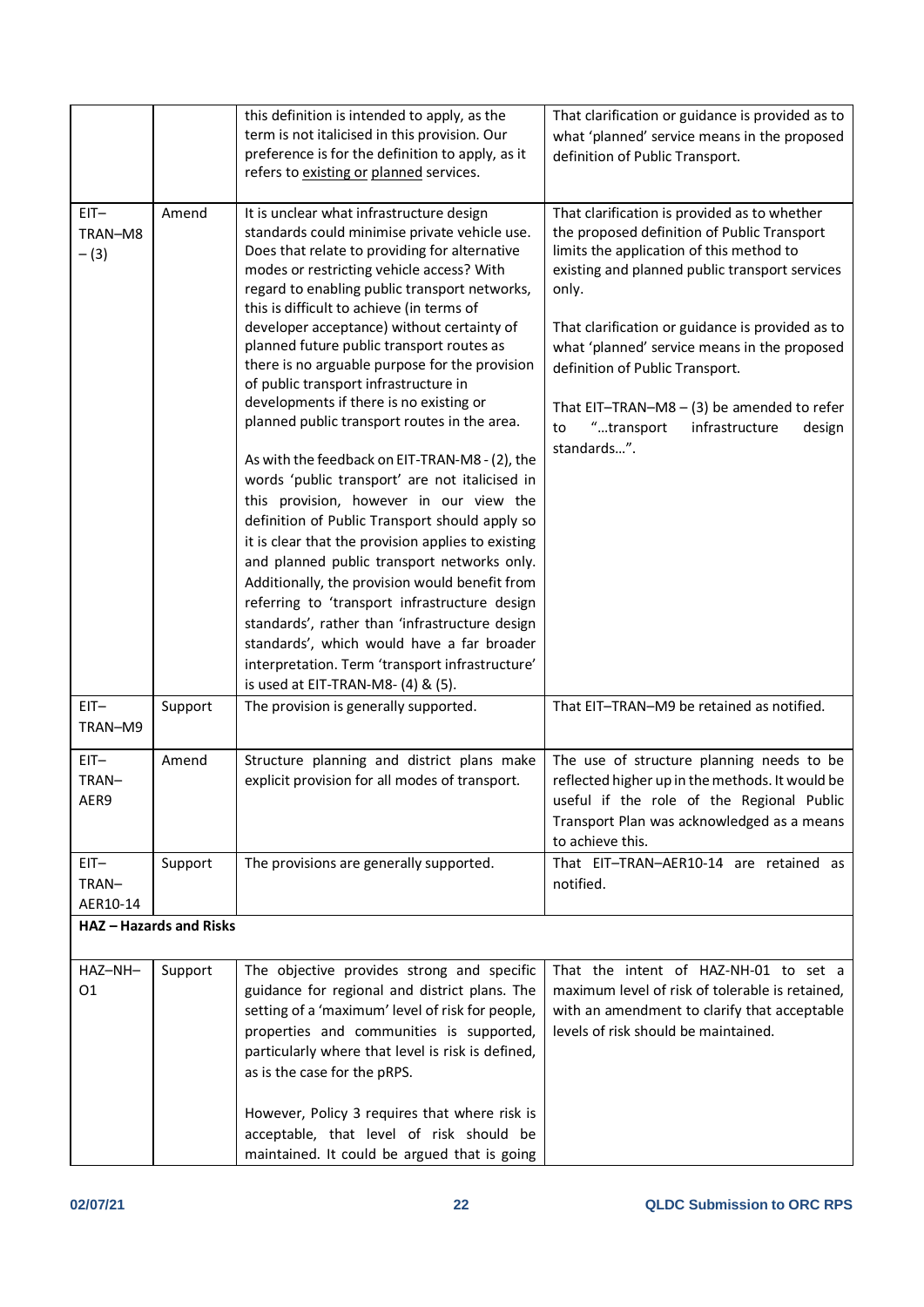| HAZ-NH-<br>02 | Amend | supported through a more specific objective<br>that doesn't aim for higher levels of risk<br>(tolerable) at the outset.<br>The objective uses the term 'adaption'. It<br>would be more appropriate to use the more<br>generally accepted and applied term of                             | That the word 'adaption' in the title of the<br>objective be replaced with the more accepted<br>term of 'adaptation'. |
|---------------|-------|------------------------------------------------------------------------------------------------------------------------------------------------------------------------------------------------------------------------------------------------------------------------------------------|-----------------------------------------------------------------------------------------------------------------------|
|               |       | further than the objective requires. The policy<br>intent in Policy 3 is supported, and an<br>amended to Objective 1 is sought to provide<br>greater support for Policy 3. If the intent is<br>that acceptable levels of risk are maintained<br>for new development, then this should be |                                                                                                                       |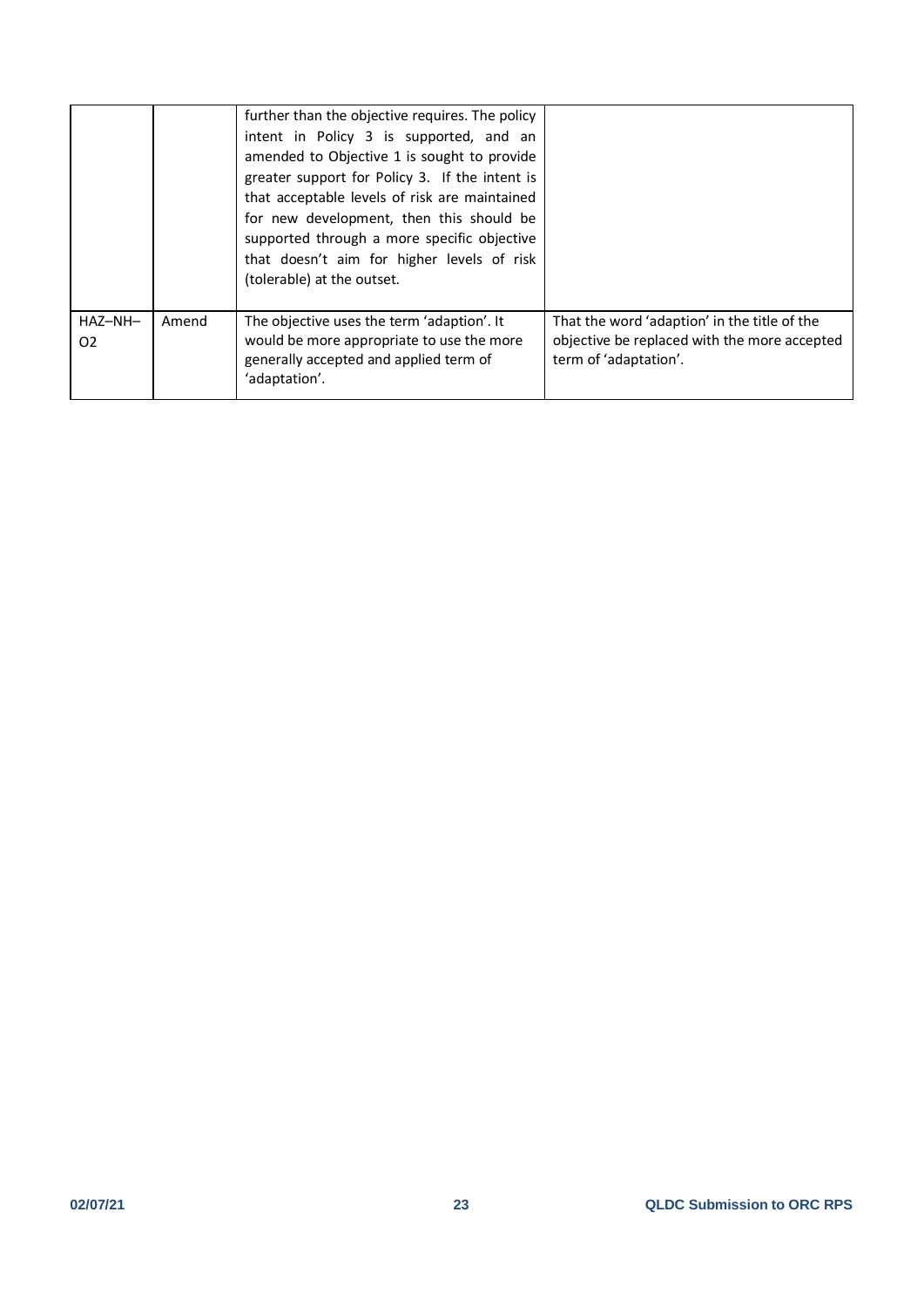| HAZ-NH-<br>P1<br>HAZ-NH- | Amend<br>Amend | The policy approach of identifying the<br>location of natural hazards in the Region is<br>supported. However, the more fundamental<br>step of identifying which hazards need to be<br>considered in the Region has been missed. In<br>addition, the list of matters to assess in limbs<br>(1) to (6) is not considered to be helpful in the<br>policy. Rather than assessment, description is<br>what is needed for the identified hazards. The<br>assessment comes in the later policies that<br>require consideration of risk. Also, not all of<br>the listed information may be available for all<br>hazards in all locations, and the lack of some<br>information should not stop those hazards or<br>locations being identified.<br>A more effective policy approach would be to<br>identify natural hazards of interest in the<br>Region, and requiring information about the<br>characteristics of those natural hazards,<br>including the locations where they affect<br>people, communities and property, to be<br>identified and described in a schedule to the<br>RPS. This would simplify and clarify the policy,<br>and leave the detail to an appendix. The<br>appendix could also include reference to the<br>relevant report/evidence that supports the<br>description.<br>Reference to 'the level' of risk is incorrect in | That HAZ-NH-P1 be amended as follows:<br>Identify areas where natural hazards,<br>including those in the following list, may<br>affect<br>adversely<br>Otago's<br>people,<br>communities and property, and describe<br>the characteristics of those hazards in<br>Appendix X:<br><b>Flooding and erosion</b><br>Land instability, including<br>subsidence, landslip and rockfall<br>Faultlines and liquefaction<br>Avalanche<br>Tsunami/seiche<br><u>Fire</u><br>assessing:<br><b>by</b><br>(1)<br>the hazard type and characteristics,<br>(2)<br>multiple and cascading hazards,<br>where present,<br>any cumulative effects,<br>(3)<br>any effects of climate change,<br>(4)<br>likelihood, using the best available<br>(5)<br>information, and<br>any other exacerbating factors.<br>(6)<br>That HAZ-NH-P2 be amended as follows: |
|--------------------------|----------------|---------------------------------------------------------------------------------------------------------------------------------------------------------------------------------------------------------------------------------------------------------------------------------------------------------------------------------------------------------------------------------------------------------------------------------------------------------------------------------------------------------------------------------------------------------------------------------------------------------------------------------------------------------------------------------------------------------------------------------------------------------------------------------------------------------------------------------------------------------------------------------------------------------------------------------------------------------------------------------------------------------------------------------------------------------------------------------------------------------------------------------------------------------------------------------------------------------------------------------------------------------------------------------------------------------------------------------------------|--------------------------------------------------------------------------------------------------------------------------------------------------------------------------------------------------------------------------------------------------------------------------------------------------------------------------------------------------------------------------------------------------------------------------------------------------------------------------------------------------------------------------------------------------------------------------------------------------------------------------------------------------------------------------------------------------------------------------------------------------------------------------------------------------------------------------------------|
| P <sub>2</sub>           |                | this policy, as it implies that is only one level of<br>risk for each hazard. In reality, there will be a<br>range of risks associated with any hazard. The<br>requirement should be just to 'assess the risk'.                                                                                                                                                                                                                                                                                                                                                                                                                                                                                                                                                                                                                                                                                                                                                                                                                                                                                                                                                                                                                                                                                                                             | Assess the level of natural hazard risk by<br>determining a range of natural hazard event<br>scenarios and their potential consequences in<br>accordance with the criteria set out within<br>APP <sub>6</sub>                                                                                                                                                                                                                                                                                                                                                                                                                                                                                                                                                                                                                        |
| APP6                     | Support        | The intent to include a method for assessing<br>natural hazard risk within the<br>RPS is<br>subject<br>the<br>specific<br>supported,<br>to                                                                                                                                                                                                                                                                                                                                                                                                                                                                                                                                                                                                                                                                                                                                                                                                                                                                                                                                                                                                                                                                                                                                                                                                  | That the RPS include a method for assessing<br>natural hazard risk that includes a requirement<br>to consider the range of likelihoods and<br>consequences possible for types of hazards,                                                                                                                                                                                                                                                                                                                                                                                                                                                                                                                                                                                                                                            |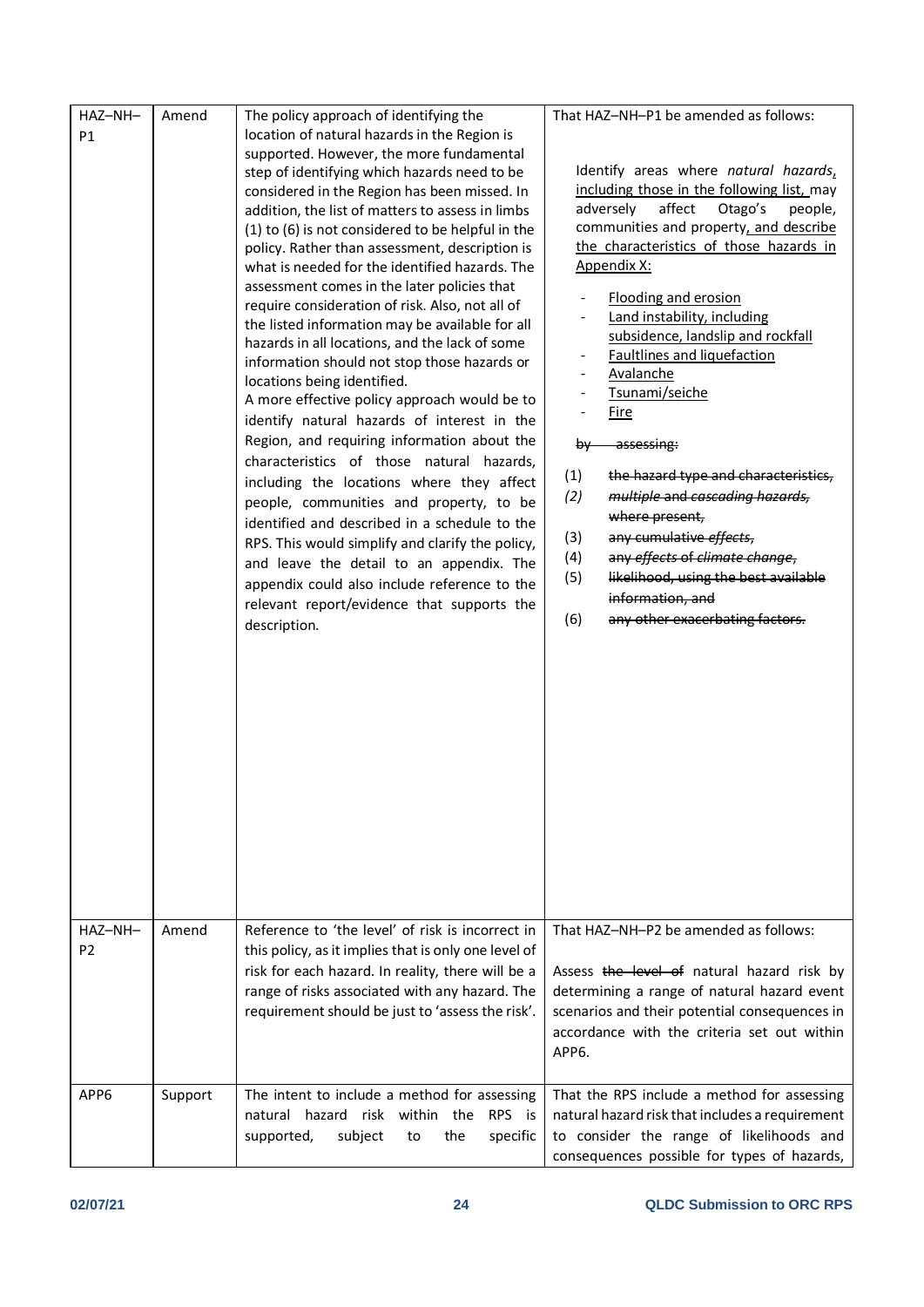|                |       | amendments sought in the following rows of<br>this table.                                                                                                                                                                                                                                                                                                  | and which defines acceptable, tolerable and<br>significant risk.                                                                                                                                                                                                                                                                                                                                   |
|----------------|-------|------------------------------------------------------------------------------------------------------------------------------------------------------------------------------------------------------------------------------------------------------------------------------------------------------------------------------------------------------------|----------------------------------------------------------------------------------------------------------------------------------------------------------------------------------------------------------------------------------------------------------------------------------------------------------------------------------------------------------------------------------------------------|
|                |       | The incorporation of a method for determining<br>natural hazard risk within the RPS will improve<br>the efficiency and effectiveness of natural<br>hazard management within Otago. There is<br>currently no national or regional level<br>guidance for assessing natural hazards which<br>creates a high level of uncertainty and<br>variating approaches. |                                                                                                                                                                                                                                                                                                                                                                                                    |
|                |       | The incorporation of a method in the RPS will<br>ensure that a consistent approach is applied<br>across the Region and sets clear expectations<br>for plan users as to what actions need to be<br>undertaken when proposing land use or<br>subdivision activities in areas subject to<br>natural hazards.                                                  |                                                                                                                                                                                                                                                                                                                                                                                                    |
|                |       | The method will also be of assistance to<br>territorial authorities when reviewing or<br>considering variations to their district plans.                                                                                                                                                                                                                   |                                                                                                                                                                                                                                                                                                                                                                                                    |
| APP6<br>Step 1 | Amend | Step 1 should include two steps:<br>1. assess the range of likelihoods of the<br>hazard under consideration, then<br>Use the table to determine which of<br>2.<br>the likelihood descriptors apply to<br>the hazard under consideration.<br>The table of descriptors should not 'force' the<br>likelihoods that are considered in the risk<br>assessment.  | That the text above the table in APP6 Step 1 is<br>replaced with the following:<br>Assess the range of likelihoods for<br>1.<br>the hazard under consideration, by<br>determining the likelihood of at least<br>the maximum credible event, an<br>event of medium likelihood, and an<br>event with a high likelihood.<br>2. Use Table 6 to assign a likelihood<br>descriptor to the results of the |
|                |       | It is also noted that 'median' is not the correct<br>term to use in this context. This should be<br>replaced with 'medium'.                                                                                                                                                                                                                                | assessment required by (1).<br>assessment of likelihood<br>must<br>The<br>account of the effects of climate change,                                                                                                                                                                                                                                                                                |
|                |       | A requirement to consider the effects of<br>climate change on the magnitude and<br>frequency of the natural hazard being<br>considered should be included in Step 1. This<br>should be directive, in that it should state<br>which RPC scenario is to be considered in the<br>assessment.                                                                  | considering RPC scenario                                                                                                                                                                                                                                                                                                                                                                           |
|                |       | The 'indicative frequencies' listed in Table 6<br>are not considered appropriate. This is<br>because they exclude low frequency events,                                                                                                                                                                                                                    | That the likelihood table in APP6 (Table 6) is<br>amended so that:                                                                                                                                                                                                                                                                                                                                 |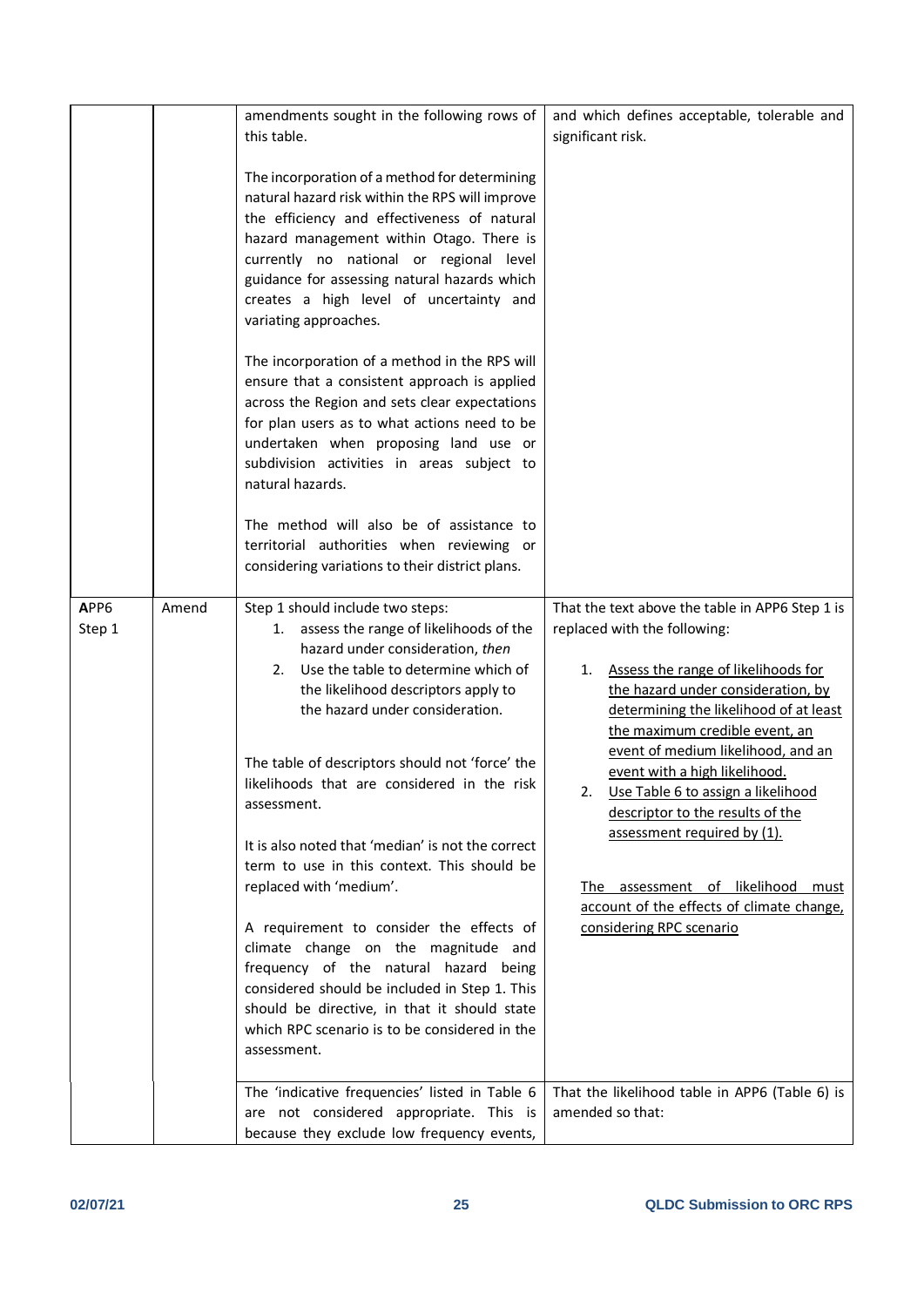| which have the potential to cause significant        | it includes low frequency events,       |
|------------------------------------------------------|-----------------------------------------|
| consequences and therefore pose a high risk.         | such as the likelihood table included   |
|                                                      | in the AGS 2007 methodology             |
| By way of example, QLDC has recently                 | there is alignment between the          |
| undertaken a risk assessment for rockfall and        | results expected through the            |
| debris flow for two developed alluvial fans          | qualitative assessment methodology      |
| close to<br>the Queenstown CDB.<br><b>This</b>       | and the quantitative assessment         |
| assessment used the methodology set out in           | methodology                             |
| the Australian Geomechanics Society 2007             | if appropriate, there is a distinction  |
| Guidelines for Landslide Risk Management,            | between the likelihood table that       |
| which assigns the descriptor 'rare' to               | applies to life-threatening hazards     |
| landslides with a recurrence interval of             | that are difficult to mitigate (such as |
| 100,000 years, whereas Table 6 of APP6 uses a        | debris flows) and hazards that are      |
| recurrence interval of 2,500 years for a 'rare'      | less likely to kill people (such as     |
| event. The implications of excluding low             | liquefaction).                          |
| frequency, or long return period, events from        |                                         |
| Table 6 is that the risk assessment results from     |                                         |
| APP6 will be lower than under the AGS                |                                         |
| methodology, meaning it is a much less               |                                         |
| conservative approach to managing risk (not          |                                         |
| more conservative as suggested in the GNS            |                                         |
| review, s32 evaluation Appendix 19 page 14).         |                                         |
|                                                      |                                         |
| To illustrate this point further, the QLDC           |                                         |
| assessment identified above results in what          |                                         |
| would be significant risk in accordance with         |                                         |
| Step 4 of APP6 - the quantitative assessment,        |                                         |
| as AIFR results are above $1x10^{-4}$ . However, the |                                         |
| maximum likelihoods range from 2,500 years           |                                         |
| for small event, 6,700 for medium event, and         |                                         |
| 20,000 for large event for one of the fans.          |                                         |
| Under Table 6 of APP6, the small event would         |                                         |
| be 'unlikely' and both the medium and large          |                                         |
| events would be 'rare' (taking the maximum           |                                         |
| likelihoods). When these are applied to Table        |                                         |
| 8 (risk table), it is only possible for the risk to  |                                         |
| be acceptable or tolerable, as there is no 'red'     |                                         |
| for significant risk on the 'unlikely' and 'rare'    |                                         |
| rows of the table. This does not correspond          |                                         |
| with the AIFR assessment undertaken, which           |                                         |
| identified significant risk. Under the APP6          |                                         |
| methodology, there would be no requirement           |                                         |
| to proceed to a quantitative assessment in this      |                                         |
| situation.                                           |                                         |
|                                                      |                                         |
| This case study suggests that the qualitative        |                                         |
| methodology in Steps 1 to 3 of APP6 is not           |                                         |
| aligned with the quantitative methodology in         |                                         |
| Step 4. This inconsistency needs to be               |                                         |
| remedied. It is suggested that the qualitative       |                                         |
| methodology should be amended, rather than           |                                         |
|                                                      |                                         |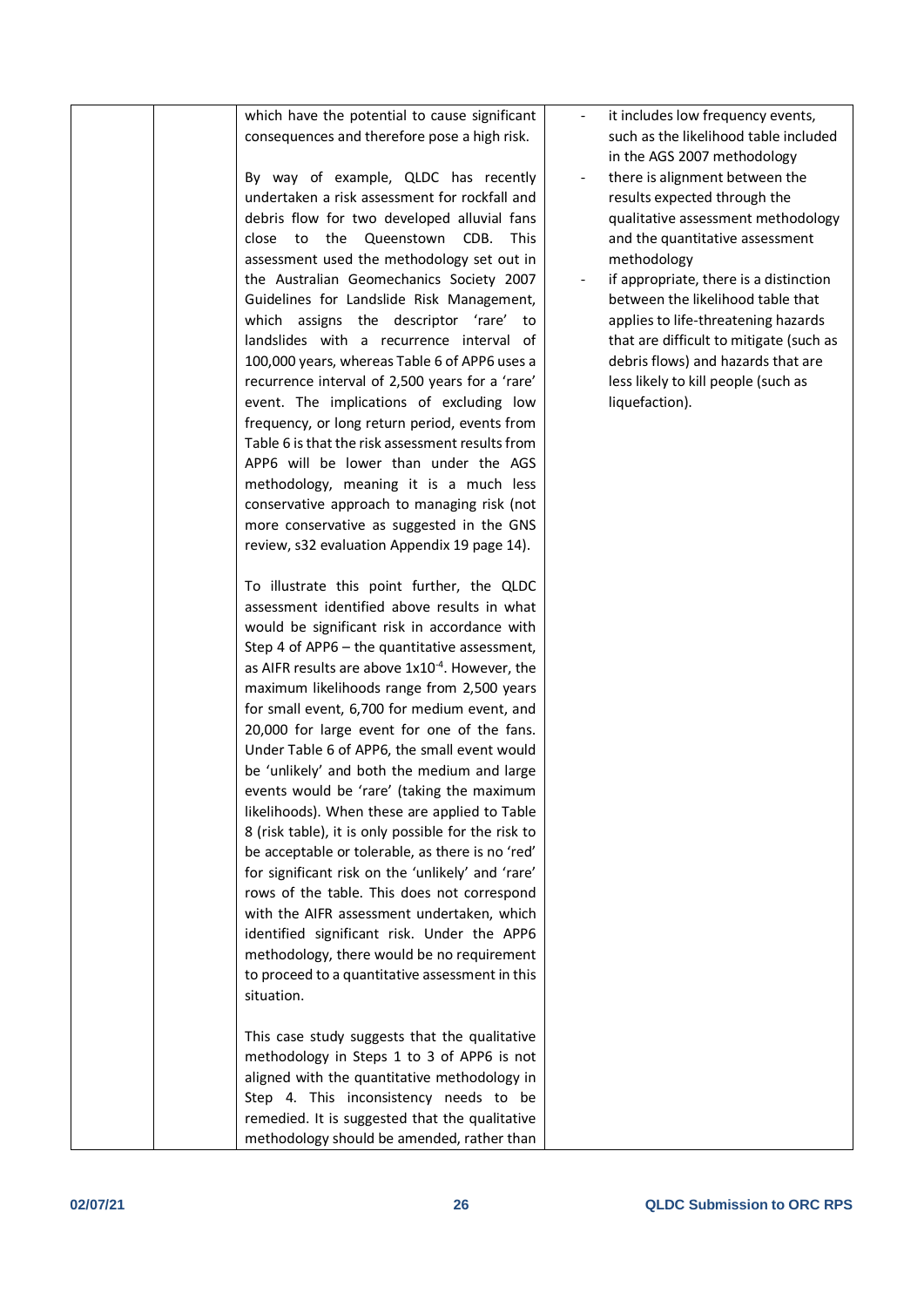|                           |       | Step 4, including by adjusting the likelihood<br>table (Table 6).                                                                                                                                                                                                                                                                                                                                                                                                                                                                                                                                                                                                                                                                                                                                                                                                                                                                                                                                                                                                                                                                                                                                                                                                                                                                                                                                  |                                                                                                                                                                                                                           |
|---------------------------|-------|----------------------------------------------------------------------------------------------------------------------------------------------------------------------------------------------------------------------------------------------------------------------------------------------------------------------------------------------------------------------------------------------------------------------------------------------------------------------------------------------------------------------------------------------------------------------------------------------------------------------------------------------------------------------------------------------------------------------------------------------------------------------------------------------------------------------------------------------------------------------------------------------------------------------------------------------------------------------------------------------------------------------------------------------------------------------------------------------------------------------------------------------------------------------------------------------------------------------------------------------------------------------------------------------------------------------------------------------------------------------------------------------------|---------------------------------------------------------------------------------------------------------------------------------------------------------------------------------------------------------------------------|
| APP6<br>Step 2<br>Table 7 | Amend | The list (1) to (11) in Step 2 of APP6 includes a<br>wide range of matters. Some of the matters<br>are considered to be inappropriate and should<br>be removed. The following concerns are<br>identified:<br>It is not clear why items (1) to (5) and<br>(7) and (8) are included in the list, as<br>they overlap directly with Table 7.<br>Risk reduction measures should not<br>be included in the assessment of<br>consequences, unless they are<br>already in place. It is necessary to<br>know what the risk is first, in order<br>to understand how to design<br>mitigation structure to reduce the<br>risk (item 6).<br>'The changing natural hazard<br>environment' is a very vague<br>reference and it is not clear what is<br>meant by it, particularly when<br>climate change is referenced in a<br>separate matter (item 9).<br>It would be very difficult and<br>complicating to consider the<br>consequences of multiple and<br>cascading hazards in the APP6<br>framework when it is only the<br>likelihood of one hazards that is<br>considered in Step 2 (item 10).<br>It is difficult to understand what a<br>factor that exacerbates a natural<br>hazard might be, particularly when<br>this matter is listed under the<br>consequences assessment, rather<br>than the likelihood assessment. The<br>effects of climate change will be on<br>the magnitude and frequency of the | That the list (1) to (11) in Step 2 be deleted. If<br>guidance for using Table 7 is considered<br>necessary, this should be provided through<br>descriptive text rather than the list.                                    |
|                           |       | hazard event, so should be<br>considered under the likelihood<br>assessment, rather than the<br>consequence assessment (item 11).                                                                                                                                                                                                                                                                                                                                                                                                                                                                                                                                                                                                                                                                                                                                                                                                                                                                                                                                                                                                                                                                                                                                                                                                                                                                  |                                                                                                                                                                                                                           |
|                           |       | It is not clear how Table 7 would work in<br>practice. For example, how is the hazard 'zone'<br>identified? Zone is a planning term, but it is not<br>clear that it is used in its planning context in<br>Table 7. Is it the area over which each of the<br>hazard scenarios extends, in which case is it a                                                                                                                                                                                                                                                                                                                                                                                                                                                                                                                                                                                                                                                                                                                                                                                                                                                                                                                                                                                                                                                                                        | That Step 2 and Table 7 is amended to clarify<br>how Table 7 is applied in terms of the meaning<br>of 'hazard zone', and to clarify that any death<br>from a natural hazard event is no less than a<br>major consequence. |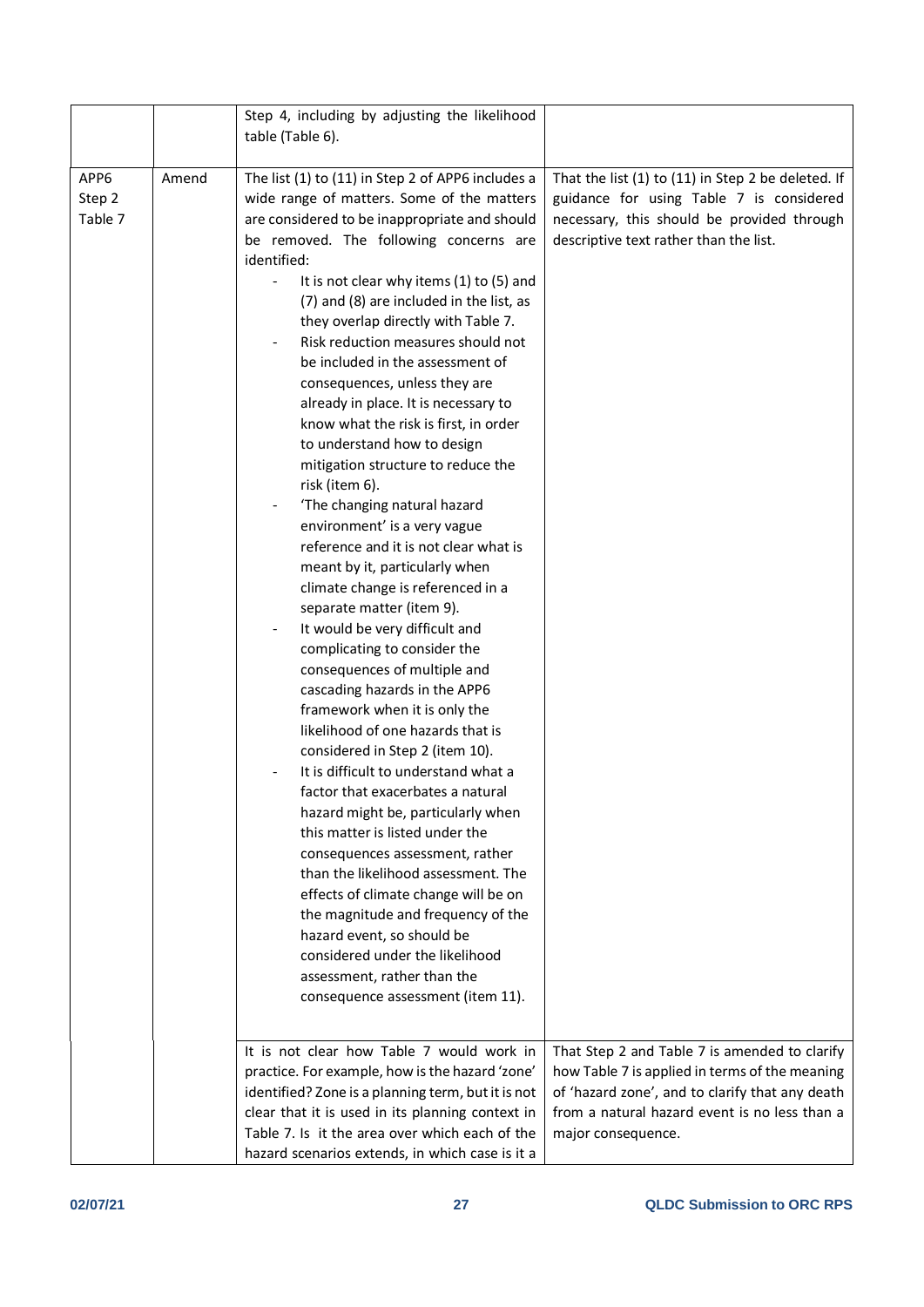|                |         | different size for each of the three events<br>being considered? Or is it the extent the<br>maximum credible event could cover?<br>Table 7 includes a column for health and<br>safety, which specifies ranges for numbers of<br>people killed or injured in a natural hazard<br>event. This indicates that a minor event could<br>include 1 person dead or $1 - 10$ people injured.<br>In our view, any number of people that could<br>killed from an event should<br>be<br>be<br>representative of a major consequence.                                                                                                                     |                                                                                                                                                                                                                                                                                                                                                                                                                                                                          |
|----------------|---------|----------------------------------------------------------------------------------------------------------------------------------------------------------------------------------------------------------------------------------------------------------------------------------------------------------------------------------------------------------------------------------------------------------------------------------------------------------------------------------------------------------------------------------------------------------------------------------------------------------------------------------------------|--------------------------------------------------------------------------------------------------------------------------------------------------------------------------------------------------------------------------------------------------------------------------------------------------------------------------------------------------------------------------------------------------------------------------------------------------------------------------|
| APP6<br>Step 3 | Amend   | The list (1) to (5) should be removed from Step<br>3. Step 3 is a simple 'fill out the table' exercises<br>to understand how the likelihood and<br>consequence combine to provide a level of<br>risk. There should be no ability to modify<br>where on the table an event is placed based<br>on the list above the table. The list is out of<br>place in Step 3 and brings confusion to the<br>Step.                                                                                                                                                                                                                                         | That the list (1) to (5) in Step 3 be deleted, and<br>the introductory text to Step 3 amended as<br>follows:<br>Using the information within steps 1 and 2<br>above, and complete Table 8 for each of the<br>hazard scenarios considered, and identify if<br>the risk from each of the scenarios is assess<br>whether the natural hazard scenarios will have<br>an acceptable, tolerable, or significant risk-to<br>people, property and communities, by<br>considering: |
|                |         | The colour coding of Table 8 in order to define<br>default levels of acceptable, tolerable and<br>significant risk is supported. However, the<br>colour coding within Table 8 may need to be<br>amended to reflect the<br>amendments<br>requested above to the likelihood table.<br>It is noted that the colour coding and risk level<br>definitions do not align with results from a<br>site-specific community tolerance exercise<br>that QLDC conducted in 2019, and so the note<br>to the table, and the intention in HAZ-M2(1),<br>for the APP6 Table 8 to be a default until<br>community consultation is undertaken, is<br>supported. | That the colour coding and risk level<br>definitions are amended, if required, is<br>response to changes sought to the likelihood<br>table.                                                                                                                                                                                                                                                                                                                              |
| APP6<br>Step 4 | Support | The use of AIFR and APR values to define<br>acceptable, tolerable and significant risk is<br>supported. It is considered that these levels<br>are appropriate and in accordance with<br>international best practice (e.g. AGS 2007). In<br>particular, the distinction between existing<br>development, with a higher tolerance than for<br>new development, is supported.                                                                                                                                                                                                                                                                   | Retain the definitions of acceptable, tolerable<br>and significant risk as set out in Step 4(4),<br>including the distinction between new and<br>existing development.                                                                                                                                                                                                                                                                                                   |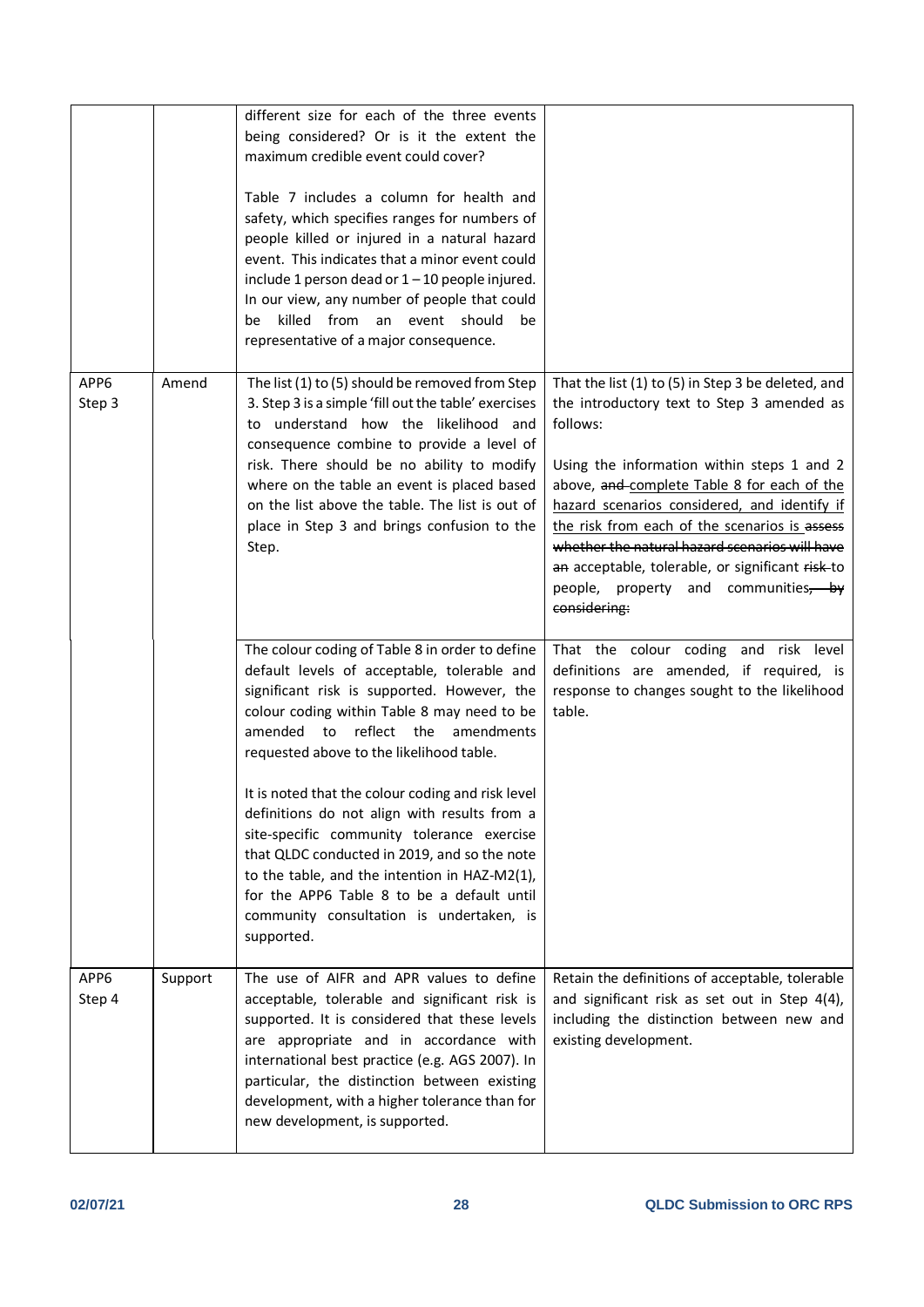| Amend | The requirement for a qualitative risk<br>assessment should apply in two situation:<br>where there is a risk to life that needs to be<br>managed, and where the qualitative risk<br>assessment in Step 3 indicates a level of risk<br>that is tolerable or above.<br>Risk of death by a natural hazard is a serious<br>concern, and we should apply a high level of<br>understanding to our management of risk to<br>life. Particular hazards, such as rock fall and                                                                                                                                                                                                                                                                                                                                                                                             | That Step 4 be amended to require a<br>quantitative assessment where the hazard<br>being considered poses a real risk to life, and<br>where the qualitative assessment under Step<br>3 shows a tolerable or significant risk.                                                                                                                                           |
|-------|------------------------------------------------------------------------------------------------------------------------------------------------------------------------------------------------------------------------------------------------------------------------------------------------------------------------------------------------------------------------------------------------------------------------------------------------------------------------------------------------------------------------------------------------------------------------------------------------------------------------------------------------------------------------------------------------------------------------------------------------------------------------------------------------------------------------------------------------------------------|-------------------------------------------------------------------------------------------------------------------------------------------------------------------------------------------------------------------------------------------------------------------------------------------------------------------------------------------------------------------------|
|       | debris flows, have a higher potential to kill<br>people without warning, than do hazards such<br>as flooding and liquefaction. A quantitative<br>assessment should be required in these<br>situations, regardless of what the qualitative<br>assessment suggests.                                                                                                                                                                                                                                                                                                                                                                                                                                                                                                                                                                                                |                                                                                                                                                                                                                                                                                                                                                                         |
|       | Quantitative assessments are much more<br>accurate than qualitative assessments, and so<br>they are able to narrow the margin of error<br>and provide better definition of areas where<br>significant risk is a concern. With a qualitative<br>assessment, it would be possible for a 'false<br>tolerable' result to be returned, that is, a<br>tolerable risk identified, that when assessed<br>quantitatively, is found to be significant. With<br>an objective to manage risk to tolerable levels,<br>we should be sure the levels are tolerable, and<br>a quantitative assessment should be required<br>when the qualitative assessment identifies<br>tolerable or significant risk.                                                                                                                                                                         |                                                                                                                                                                                                                                                                                                                                                                         |
|       | It is not clear why step (1) of Step 4 requires<br>consideration of at least five hazard scenarios.<br>Three is considered to be sufficient.<br>Step (2) of Step 4 uses the term 'zone', which<br>should be clarified in this context as it does not<br>appeal to meaning planning zone, but it is not<br>clear what the hazard zone is. This step also<br>uses quite technical terminology, for example<br>it is not clear what 'loss exceedance<br>probabilities' are or how they help in the<br>assessment. This comment applies to step (3)<br>as well. A better approach would be to refer to<br>a document outside the plan that sets out the<br>the AIFR<br>methodology<br>for<br>and<br>APR<br>assessment,<br>leave<br>the<br>technical<br>and<br>terminology<br>instructions<br>that<br>and<br>to<br>document. The AGS 2007 document is<br>recommended. | That (1) to (5) of Step 4 are amended as<br>follows:<br>(1) is amended to require at least 3<br>hazard scenarios.<br>Delete steps (2) and (3) and replace<br>with a requirement to follow the<br>methodology in AGS 2007 to<br>calculate AFIR and APR.<br>Delete step (5) as it appears<br>unnecessary when step (5) identifies<br>the risk to be assigned to the area. |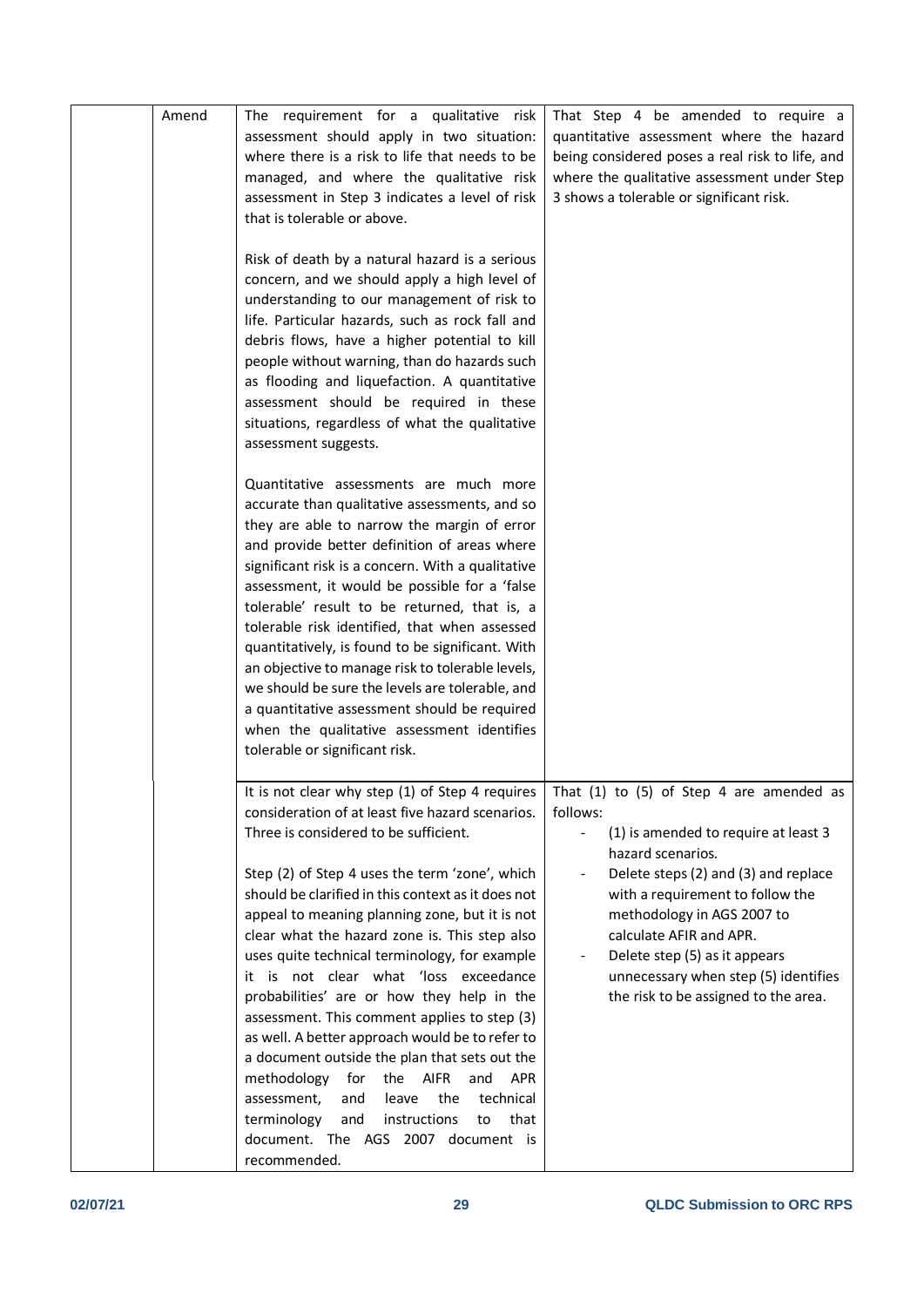|                           |       | It is not clear why a 'first past the post'<br>principle is necessary for a quantitative<br>assessment. The results are what they are, and<br>there is no need to restrict the management<br>response so that either life or property risk<br>takes precedence. This appears to be a case of<br>'over thinking' the process.                                                                                                                                                                                                                                        | That step (4) of Step 4 be amended to remove<br>reference to a 'first past the post' principle, so<br>that it simply sets out what acceptable,<br>tolerable and intolerable means in terms of<br>AIFR and APR, and the explanatory paragraph<br>following (5) that discussed the 'first past the<br>post' principle is deleted. |
|---------------------------|-------|---------------------------------------------------------------------------------------------------------------------------------------------------------------------------------------------------------------------------------------------------------------------------------------------------------------------------------------------------------------------------------------------------------------------------------------------------------------------------------------------------------------------------------------------------------------------|---------------------------------------------------------------------------------------------------------------------------------------------------------------------------------------------------------------------------------------------------------------------------------------------------------------------------------|
|                           |       | It appears to foreclose a nuisanced approach<br>to the management of risk. For example, in the<br>debris flow example QLDC are currently<br>working through, results indicate that AIFR<br>and APR range from $1x10^{-6}$ to above $1x10^{-3}$<br>across the alluvial fan surfaces, and different<br>management responses are being considered<br>within each 'band' of risk level - there is no<br>need to apply the 'significant' risk label to the<br>whole area, which would result in unnecessary<br>restrictions in areas of acceptable or tolerable<br>risk. |                                                                                                                                                                                                                                                                                                                                 |
| HAZ-NH-<br>P <sub>3</sub> | Amend | The policy approach to have three levels of<br>direction, or response, to the three levels of<br>risk is supported. This sets up a targeted and<br>specific approach to managing levels of risk<br>that will allow measures commensurate with<br>the level of risk to be applied, which is a fair<br>approach.                                                                                                                                                                                                                                                      | That the three level policy direction in HAZ-<br>NH-P3 is retained, subject to the following<br>amendment:<br>(2) when the natural hazard risk is tolerable,<br>manage the level of risk so that it does not<br>become significant exceed tolerable, and                                                                        |
|                           |       | Specifically:<br>the requirement to avoid significant<br>risk is supported.<br>The requirement for tolerable risk to<br>not become significant conflicts with<br>objective HAZ-NH-O1 as it suggests<br>that levels of risk for new activities<br>could lie between tolerable and<br>significant. It is suggested that this<br>limb should ensure that new<br>activities are managed so that a<br>tolerable level of risk is not<br>exceeded.<br>The requirement to maintain<br>acceptable levels of risk is supported.                                              |                                                                                                                                                                                                                                                                                                                                 |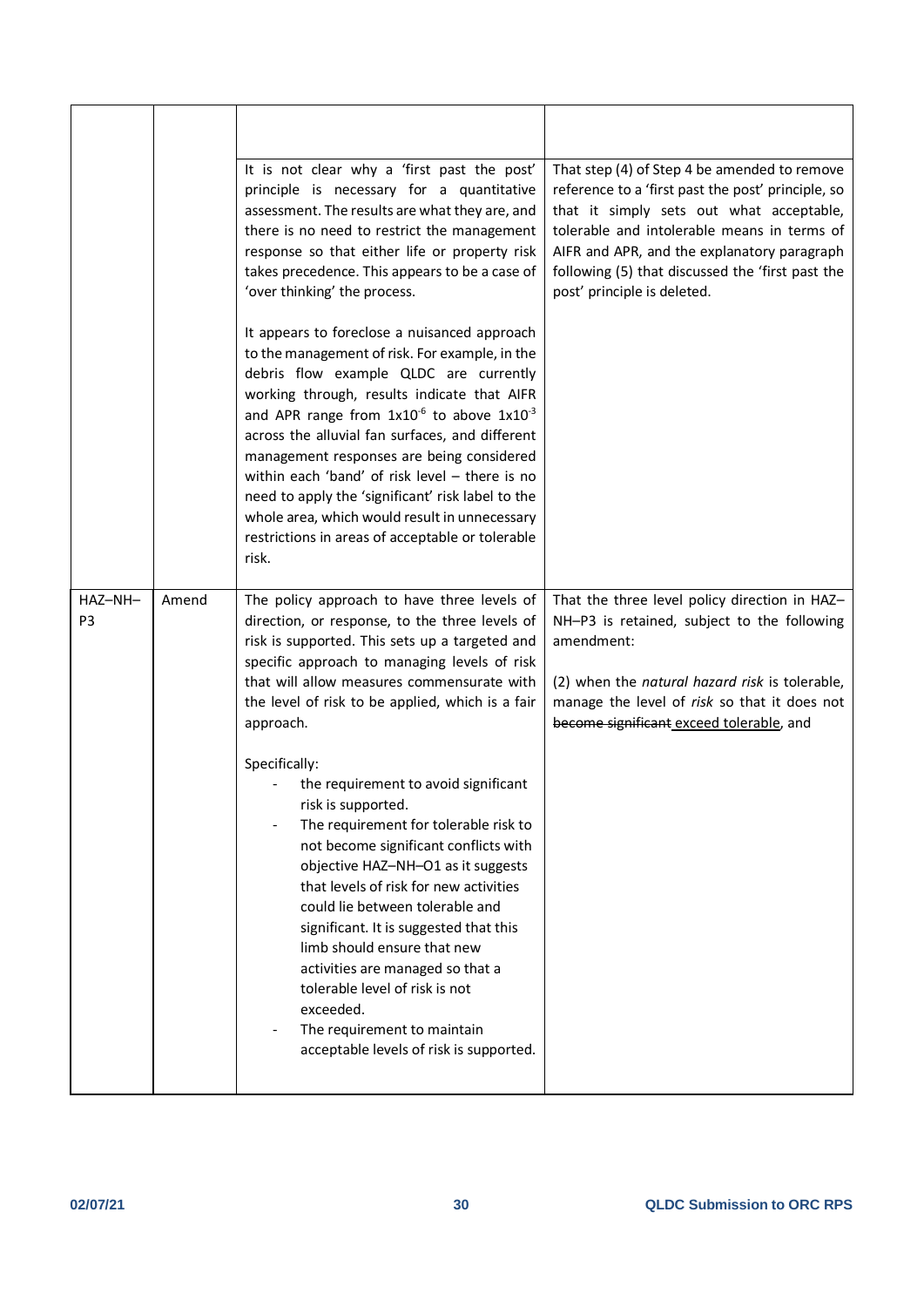| HAZ-NH-        | Amend | The policy should specify what level risk is to                                      | That HAZ-NH-P4 be amended to clarify it and    |
|----------------|-------|--------------------------------------------------------------------------------------|------------------------------------------------|
| P <sub>4</sub> |       | be reduced to. To be consistent with Objective                                       | make it more directive and specific to address |
|                |       | 1, the policy must set out that risk is to be                                        | the concerns raised, including the following   |
|                |       | reduced to a level that is not greater than                                          | specific change:                               |
|                |       | tolerable. This is also necessary to achieve the                                     |                                                |
|                |       | result set out in HAZ-NH-ARE4.                                                       | Reduce existing natural hazard risk to a       |
|                |       |                                                                                      | tolerable or lower level by                    |
|                |       | Limbs 1 and 2 appear to suggest that risk be                                         |                                                |
|                |       | reduced or community vulnerability be                                                |                                                |
|                |       | reduced. It is not clear why these limbs present                                     |                                                |
|                |       | an either or option when both are important                                          |                                                |
|                |       | and should be sought.                                                                |                                                |
|                |       | Limb 3 should also reference property                                                |                                                |
|                |       | alongside people and communities. This                                               |                                                |
|                |       | ensures that the built environment is<br>recognised in this policy and would improve |                                                |
|                |       | consistency with other policies in the chapter.                                      |                                                |
|                |       |                                                                                      |                                                |
|                |       | As drafted, only limb 3 provides the capability                                      |                                                |
|                |       | to 'reduce' risk. The other limbs appear to                                          |                                                |
|                |       | keep risk at their current levels and either stop                                    |                                                |
|                |       | risk getting worse, or slow the rate at which                                        |                                                |
|                |       | risk increases. It is important for this policy to                                   |                                                |
|                |       | acknowledge that risk can only be reduced                                            |                                                |
|                |       | when the existing characteristics of people,                                         |                                                |
|                |       | property and communities are changed. Risk                                           |                                                |
|                |       | cannot be reduced simply by managing the                                             |                                                |
|                |       | future characteristics of people, property and                                       |                                                |
|                |       | communities. Additional amendments should                                            |                                                |
|                |       | be considered to ensure it provides helpful                                          |                                                |
|                |       | direction as to how risk can be reduced.                                             |                                                |
|                |       | The policy should consider timelines for                                             |                                                |
|                |       | reducing risk and different methods for                                              |                                                |
|                |       | reduction i.e. in some instances reduction may                                       |                                                |
|                |       | be necessary now, or it may be necessary over                                        |                                                |
|                |       | a longer timeframe.                                                                  |                                                |
|                |       |                                                                                      |                                                |
|                |       | The policy should provide additional context                                         |                                                |
|                |       | as to what constitutes vulnerable activities.                                        |                                                |
|                |       | This may include more traditional vulnerable                                         |                                                |
|                |       | activities (i.e. aged care facilities) as well as                                    |                                                |
|                |       | other types of activities that accommodate                                           |                                                |
|                |       | vulnerable populations such as tourists or                                           |                                                |
|                |       | transient populations.                                                               |                                                |
|                |       |                                                                                      |                                                |
|                |       | It is recommended that the policy outline                                            |                                                |
|                |       | when existing risk needs to be reduced i.e.                                          |                                                |
|                |       | when risk exceeds tolerable/is significant. This                                     |                                                |
|                |       | would be more directive and consistent with                                          |                                                |
|                |       | the policy directions set out in other parts of<br>his chapter.                      |                                                |
|                |       |                                                                                      |                                                |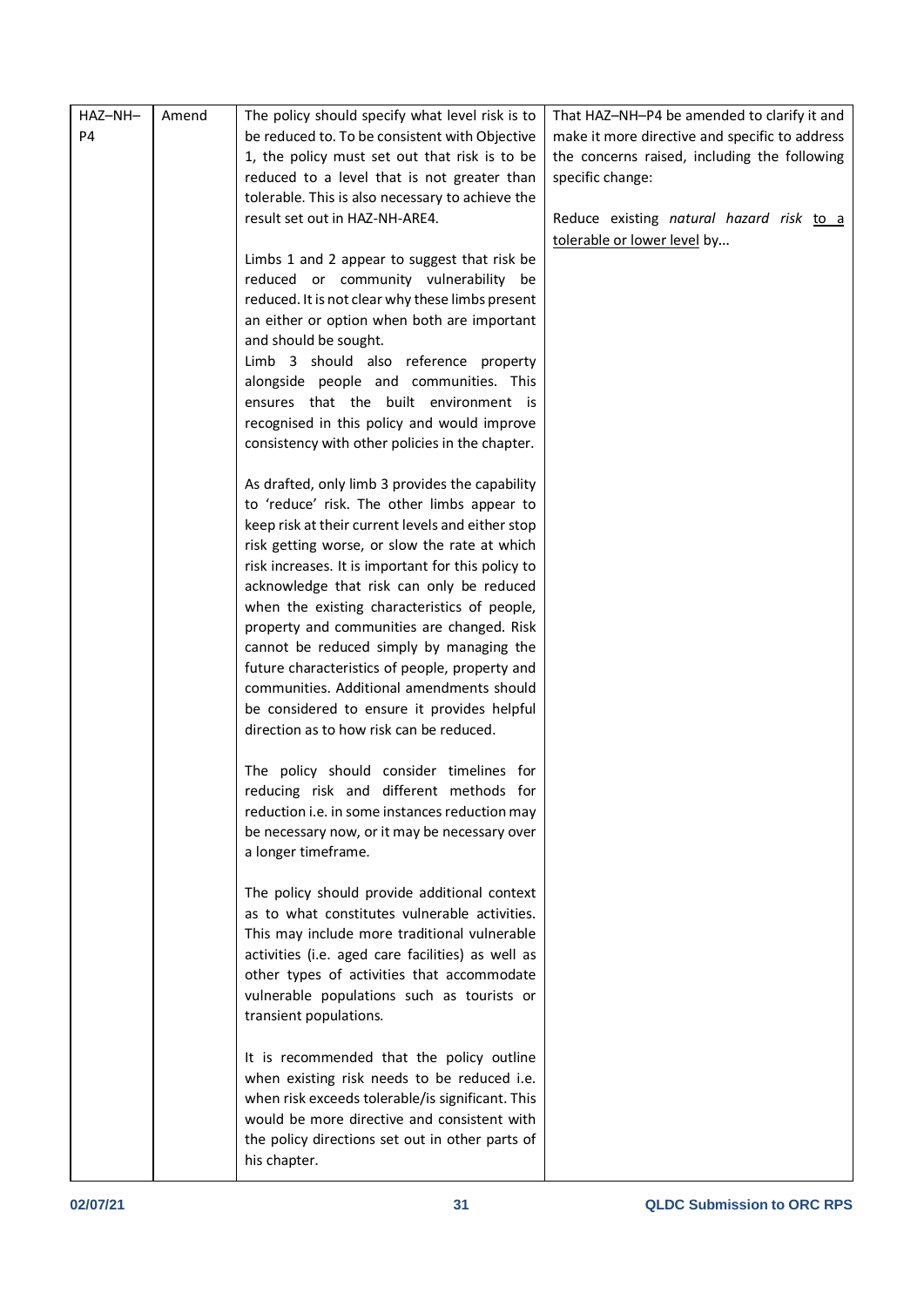|  | The policy could consider non-RMA methods<br>to reduce risk as there are other effective<br>methods to assist in reducing risk. |  |
|--|---------------------------------------------------------------------------------------------------------------------------------|--|
|  | It is recommended that limbs 5 and 6 are<br>moved to HAZ-NH-P8.                                                                 |  |
|  |                                                                                                                                 |  |
|  |                                                                                                                                 |  |
|  |                                                                                                                                 |  |
|  |                                                                                                                                 |  |
|  |                                                                                                                                 |  |
|  |                                                                                                                                 |  |
|  |                                                                                                                                 |  |
|  |                                                                                                                                 |  |
|  |                                                                                                                                 |  |
|  |                                                                                                                                 |  |
|  |                                                                                                                                 |  |
|  |                                                                                                                                 |  |
|  |                                                                                                                                 |  |
|  |                                                                                                                                 |  |
|  |                                                                                                                                 |  |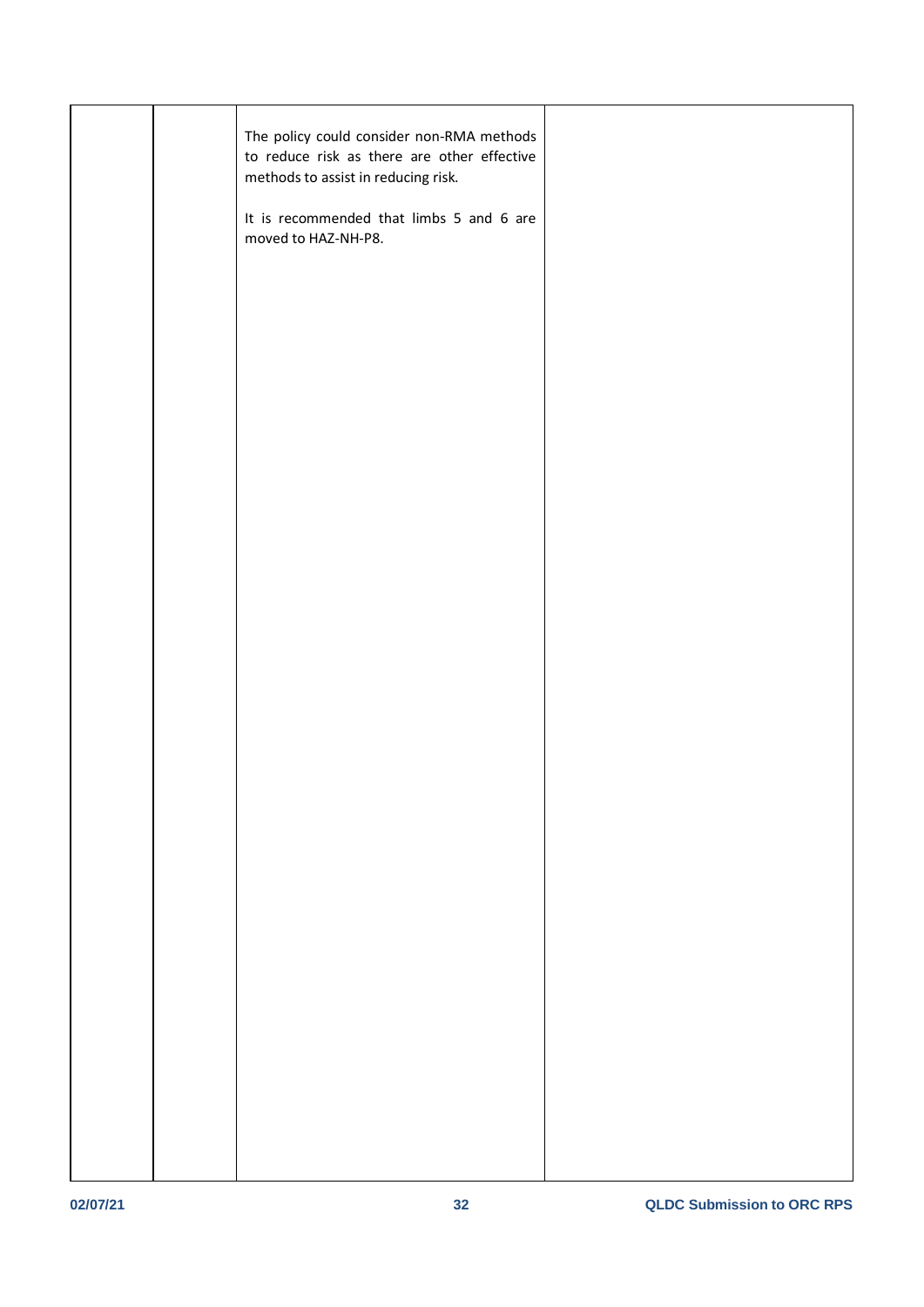| HAZ-NH-<br>P4(4)(a)       | Amend   | Limb 4(a) does not support the policy's intent<br>to reduce risk. In particular, the reference to<br>recovery, while an important component of<br>post event response, with the use of 'or'<br>implies that a design which provides for<br>recovery alone will reduce risk. This limb<br>appears to sit better with HAZ-NH-P3(3)<br>relating to new activities.                                                                                                                                                                                                                                                                                                                                                                                   | That HAZ-NH-P4(4)(a) be deleted<br>and<br>relocated to be associated with HAZ-NH-<br>$P3(3)$ .                                                                                                                                                                                                                                                                                                                                                                                                                                                                                                                                                                                                                                                                                                                                                                                                                                                                                                                       |
|---------------------------|---------|---------------------------------------------------------------------------------------------------------------------------------------------------------------------------------------------------------------------------------------------------------------------------------------------------------------------------------------------------------------------------------------------------------------------------------------------------------------------------------------------------------------------------------------------------------------------------------------------------------------------------------------------------------------------------------------------------------------------------------------------------|----------------------------------------------------------------------------------------------------------------------------------------------------------------------------------------------------------------------------------------------------------------------------------------------------------------------------------------------------------------------------------------------------------------------------------------------------------------------------------------------------------------------------------------------------------------------------------------------------------------------------------------------------------------------------------------------------------------------------------------------------------------------------------------------------------------------------------------------------------------------------------------------------------------------------------------------------------------------------------------------------------------------|
| HAZ-NH-<br><b>P5</b>      | Amend   | The application of a precautionary approach<br>that seeks to avoid development in situations<br>of uncertainty is supported. This is the best<br>way to ensure we do not inadvertently create<br>new areas of significant risk.<br>Amendments are sought to remove possible<br>confusion from the policy and improve clarity.                                                                                                                                                                                                                                                                                                                                                                                                                     | That HAZ-NH-P5 be amended as follows:<br>Where the natural hazard risk, either<br>individually or cumulatively, is uncertain or<br>unknown, but potentially significant or<br>irreversible, apply a precautionary approach<br>to identifying, assessing and managing that<br>risk by adopting an avoidance or adaptive<br>management response to diminish the risk and<br>uncertainty                                                                                                                                                                                                                                                                                                                                                                                                                                                                                                                                                                                                                                |
| HAZ-NH-<br>P <sub>6</sub> | Support | This policy is supported as it is consistent with<br>achieving the objectives.                                                                                                                                                                                                                                                                                                                                                                                                                                                                                                                                                                                                                                                                    | That HAZ-NH-P6 be retained as notified.                                                                                                                                                                                                                                                                                                                                                                                                                                                                                                                                                                                                                                                                                                                                                                                                                                                                                                                                                                              |
| HAZ-NH-<br>P7             | Amend   | It is considered that limb 1 does not provide a<br>sufficiently directive approach to the use of<br>hard protection/engineering structures in the<br>management of natural hazards. In some<br>cases, it may be argued that hard<br>protection/engineering structures are the<br>only means by which significant or intolerable<br>risk can be reduced to tolerable. This conflicts<br>with the intent of the RPS to avoid such levels<br>of risk, and does not convey the position that<br>that engineering structures should be a last<br>resort. Limb 2 more effectively conveys the<br>intent of this policy, i.e. that hard<br>protection/engineering structures are a last<br>resort. As such, it is recommended that limb 1<br>be deleted. | That HAZ-NH-P7 be amended as follows:<br>Prioritise risk management approaches that<br>reduce the need for hard protection structures<br>or similar engineering interventions, and<br>provide for hard protection structures only<br>when:<br>(1) hard protection structures are essential to<br>manage risk to a level the community is able to<br>tolerate,<br>(2) there are no reasonable alternatives that<br>result in reducing the risk exposure,<br>(3) hard protection structures would not result<br>in an increase in risk to people, communities<br>and property, including displacement of risk<br>off-site,<br>(4) the adverse effects of the hard protection<br>structures can be adequately managed, and<br>(5) the mitigation is viable in the reasonably<br>foreseeable long term or provides time for<br>future<br>adaptation<br>methods<br>to<br>be<br>implemented, or<br>(6) the hard protection structure protects a<br>lifeline utility, or a facility for essential or<br>emergency services. |
| HAZ-NH-<br>P8             | Support | This policy is supported as it is consistent with<br>achieving the objectives.                                                                                                                                                                                                                                                                                                                                                                                                                                                                                                                                                                                                                                                                    | That HAZ-NH-P8 be retained as notified.                                                                                                                                                                                                                                                                                                                                                                                                                                                                                                                                                                                                                                                                                                                                                                                                                                                                                                                                                                              |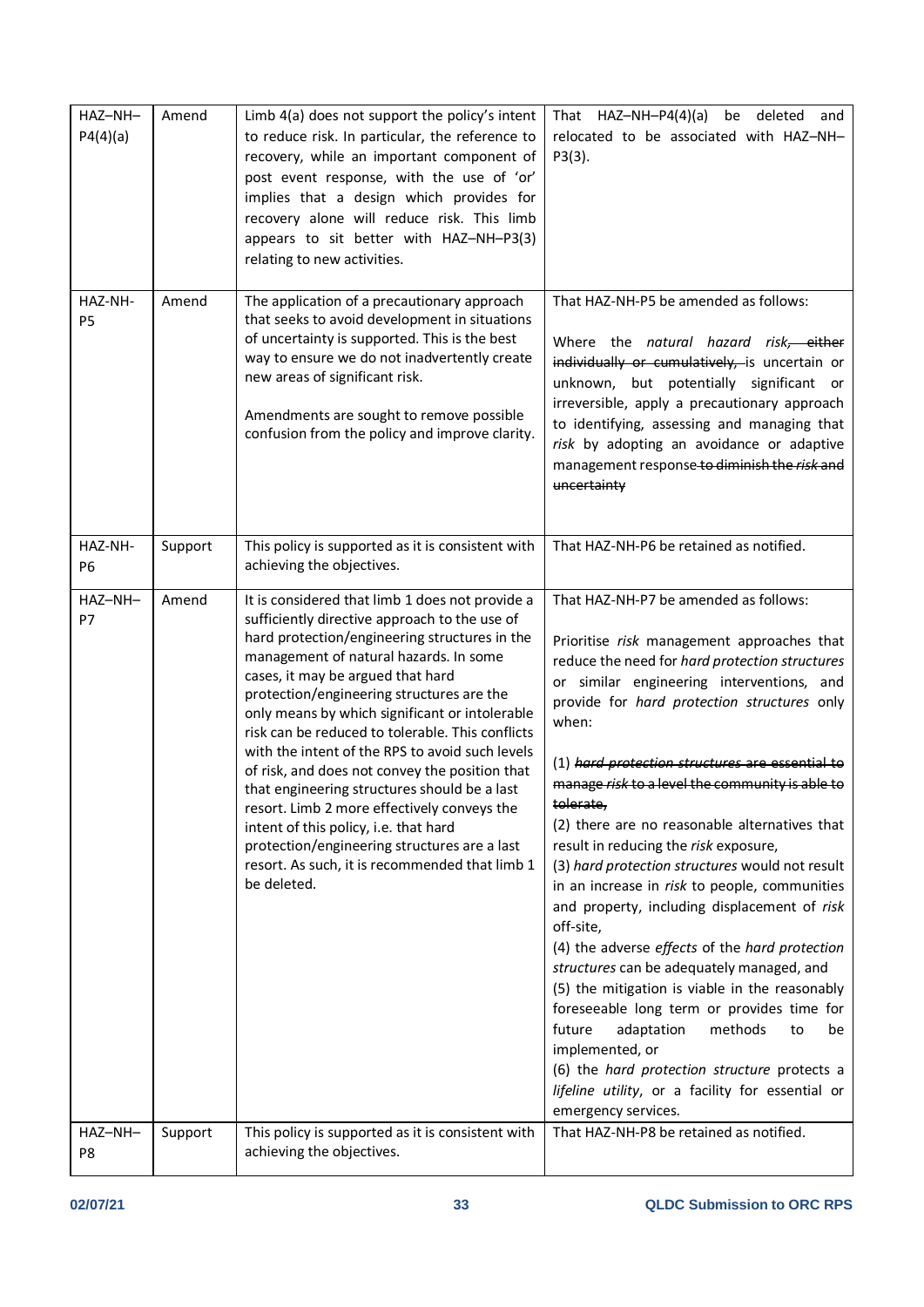| HAZ-NH-<br>Support<br>P <sub>9</sub> | This policy is supported as it is consistent with<br>achieving the objectives.                                                                                                                                                                                                                                                                                                                                                                                                                                                                                                                                                                                                                                                                                                                                                                                                                                                                                                                                                                                                                                                                                                                                                                                                                                                                                                      | That HAZ-NH-P9 be retained as notified.                                                                                                                                                                                                                                                                                                                                                                                                                                                                                                                                                                                                                                                                                                                                                                                                                                                                                                                                                                                                                                                                                                                                  |
|--------------------------------------|-------------------------------------------------------------------------------------------------------------------------------------------------------------------------------------------------------------------------------------------------------------------------------------------------------------------------------------------------------------------------------------------------------------------------------------------------------------------------------------------------------------------------------------------------------------------------------------------------------------------------------------------------------------------------------------------------------------------------------------------------------------------------------------------------------------------------------------------------------------------------------------------------------------------------------------------------------------------------------------------------------------------------------------------------------------------------------------------------------------------------------------------------------------------------------------------------------------------------------------------------------------------------------------------------------------------------------------------------------------------------------------|--------------------------------------------------------------------------------------------------------------------------------------------------------------------------------------------------------------------------------------------------------------------------------------------------------------------------------------------------------------------------------------------------------------------------------------------------------------------------------------------------------------------------------------------------------------------------------------------------------------------------------------------------------------------------------------------------------------------------------------------------------------------------------------------------------------------------------------------------------------------------------------------------------------------------------------------------------------------------------------------------------------------------------------------------------------------------------------------------------------------------------------------------------------------------|
| HAZ-NH-<br>Amend<br>M1               | The statement of responsibilities method is<br>very important, as under the RMA both<br>regional councils and territorial authorities<br>have overlapping responsibilities for managing<br>natural hazards. This method should go<br>further than the RMA and provide specific and<br>clear responsibilities between the two levels of<br>local government. Where both levels retain<br>overlapping responsibilities, there should be<br>an additional method for resolved who does<br>what, such as an agreement outside of the<br>RMA relevant to a particular hazard issue.                                                                                                                                                                                                                                                                                                                                                                                                                                                                                                                                                                                                                                                                                                                                                                                                      | That HAZ-NH-M1 be amended as follows:<br>In accordance with section $62(1)(i)(i)$ of the<br>RMA 1991, the responsibilities for the control<br>of land use to avoid or mitigate natural<br>hazards or any group of hazards are as follows:<br>(1) the Regional Council and territorial<br>authorities are both responsible for<br>specifying objectives, policies and<br>methods in regional and district<br>plans for managing land subject to<br>natural hazard risk,                                                                                                                                                                                                                                                                                                                                                                                                                                                                                                                                                                                                                                                                                                   |
|                                      | Limb (1) should be deleted, as it is repetition<br>of the RMA and does not provide helpful<br>direction.<br>ORC has the power to create land use rules in<br>a regional plan to manage risks from natural<br>hazards. In particular, only regional land use<br>rules<br>(rather than district land use rules) are able to<br>reduce risk to existing communities, through<br>the management of existing uses. This power<br>should also be included in this method.<br>$HAZ-NH-M1(3)(b)$<br>duel<br>creates<br>responsibilities with respect to mapping or<br>identifying natural hazards. While it is<br>anticipated that territorial authorities will<br>update their hazard registers in association<br>with the development of district plans and<br>when new information is made available, it is<br>considered that the regional council is best<br>placed to undertake the mapping and<br>identification of hazards within the region as<br>per the responsibility outlined in HAZ-NH-<br>M1(2). The regional council has the specific<br>range of professional staff needed to<br>undertake this activity. In addition, territorial<br>authorities to not have the responsibility of<br>managing land use within the areas identified<br>in $(2)(a)$ . It appears that HAZ-NH-M1(3)<br>references back to $(2)(b)$ and $(2)(c)$ in error<br>rather than $2(a)(i) - (iii)$ . | (2) the Regional Council is responsible<br>for:<br>(a) specifying objectives, policies and<br>methods in regional plans:<br>in the coastal marine area,<br>(i)<br>(ii)<br>in wetlands, lakes and<br>rivers, and<br>in, on or under the beds of<br>(iii)<br>rivers and lakes,<br>(iv)<br>on land in relation to risk reduction,<br>(b) identifying areas in the region<br>subject to natural hazards and<br>describing their characteristics as<br>required by Policy HAZ-NH-P1,<br>mapping the extent of those areas in<br>the relevant regional plan(s) and<br>including those maps on a natural<br>hazard register or database,<br>(c) in the coastal environment,<br>identifying the coastal hazards as<br>required by CE-P2(3) in accordance<br>with Policy 24 of the NZCPS, mapping<br>the extent of those areas in the<br>relevant regional plan(s) and<br>including those maps on a natural<br>hazard register or database, and<br>(3) territorial authorities are responsible<br>for<br>(a) specifying objectives, policies and<br>methods in district plans for land<br>outside of the areas listed in (2)(a)<br>for purposes other than risk<br>reduction, and |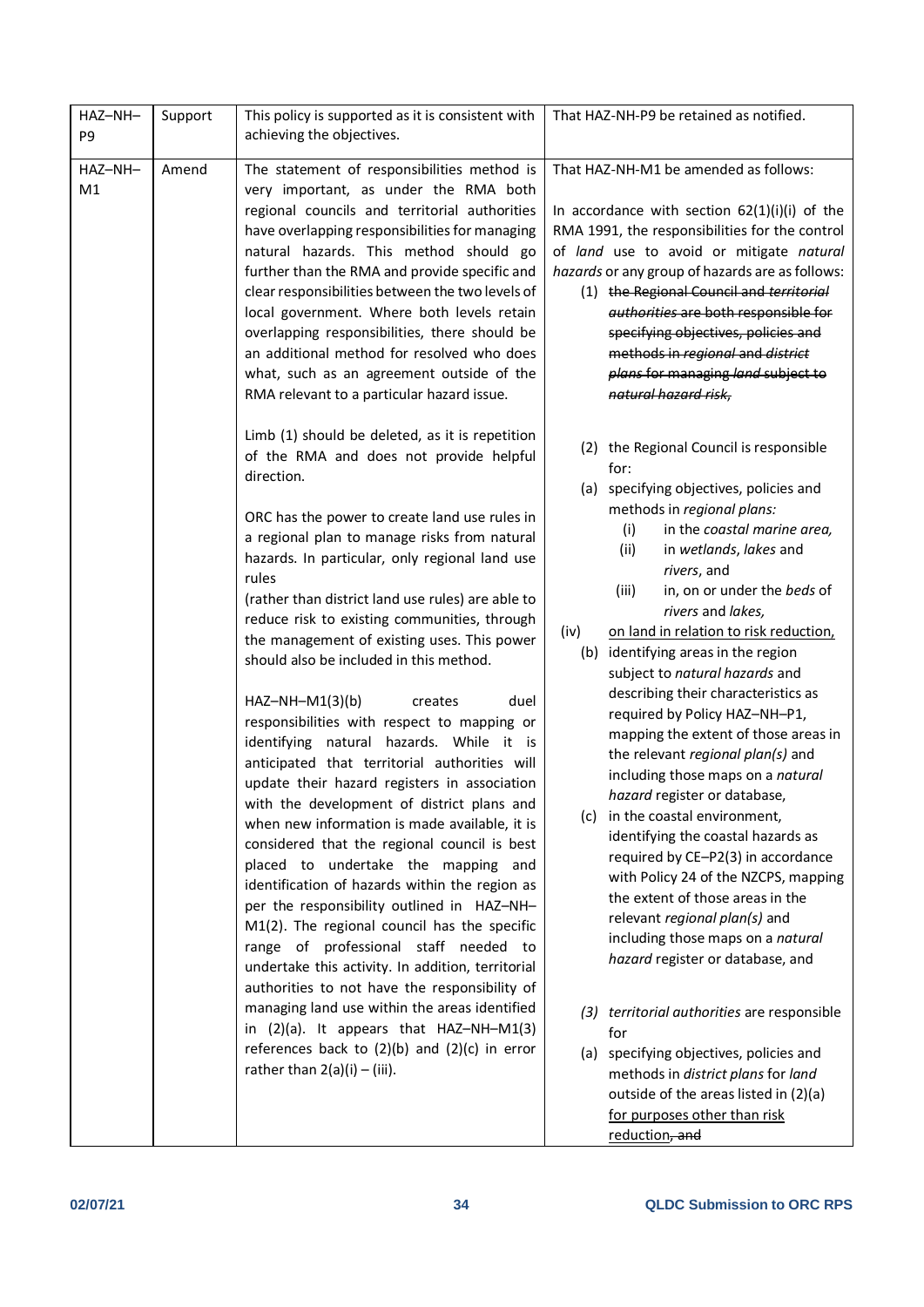|                           |       |                                                                                                                                                                                                                                                                                                                                                                                                                                                                                                                                                                                                                                                                              | (b) mapping or identifying via the<br>natural hazard register or database,<br>areas identified in 2(a), (b) and (c)<br>above subject to natural hazards and<br>describing the characteristics and the<br>extent of those areas in the relevant<br>district plan(s).                       |
|---------------------------|-------|------------------------------------------------------------------------------------------------------------------------------------------------------------------------------------------------------------------------------------------------------------------------------------------------------------------------------------------------------------------------------------------------------------------------------------------------------------------------------------------------------------------------------------------------------------------------------------------------------------------------------------------------------------------------------|-------------------------------------------------------------------------------------------------------------------------------------------------------------------------------------------------------------------------------------------------------------------------------------------|
| HAZ-NH-<br>M <sub>2</sub> | Amend | It is considered that this method doesn't<br>assist in assigning roles and responsibilities<br>i.e. either ORC or TAs should be assigned the<br>responsibility for assessing natural hazard<br>risk. It would be preferable for the method to<br>outline a requirement for ORC and TAs to<br>develop collaboration agreements on how to<br>assess risk in accordance with the<br>requirements which follow.<br>Greater specificity should be outlined in this<br>policy about what ORC will do and what TAs<br>will do in defining risk and undertaking<br>consultation. As drafted, the method has the<br>potential for overlapping tasks and associated<br>inefficiencies. | That HAZ-NH-M2 state that ORC 'and' TAs<br>should do this task in a collaborative manner<br>and set out how this collaboration is to be<br>achieved and over what timeframe.                                                                                                              |
| HAZ-NH-<br>M <sub>3</sub> | Amend | This method is generally supported, as it<br>provides appropriate direction to regional<br>plans. It is suggested that the term 'risk' is<br>inserted into limb (2).                                                                                                                                                                                                                                                                                                                                                                                                                                                                                                         | That HAZ-NH-M3 be retained as notified, with<br>the exception of the addition of the term<br>'risk' as follows:<br>(2) include natural hazard risk reduction<br>measures, such as removing or restricting<br>existing land uses, where there is<br>significant risk to people or property |
| HAZ-<br>NH-M4             | Amend | HAZ-NH-M4(1) sets out that territorial<br>authorities must amend their district plans to<br>achieve policy HAZ-NH-P2 - Risk<br>assessments. This direction appears to place<br>the onus of undertaking risk assessments on                                                                                                                                                                                                                                                                                                                                                                                                                                                   | That Method 4 is amended to:<br>Provide greater clarity in regard to which<br>authority is responsible for undertaking risk<br>assessments and how local authorities will                                                                                                                 |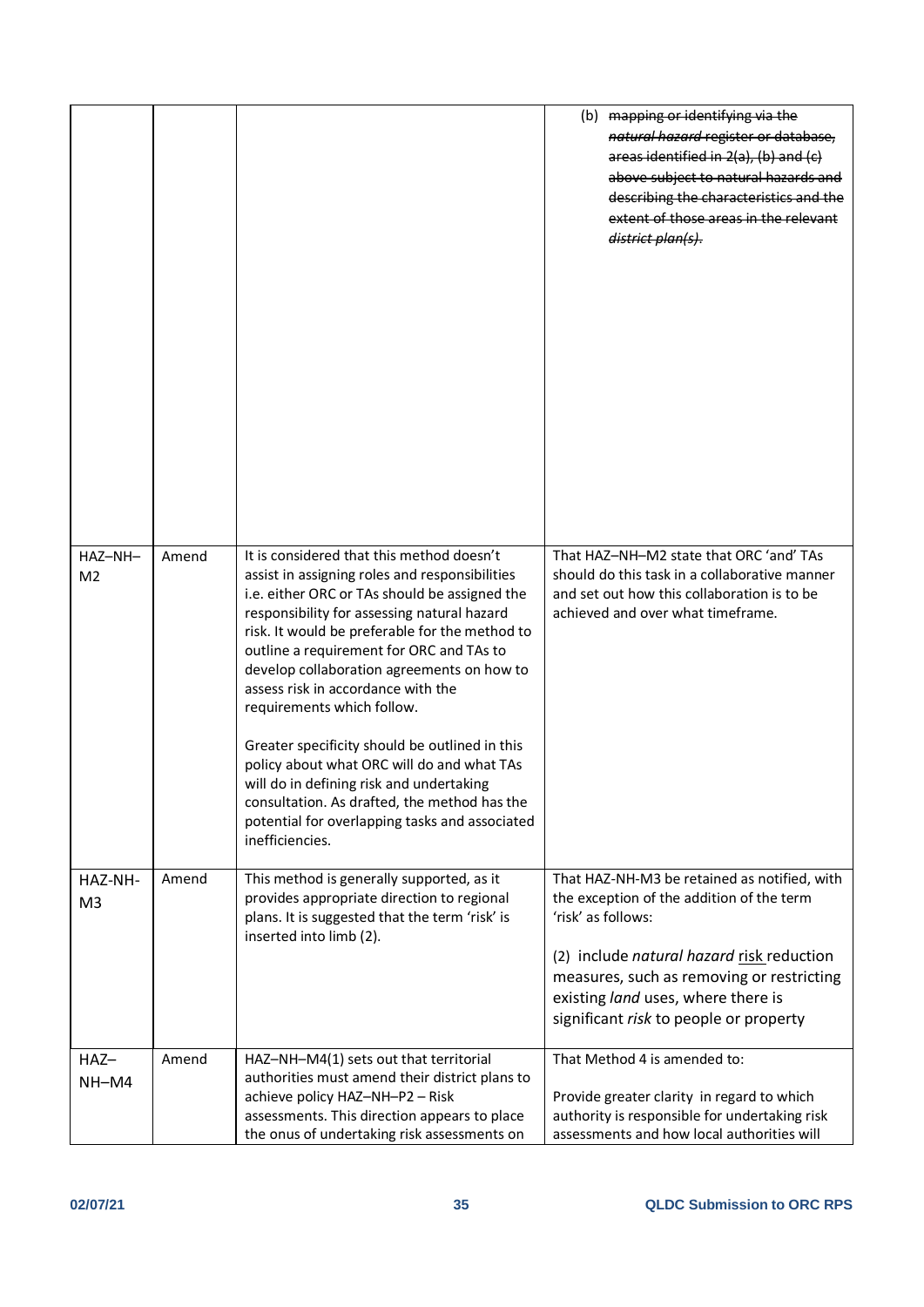|                      |       | territorial authorities. This contrasts with<br>HAZ-NH-M2(1) which states that 'local<br>authorities' must assess natural hazard risk in<br>accordance with HAZ-NH-P2. Greater clarity<br>is sought on which authority will be<br>responsible for undertaking risk assessments.<br>As outlined elsewhere in this submission. It is<br>more appropriate for the regional council and<br>territorial authorities to undertake risk<br>assessments in a collaborative manner.<br>Limb (2) requires district plans to implement<br>risk reduction measures. This is not legally<br>possible, as district rules are forward looking<br>and cannot apply to existing activities (see<br>s10 RMA). The best a district plan can do is<br>provide a pathway for changes in use to less<br>vulnerable uses, but this cannot be 'forced' or<br>achieved proactively.<br>Limb (7) states that territorial authorities<br>must amended their district plans to require a<br>risk assessment when an activity will increase<br>the risk from natural hazards. If a risk<br>assessment is required to then it cannot be<br>clear at the outset if risk will increase as a<br>result of the plan change or resource consent.<br>The method should more appropriately set<br>out that a risk assessment is required to be<br>undertaken when a plan change or resource<br>consent is within an area that is known to be<br>subject to a natural hazard. | work together to undertake this risk<br>assessment.<br>Delete the requirement for district plans to<br>implement risk reduction measures.<br>Change limb (7) as follows: require a natural<br>hazard risk assessment be undertaken where<br>an activity requires a plan change or resource<br>consent to change the use of land which will<br>increase the risk from natural hazards be<br>located within areas subject to natural<br>hazards, and where the application is lodged<br>prior to the natural hazard risk assessment<br>required by HAZ-NH-M2(1) being completed,<br>the natural hazard risk assessment must<br>include |
|----------------------|-------|-----------------------------------------------------------------------------------------------------------------------------------------------------------------------------------------------------------------------------------------------------------------------------------------------------------------------------------------------------------------------------------------------------------------------------------------------------------------------------------------------------------------------------------------------------------------------------------------------------------------------------------------------------------------------------------------------------------------------------------------------------------------------------------------------------------------------------------------------------------------------------------------------------------------------------------------------------------------------------------------------------------------------------------------------------------------------------------------------------------------------------------------------------------------------------------------------------------------------------------------------------------------------------------------------------------------------------------------------------------------------------------------------------------------------------------------|--------------------------------------------------------------------------------------------------------------------------------------------------------------------------------------------------------------------------------------------------------------------------------------------------------------------------------------------------------------------------------------------------------------------------------------------------------------------------------------------------------------------------------------------------------------------------------------------------------------------------------------|
| HAZ-<br>$NH-M5$      | Amend | The provision of a method to support the<br>application of 'other incentives and<br>mechanisms' is supported, subject to the<br>specific modifications requested below.                                                                                                                                                                                                                                                                                                                                                                                                                                                                                                                                                                                                                                                                                                                                                                                                                                                                                                                                                                                                                                                                                                                                                                                                                                                                 | That the intent of this method be retained.                                                                                                                                                                                                                                                                                                                                                                                                                                                                                                                                                                                          |
|                      |       | Limb (4) should provide clarification as to who<br>information and guidance is to be provided<br>to, in what form and by who.                                                                                                                                                                                                                                                                                                                                                                                                                                                                                                                                                                                                                                                                                                                                                                                                                                                                                                                                                                                                                                                                                                                                                                                                                                                                                                           | That greater clarity be provided within the<br>method in regard to what information and<br>guidance could be provided and to who.                                                                                                                                                                                                                                                                                                                                                                                                                                                                                                    |
|                      |       | It would be helpful to reference mechanisms<br>outside of the RMA that could be employed<br>to reduce risk i.e. creating reserves, property<br>purchase, Public Works Act etc.                                                                                                                                                                                                                                                                                                                                                                                                                                                                                                                                                                                                                                                                                                                                                                                                                                                                                                                                                                                                                                                                                                                                                                                                                                                          | That the method reference the full range of<br>mechanisms outside of the RMA that could be<br>employed to reduce risk including the<br>creation of reserves, property purchase, and<br>the Public Works Act.                                                                                                                                                                                                                                                                                                                                                                                                                         |
| <b>New</b><br>method |       | The approach to risk management in this<br>chapter of the RPS requires some degree of                                                                                                                                                                                                                                                                                                                                                                                                                                                                                                                                                                                                                                                                                                                                                                                                                                                                                                                                                                                                                                                                                                                                                                                                                                                                                                                                                   | That a new method is included to set out<br>expectations with regard to monitoring of risk                                                                                                                                                                                                                                                                                                                                                                                                                                                                                                                                           |
|                      |       | monitoring risk to understand how levels of                                                                                                                                                                                                                                                                                                                                                                                                                                                                                                                                                                                                                                                                                                                                                                                                                                                                                                                                                                                                                                                                                                                                                                                                                                                                                                                                                                                             | levels, in order to understand if the objectives<br>are being achieved or not.                                                                                                                                                                                                                                                                                                                                                                                                                                                                                                                                                       |
|                      |       | risk change overtime. It is not clear within the<br>methods how this risk monitoring is intended                                                                                                                                                                                                                                                                                                                                                                                                                                                                                                                                                                                                                                                                                                                                                                                                                                                                                                                                                                                                                                                                                                                                                                                                                                                                                                                                        |                                                                                                                                                                                                                                                                                                                                                                                                                                                                                                                                                                                                                                      |
|                      |       | to take place nor whose responsibility this                                                                                                                                                                                                                                                                                                                                                                                                                                                                                                                                                                                                                                                                                                                                                                                                                                                                                                                                                                                                                                                                                                                                                                                                                                                                                                                                                                                             |                                                                                                                                                                                                                                                                                                                                                                                                                                                                                                                                                                                                                                      |
|                      |       | monitoring will be.                                                                                                                                                                                                                                                                                                                                                                                                                                                                                                                                                                                                                                                                                                                                                                                                                                                                                                                                                                                                                                                                                                                                                                                                                                                                                                                                                                                                                     |                                                                                                                                                                                                                                                                                                                                                                                                                                                                                                                                                                                                                                      |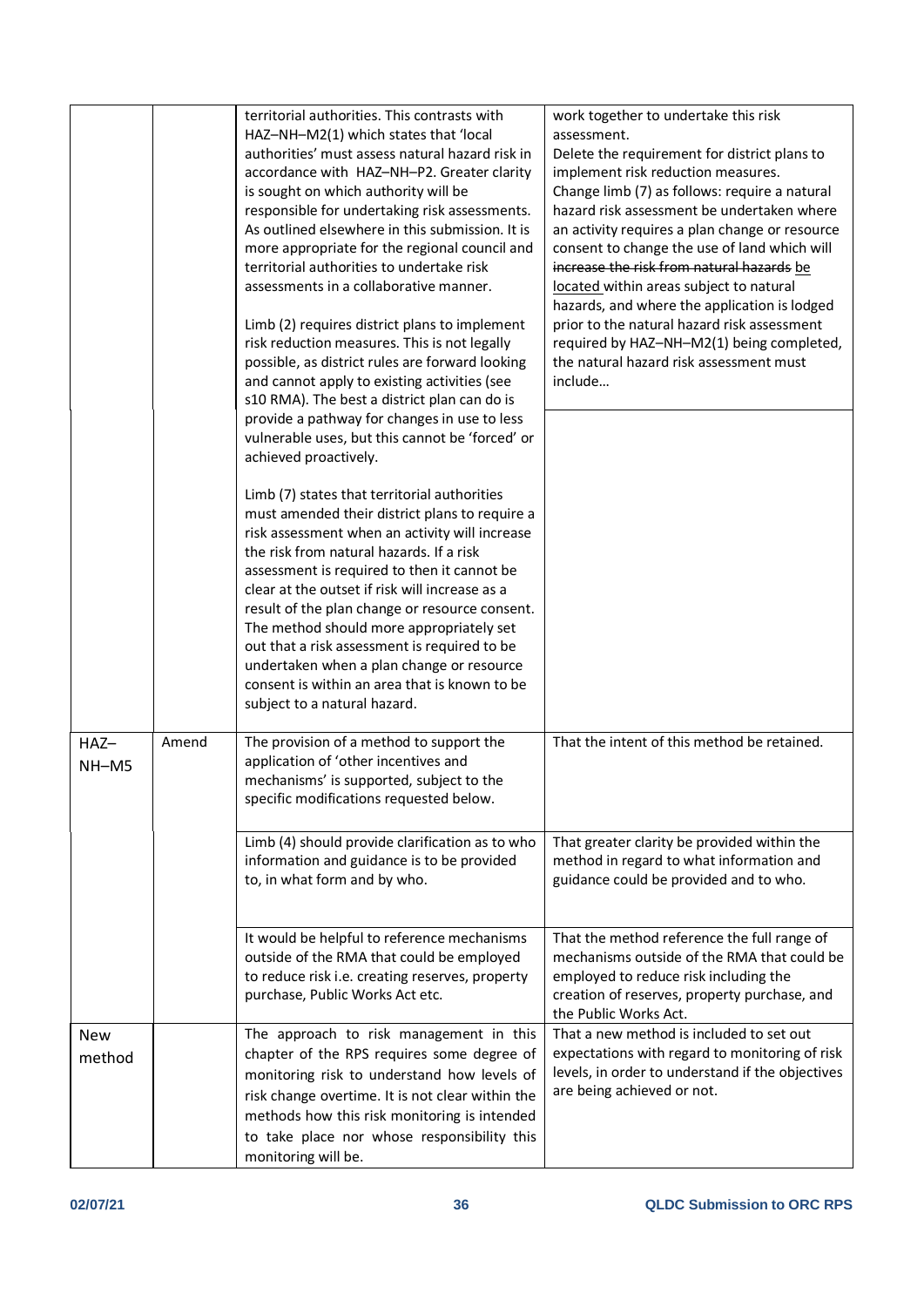| HAZ-NH-<br>AER <sub>2</sub> | Amend   | As well as individual developments being<br>subject to significant risk, specific areas might<br>be identified as having significant risk. Both<br>situations should be avoided, rather than just<br>the 'development' situation.                                                                                                                                                                                                                                                                                                                                                        | That HAZ-NH-AER2 is amended as follows:<br>No developments result in proceed that have<br>a significant level of risk.                                                      |
|-----------------------------|---------|------------------------------------------------------------------------------------------------------------------------------------------------------------------------------------------------------------------------------------------------------------------------------------------------------------------------------------------------------------------------------------------------------------------------------------------------------------------------------------------------------------------------------------------------------------------------------------------|-----------------------------------------------------------------------------------------------------------------------------------------------------------------------------|
| $HAZ-$<br>$NH-$<br>AER4     | Support | The result set out in this provision is<br>supported. But note earlier submission that<br>Policy HAZ-NH-P4 does not specifically set<br>out what the risk level must be reduced to for<br>existing developments.                                                                                                                                                                                                                                                                                                                                                                         | That HAZ-NH-AER4 be retained as notified.                                                                                                                                   |
| $HAZ-$<br>$NH-$<br>AER5     | Amend   | The result should also reference 'community'<br>alongside life and property to be consistent<br>with other provisions within the chapter and<br>to acknowledge the wider range of<br>community characteristics and values that<br>necessitate the management of natural<br>hazards.<br>In addition, it is considered that the reference<br>to natural hazards and climate change being<br>'managed' fails to provide a measurable<br>outcome for the provisions within this<br>chapter. The result should specify to what<br>level risk is to be managed or for what overall<br>purpose. | That HAZ-NH-AER5 be incorporated within<br>HAZ-NH-AER4 or amended to provide a more<br>specific and measurable result that the<br>provisions of the chapter are to achieve. |

| <b>HCV</b> – Historical and Cultural Values  |         |                                                                                                                                                                                           |                                                |
|----------------------------------------------|---------|-------------------------------------------------------------------------------------------------------------------------------------------------------------------------------------------|------------------------------------------------|
|                                              |         |                                                                                                                                                                                           |                                                |
| HCV-<br><b>WT-01</b><br>HCV-<br><b>WT-02</b> | Support | These objectives are supported and align with<br>the approach taken in the QLDC Proposed<br>District Plan.                                                                                | That HCV-WT-01 - 02 be retained as notified.   |
| HCV-<br>WT-P1<br>to HCV-<br>WT-P2            | Support | QLDC have recently included a schedule of<br>wāhi tūpuna into the QLDC Proposed District<br>Plan.                                                                                         | That HCV-WT-P1 $-$ P2 be retained as notified. |
| HCV-<br>WT-M1<br>to HCV-<br>WT-M3            | Support | These three methods are appropriate ways to<br>achieve the objective and policy framework<br>and are supported.<br>QLDC have recently included a schedule of<br>wāhi tūpuna into the PDP. | That HCV-WT-M1 – M3 be retained as notified.   |
| APP7                                         | Support | The guidance set out in APP7 is generally<br>supported                                                                                                                                    | That APP7 be retained as notified.             |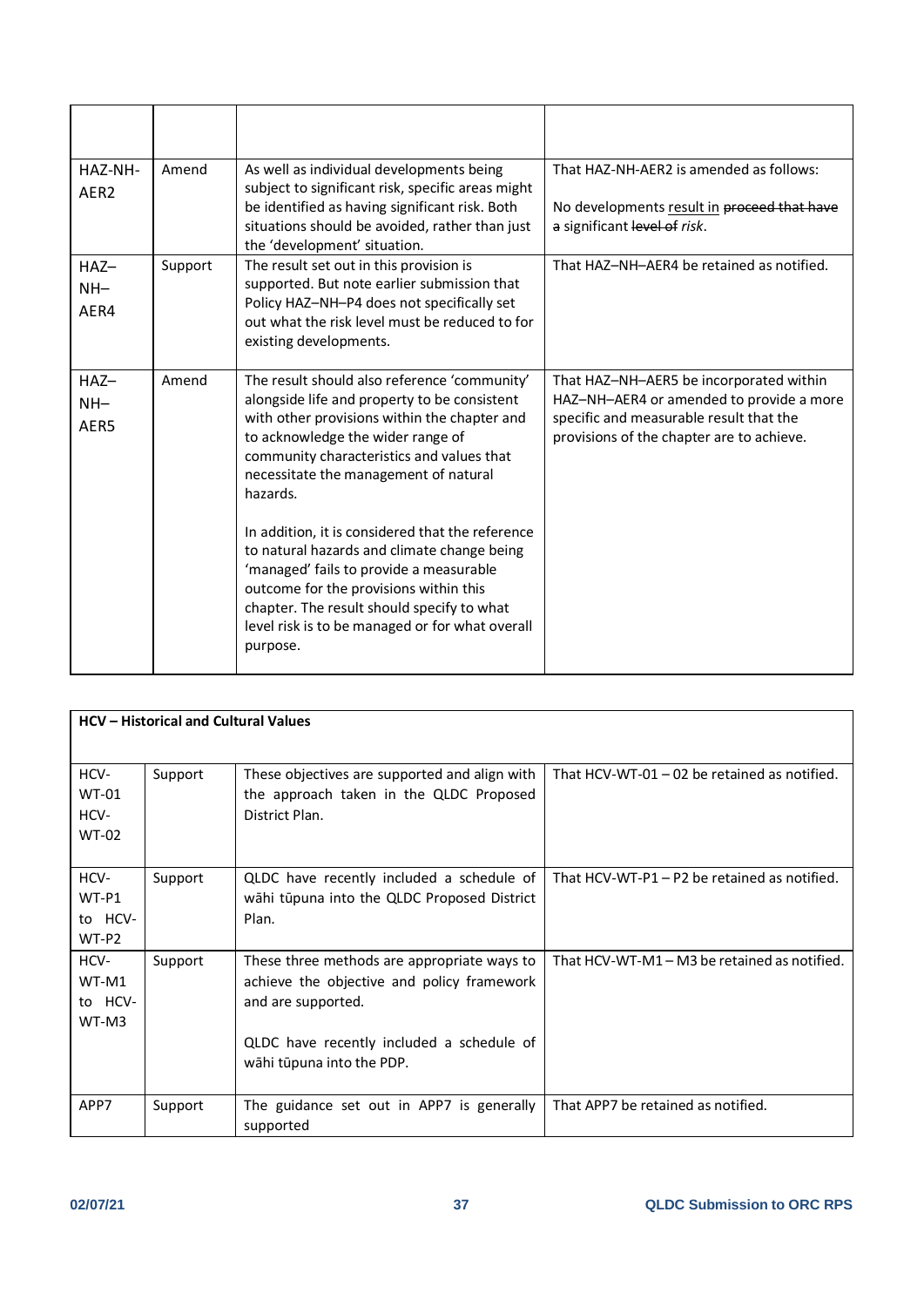| HCV-<br>WT-PR1                                    | Support | The provision is generally supported.                                                                                                                                                                                                                                                                                                                                                                                                                                                                                                                                                                                                                                                                      | That HCV-WT-PR1 be retained as retain as<br>notified.          |
|---------------------------------------------------|---------|------------------------------------------------------------------------------------------------------------------------------------------------------------------------------------------------------------------------------------------------------------------------------------------------------------------------------------------------------------------------------------------------------------------------------------------------------------------------------------------------------------------------------------------------------------------------------------------------------------------------------------------------------------------------------------------------------------|----------------------------------------------------------------|
| HCV-<br>WT-<br>AER1 to<br>AER <sub>2</sub>        | Support | The provisions are generally supported.                                                                                                                                                                                                                                                                                                                                                                                                                                                                                                                                                                                                                                                                    | That HCV-WT-AER1 to AER2 be retained as<br>retain as notified. |
| HCV-HH-<br>03                                     | Support | The objective is generally supported.                                                                                                                                                                                                                                                                                                                                                                                                                                                                                                                                                                                                                                                                      | That HCV-HH-03 be retained as notified.                        |
| HCV-HH-<br>P3<br>to<br>HCV-HH-<br>P7              | Support | The provisions are generally supported.                                                                                                                                                                                                                                                                                                                                                                                                                                                                                                                                                                                                                                                                    | That HCV-HH-P3 to HCV-HH-P7 be retained as<br>notified.        |
| APP8                                              | Support | The identification criteria for places and areas<br>of historic heritage are generally supported.                                                                                                                                                                                                                                                                                                                                                                                                                                                                                                                                                                                                          | That APP8 be retained as notified.                             |
| HCV-HH-<br>M <sub>5</sub><br>to<br>M <sub>6</sub> | Support | The provisions are generally supported.                                                                                                                                                                                                                                                                                                                                                                                                                                                                                                                                                                                                                                                                    | That HCV-HH-M5 to M6 be retained as<br>notified.               |
| HCV-HH-<br>E <sub>2</sub>                         | Support | The explanation is generally supported.                                                                                                                                                                                                                                                                                                                                                                                                                                                                                                                                                                                                                                                                    | That HCV-HH-E2 be retained as notified.                        |
| HCV-HH-<br>PR <sub>2</sub>                        | Support | The principal reasons are generally supported.                                                                                                                                                                                                                                                                                                                                                                                                                                                                                                                                                                                                                                                             | That HCV-HH-PR2 be retain as notified.                         |
| HCV-HH-<br>AER3 to<br>HCV-HH-<br>AER5             | Support | The provisions are generally supported.                                                                                                                                                                                                                                                                                                                                                                                                                                                                                                                                                                                                                                                                    | That HCV-HH-AER3 - AER5 be retain as<br>notified.              |
|                                                   |         | NFL - Natural Features and Landscapes                                                                                                                                                                                                                                                                                                                                                                                                                                                                                                                                                                                                                                                                      |                                                                |
| NFL-01<br>NFL-P1<br>NFL-<br>to<br>P <sub>5</sub>  | Support | The objective and policy framework for<br>managing natural landscapes and features is<br>supported as it aligns well with the approach<br>taken in the QLDC PDP. In particular, the use of<br>'capacity' as a key aspect of the policy<br>approach is supported, as this provides a<br>clearer and more certain management<br>framework.<br>Significant time and resources have been put<br>into the Environment Court process that has<br>resulted in the QLDC PDP approach to<br>landscape management, with significantly<br>more resource required to implement the<br>approach, particularly the values identification<br>framework. The fact that this investment will<br>not be wasted is supported. | That NFL-O1 and NFL-P1 to NFL-P5 be retained<br>as notified.   |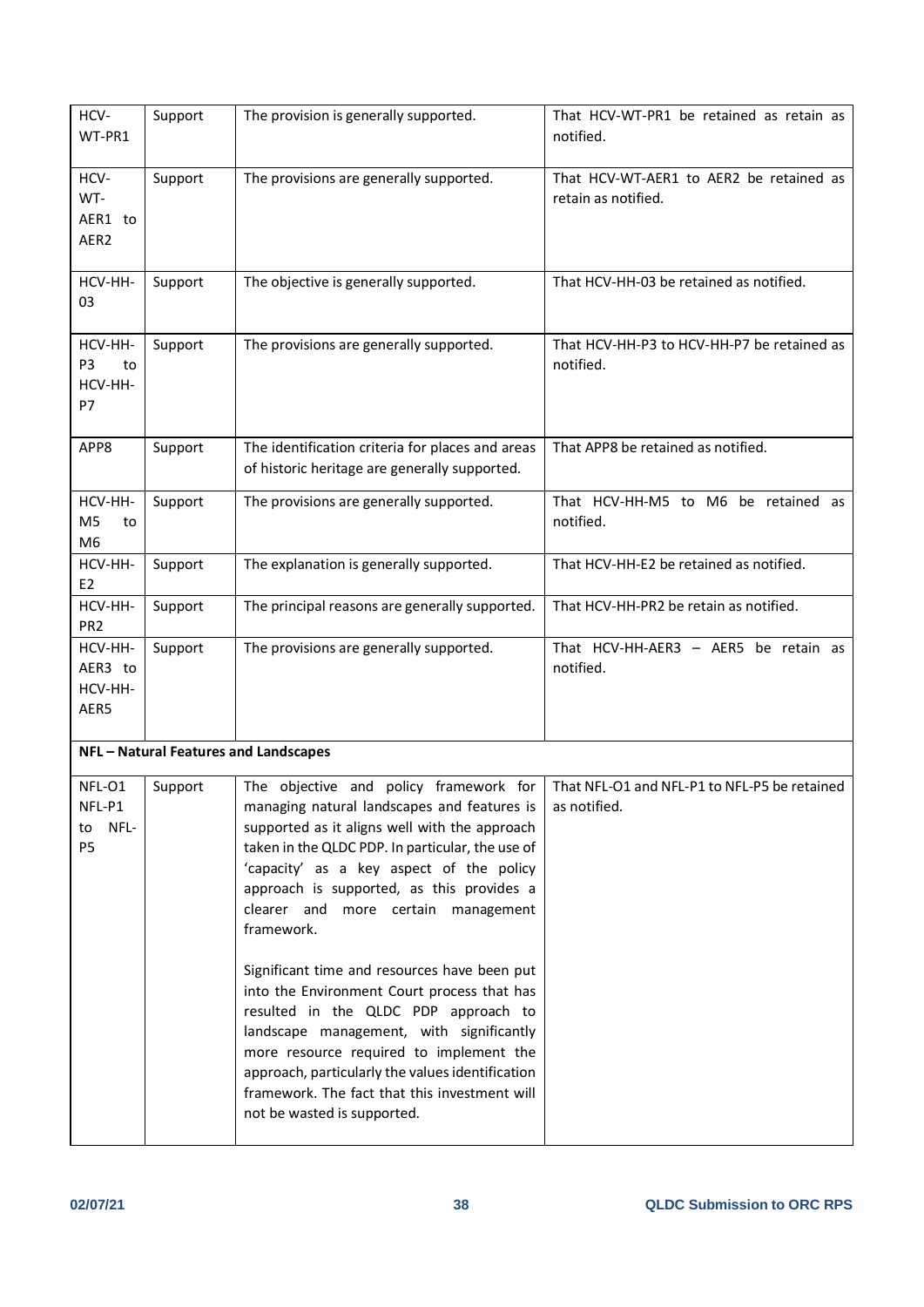| NFL-M1                      | Support | These three methods are appropriate ways to                                                                                                                                                                                                                                                                                                                                                                                                                                                                                                                                                                                                                                                                                                                                                                                                                                                                                                                                            | That NFL-M1 to MFL-M3 be retained as                                                                      |
|-----------------------------|---------|----------------------------------------------------------------------------------------------------------------------------------------------------------------------------------------------------------------------------------------------------------------------------------------------------------------------------------------------------------------------------------------------------------------------------------------------------------------------------------------------------------------------------------------------------------------------------------------------------------------------------------------------------------------------------------------------------------------------------------------------------------------------------------------------------------------------------------------------------------------------------------------------------------------------------------------------------------------------------------------|-----------------------------------------------------------------------------------------------------------|
| to MFL-                     |         | achieve the objective and policy framework                                                                                                                                                                                                                                                                                                                                                                                                                                                                                                                                                                                                                                                                                                                                                                                                                                                                                                                                             | notified.                                                                                                 |
| M <sub>3</sub>              |         | and are supported.                                                                                                                                                                                                                                                                                                                                                                                                                                                                                                                                                                                                                                                                                                                                                                                                                                                                                                                                                                     |                                                                                                           |
| NFL-M4                      | Amend   | of the<br>'other<br>Three<br>incentives<br>and<br>mechanisms' listed in method 4 are opposed<br>because of the disproportional cost they<br>would have for QLDC. The three methods<br>opposed are:<br>(2) purchase of land that forms part of a<br>natural feature or landscape<br>(4) rates relief for land that is protected due to<br>its status as an outstanding natural feature or<br>landscape,<br>(6) waiver or reduction of processing fees for<br>activities where the primary purpose is to<br>enhance the values of highly valued natural<br>features or landscapes<br>Approximately 95% of the Queenstown Lakes<br>District is classified as a natural feature or<br>landscape. It is unfeasible to suggest that QLDC<br>(or ORC) could consider purchasing even a<br>small proportion of this land. Similarly, rates<br>relief for this land is also not feasible. These<br>two methods ((2) and (4)) should be deleted,<br>as they set an unreasonable expectation that | That limbs (2), (4) and (6) be deleted from NFL-<br>M4, and the other limbs of the method be<br>retained. |
| NFL-E1,<br>NFL-PR1,<br>NFL- | Support | could never be fulfilled.<br>Method 6 is considered to be too uncertain for<br>inclusion in the RPS. Whether the 'primary<br>purpose' of a resource consent application is<br>for enhancement would be a matter of some<br>debate, particularly for applications covering<br>multiple activities. This becomes a significant<br>issue given the scale of land in the<br>Queenstown Lakes District to which this could<br>apply. A better alternative is to provide a more<br>permissive activity status for these activities,<br>which would result in lower transaction costs<br>and therefore provide an incentive. No<br>amendments are needed to the RPS to provide<br>for this to happen, because it is provided for by<br>NFL-P4.<br>The other methods in NFL-M4 are supported.<br>The explanation, reasons and anticipated<br>environmental results are supported as they<br>provide helpful support to the objective and                                                       | That NFL-E1, NFL-PR1, NFL-AER1 to NFL-AER3<br>be retained as notified.                                    |
| AER1 to<br>NFL-<br>AER3     |         | policy framework.                                                                                                                                                                                                                                                                                                                                                                                                                                                                                                                                                                                                                                                                                                                                                                                                                                                                                                                                                                      |                                                                                                           |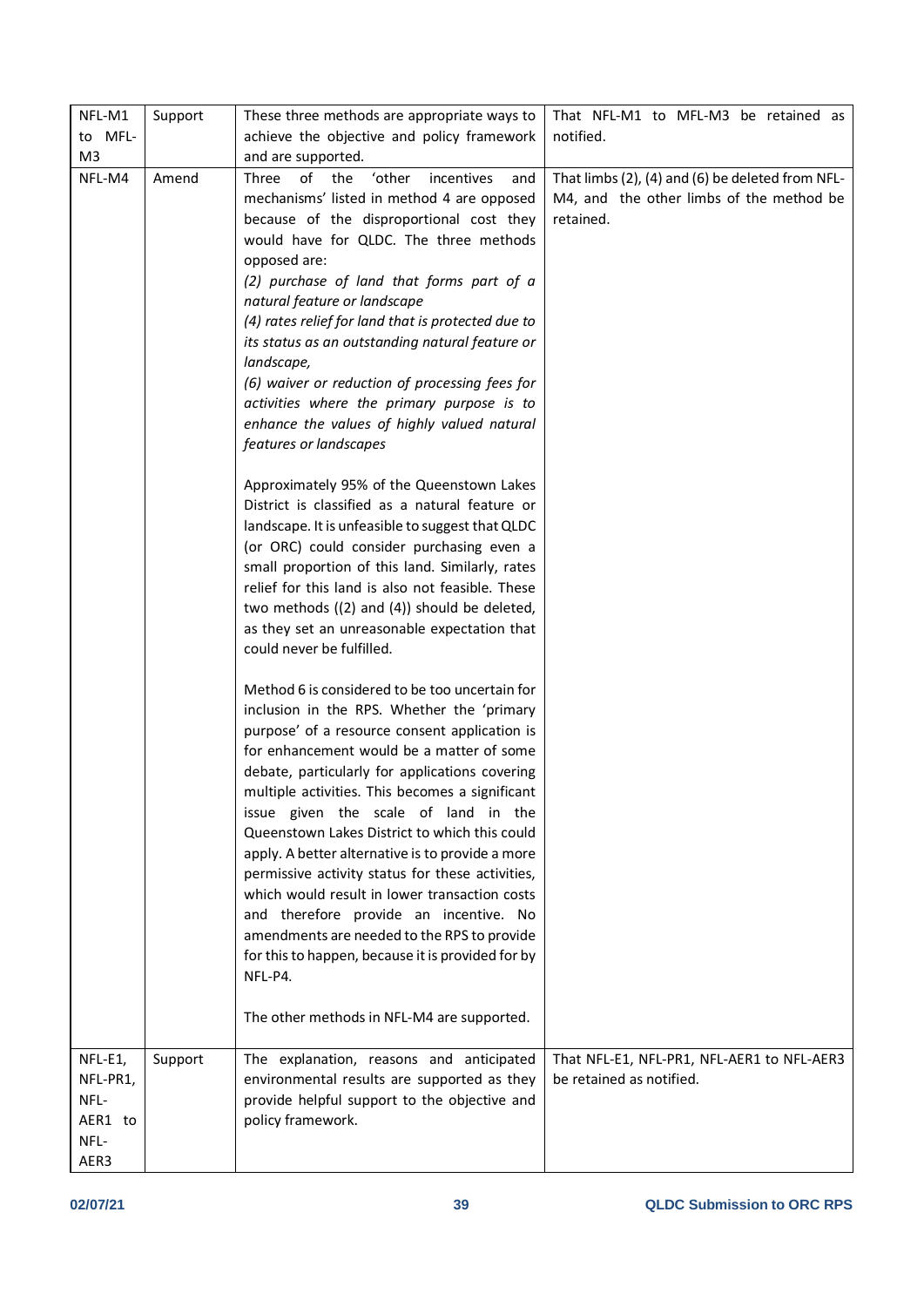| APP9            | Support                                 | The identification criteria are supported as<br>they accord with good practice and are<br>consistent with the approach taken in the<br>QLDC PDP.                                 | That APP9 be retained as notified.                                                                                                                                                                                                                         |
|-----------------|-----------------------------------------|----------------------------------------------------------------------------------------------------------------------------------------------------------------------------------|------------------------------------------------------------------------------------------------------------------------------------------------------------------------------------------------------------------------------------------------------------|
|                 | <b>UFD - Urban Form and Development</b> |                                                                                                                                                                                  |                                                                                                                                                                                                                                                            |
| Definitio<br>ns | Amend                                   | The notified RPS refers to housing affordability<br>but does not contain a definition of affordable<br>housing.                                                                  | That a definition of affordability is added to the<br>Interpretation section.<br>The following definition is suggested:<br>Affordability: where a low- or moderate-<br>income household spends no more than 35%<br>of their gross annual income on rent or |
|                 |                                         |                                                                                                                                                                                  | mortgage (principal and interest) repayments.                                                                                                                                                                                                              |
| UFD-01          | Support                                 | The policy gives effect to Part 2 of the RMA and<br>is generally supported.                                                                                                      | That UFD-O1 be retained as notified.                                                                                                                                                                                                                       |
| $UFD-O2$        | Amend                                   | $(8)$ – remove sustainable and replace with use<br>within environmental limits                                                                                                   | That UFD-02(8) be amended so it results in<br>sustainable and efficient use of water, energy,<br>land, and infrastructure that does not exceed<br>environmental limits.                                                                                    |
| $UFD-O2$        | Amend                                   | (1) What is the definition of affordability?                                                                                                                                     | That the word 'affordability' be defined in the<br>interpretation section.                                                                                                                                                                                 |
| $UFD-O3$        | Support                                 | The provision is generally supported.                                                                                                                                            | That UFD-O3 is retained as notified.                                                                                                                                                                                                                       |
| $UFD-O4$        | Conditional<br>support                  | The provision is generally supported.                                                                                                                                            | That UFD-O4 is retained as notified, subject to<br>relief on LF-LS-P19                                                                                                                                                                                     |
| UFD-05          | Support                                 | The provision is generally supported.                                                                                                                                            | That UFD-O5 be retained as notified.                                                                                                                                                                                                                       |
| UFD-P1          | Amend                                   | Add:<br>integration<br>of<br>land<br>and<br>use<br>transportation planning                                                                                                       | That UFD-P1(9) is amended in the following<br>manner: integrate land use and public<br>transport planning                                                                                                                                                  |
| UFD-P2          | Support                                 | The provision is generally supported.                                                                                                                                            | (EIT-TRAN-O8, EIT-TRAN-P18)<br>That UFD-P2 is retained as notified.                                                                                                                                                                                        |
| UFD-P3          | Amend                                   | Protection sometimes means avoiding adverse<br>effects not just managing it. Especially for<br>environmental bottom lines. Example - avoid<br>adverse effects on the ONL values. | That UFD-P3(6) is amended so that it manages<br>or avoids adverse effects on values or<br>resources identified by this RPS that require<br>specific management or protection.                                                                              |
| UFD-P4          | Conditional<br>Support                  | Subject to relief on LF-LS-P19                                                                                                                                                   | That UFD-P4(5) be amended to manage or<br>avoid adverse effects on other values or                                                                                                                                                                         |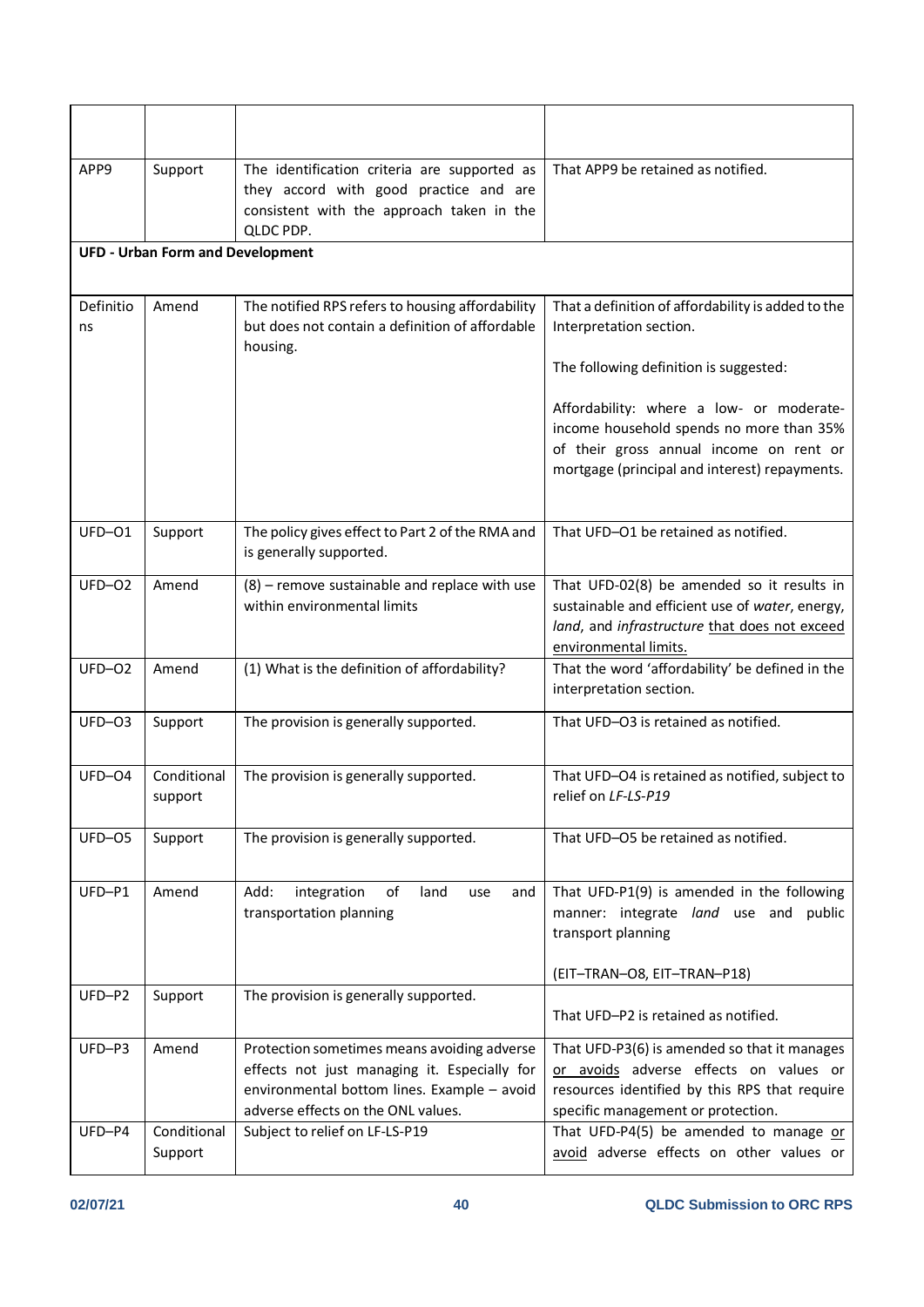|                           |                        |                                                                                                                                                           | resources identified by this RPS that require<br>specific management or protection.                                                                                              |
|---------------------------|------------------------|-----------------------------------------------------------------------------------------------------------------------------------------------------------|----------------------------------------------------------------------------------------------------------------------------------------------------------------------------------|
|                           |                        |                                                                                                                                                           | That UFD-P4(6) be retained as notified, subject<br>to acceptance of the relief sought on LF-LS-P19                                                                               |
|                           |                        |                                                                                                                                                           | That the balance of UFD-P4 be retained as<br>notified.                                                                                                                           |
| UFD-P5                    | Support                | The provision is generally supported.                                                                                                                     | That UFD-P5 be retained as notified.                                                                                                                                             |
| UFD-P6                    | Support                | The provision is generally supported.                                                                                                                     | That UFD-P6 be retained as notified.                                                                                                                                             |
| UFD-P7                    | Conditional<br>support | In some cases, the important features and<br>values identified in the RPS would need<br>protection and the word "maintenance" is not<br>directive enough. | That UFD-P7(1) be amended to provide for the<br>maintenance, protection<br>and<br>wherever<br>possible, enhancement, of important features<br>and values identified by this RPS. |
|                           |                        |                                                                                                                                                           | That UFD-P7(3) be retained, subject to<br>acceptance of the relief sought on LF-LS-P19.                                                                                          |
|                           |                        |                                                                                                                                                           | That the balance of UFD-P7 be retained as<br>notified.                                                                                                                           |
| UFD-P8                    | Conditional<br>support | In some cases, the important features and<br>values identified in the RPS would need                                                                      | That UFD-P8 be amended as set out below:                                                                                                                                         |
|                           |                        | protection and the word "maintenance" is not<br>directive enough.                                                                                         | (6) Provides for the maintenance, protection<br>and wherever possible, enhancement, of<br>important features and values identified by<br>this RPS.                               |
|                           |                        |                                                                                                                                                           | (4) avoids, as the first priority, highly<br>productive land identified in accordance with<br>LF-LS-P169,                                                                        |
|                           |                        |                                                                                                                                                           | Retain (4) as amended above $-$ subject to the<br>relief on LF-LS-P19                                                                                                            |
|                           |                        |                                                                                                                                                           | That the balance of UFD-P8 be retained as<br>notified.                                                                                                                           |
| UFD-P9                    | Support                | The provision is generally supported.                                                                                                                     | That UFD-P9 be retained as notified.                                                                                                                                             |
| $UFD-$<br>P <sub>10</sub> | Amend                  | Should also still maintain and protect the<br>important features and values identified in                                                                 | That UFD-P10 be amended to include:                                                                                                                                              |
|                           |                        | the RPS                                                                                                                                                   | (6) Provides for the maintenance, protection<br>and wherever possible, enhancement, of                                                                                           |